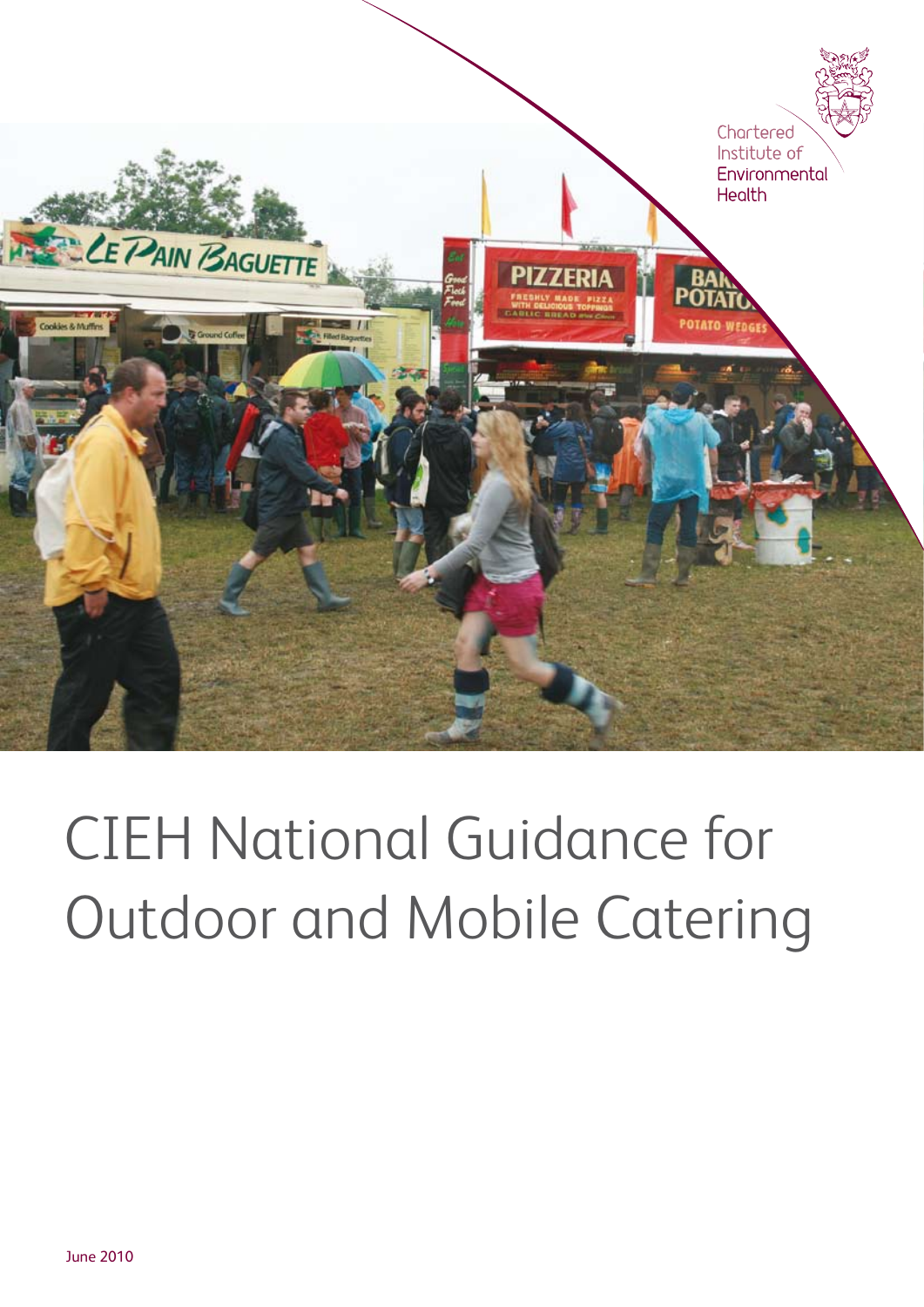The document has been produced by a working group set up by the CIEH. The CIEH would like to express its gratitude to:

| Carol Archibald   | <b>South Cambridgeshire District Council</b> |
|-------------------|----------------------------------------------|
| Pippa Barnes      | London Borough Merton                        |
| Lisa Davies       | <b>Stafford Borough Council</b>              |
| <b>Rob Easton</b> | Hall-Woodhouse                               |
| Adrian Hodgson    | Royal Borough Kensington and Chelsea         |
| Lisa Richards     | Reading Borough Council                      |
| Jenny Thomson     | <b>Wiltshire County Council</b>              |
| Peter Walden      | Nuneaton and Bedworth District Council       |

Special thanks to National Outdoor Events Association (NOEA), the Nationwide Caterers Association (NCASS) The Performance Textile Association (MUTA), and to everyone who has taken the time to contribute through the consultation process.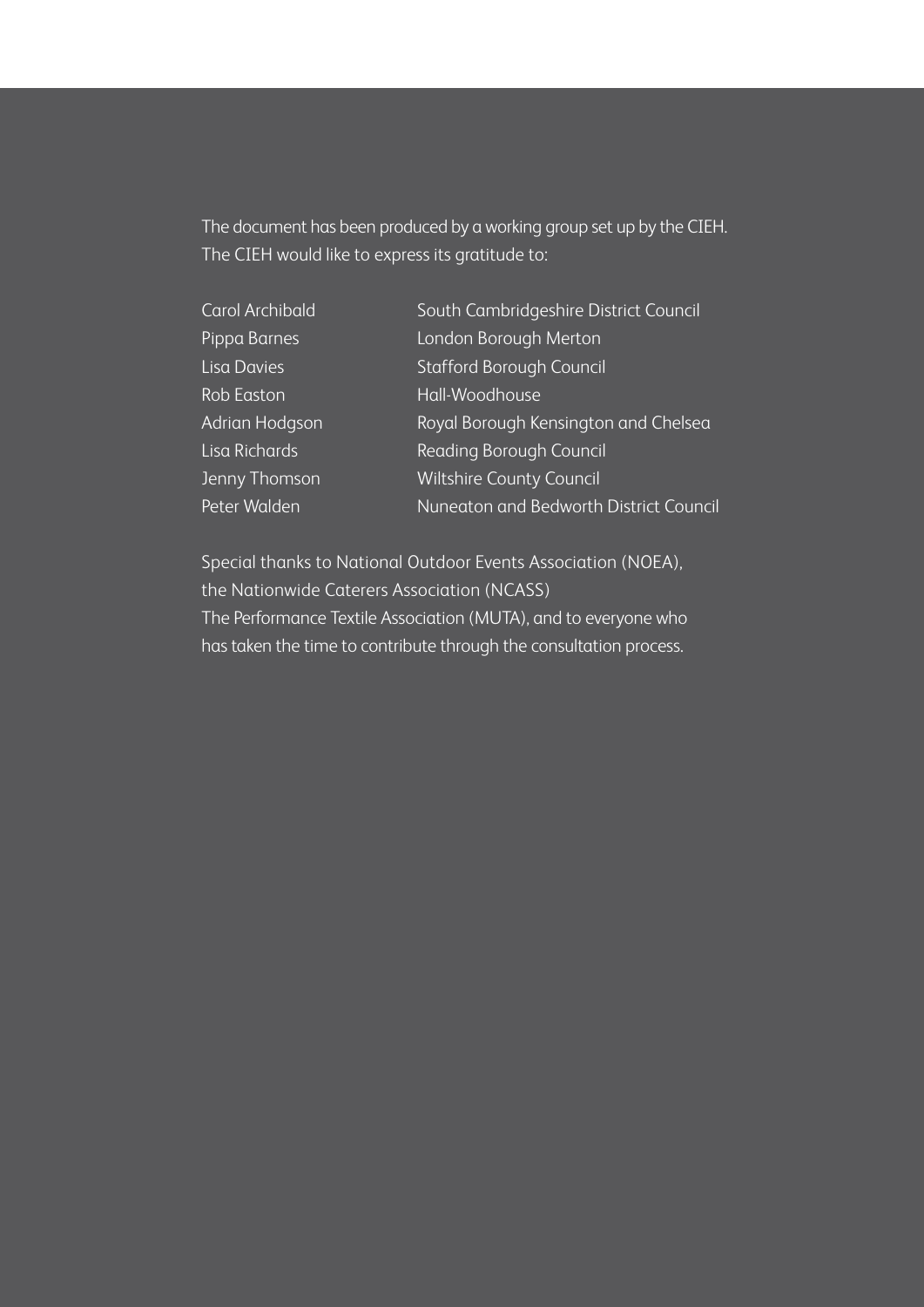## Contents

| Aim of the guidance document                                             | 4         |
|--------------------------------------------------------------------------|-----------|
| Introduction                                                             | 5         |
| Scope                                                                    | 6         |
| <b>General</b>                                                           |           |
| Food safety management systems                                           | 8         |
| Pre-event planning                                                       | 8         |
| Siting considerations                                                    | 8         |
| Crowd management                                                         | 10        |
| Refuse and litter                                                        | 11        |
| Recycling                                                                | 11        |
| Communication and control during the event                               | 11        |
| Local authority/environmental health staffing and resources of the event | 12        |
| Post event review/debriefing                                             | 12        |
| Other considerations                                                     | 13        |
|                                                                          |           |
| <b>Events</b>                                                            |           |
| (including festivals and 'green field' events)                           | 14        |
| Temporary structures                                                     | 15        |
| <b>Street trading</b>                                                    |           |
| Consent to trade                                                         | 21        |
| Purpose built kiosk                                                      | 21        |
| Market stalls and mobile catering vehicles selling shelf stable foods    | 21        |
| Market stalls and mobile catering vehicles selling high risk foods       |           |
| including ice cream vendors                                              | 21        |
| <b>Family and community events</b>                                       |           |
| General                                                                  | 26        |
|                                                                          |           |
| References and further information                                       |           |
| Food                                                                     | 28        |
| Safety                                                                   | 28        |
| Licensing                                                                | 29        |
| General                                                                  | 29        |
| Local authority guidance                                                 | 30        |
| <b>Annexes</b>                                                           |           |
| Annex 1 - Safety checklists                                              | 33        |
| Annex 2 - Templates                                                      | 36        |
| Letter templates T1 - T6                                                 | $36 - 42$ |
| Food Safety Advice Note T7                                               | $44 - 46$ |
| Food Safety Checklist T8                                                 | $47 - 49$ |
| Inspection report form T9                                                | $51 - 52$ |
| Action report sheet T10                                                  | 53        |
| List of contacts T11                                                     | 54        |
| Annex 3 Case studies                                                     | $55 - 60$ |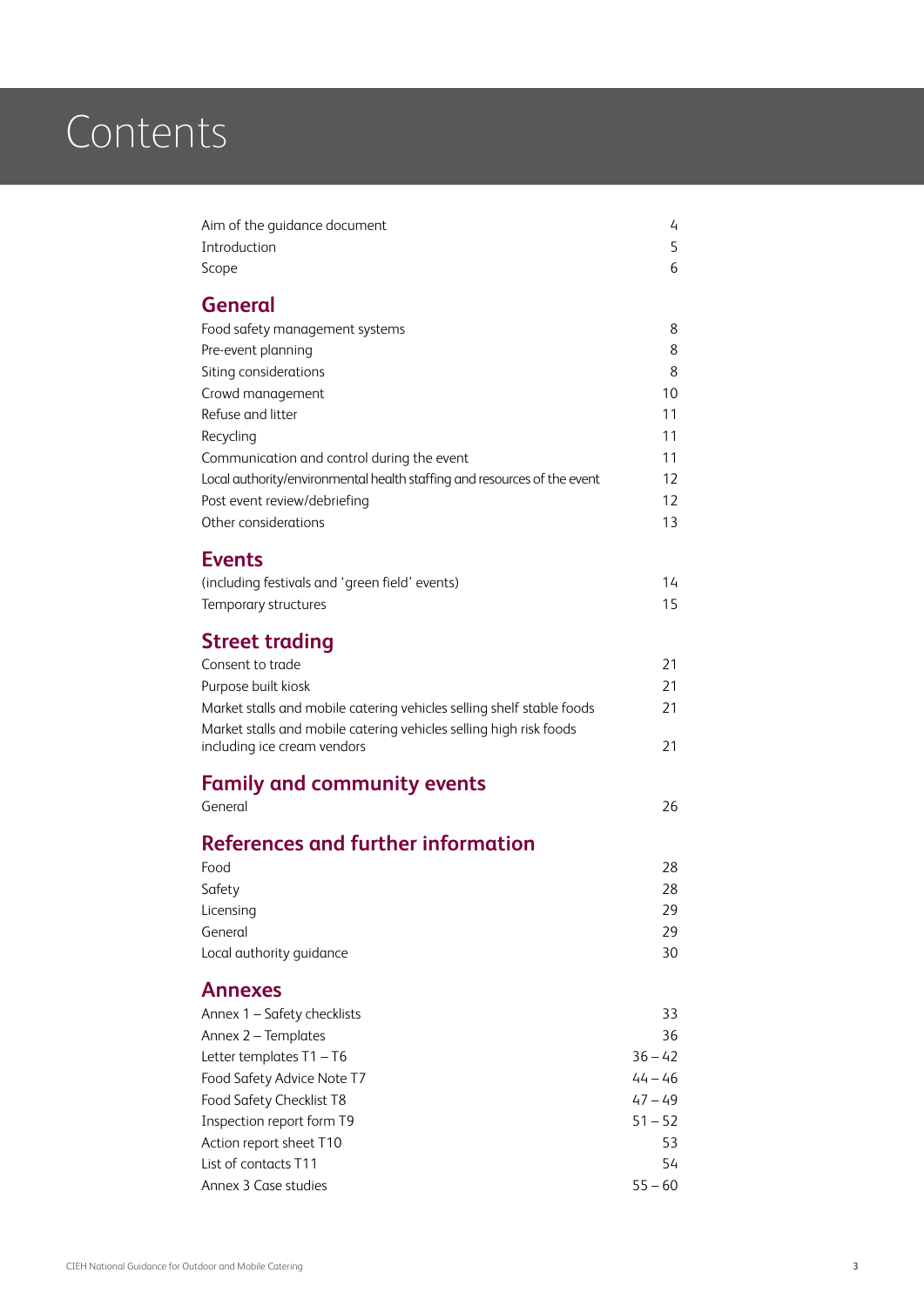## Aim of the guidance document

**These guidance notes aim to provide a basis for a commonly agreed and consistent national standard in outdoor catering management. The guidance document aims to define acceptable food safety standards and health and safety requirements for catering at outdoor events. The key objectives are:**

- To set consistent standards for local authority food enforcement
- To provide clear guidance on the implementation of the standards
- To highlight good practice

It has been produced in consultation with environmental health practitioners and trading standards officers with experience of large outdoor events and markets and other key stakeholders such as industry representatives, LACORS and outdoor catering trade associations.

The guidance notes have been written primarily for environmental health professionals to facilitate a national consistent approach ensuring clarity of standards and processes. Although the Olympics/Paralympics are key drivers, the document will be used for other international, national, regional and local events. It is not intended to be an industry guide, but it is anticipated that the document will be used to inform businesses and anyone intending to manage outdoor events of their responsibility and expectations of the standards which they should implement.

The guidance notes are not an interpretation of the legislation but are based on the practice of environmental health professionals. It still remains the responsibility of individual officers to ensure they play their role in keeping up to date with relevant changes to the regulations and current guidance. However, wherever possible, these guidance notes will direct the reader to other relevant information sources, support, advice and regulatory requirements. Case studies provide practical examples of how the guidance can be interpreted and implemented in a wide range of scenarios.

These guidance notes will be reviewed continually until 2012 and then at regular intervals or in light of new information or protocols.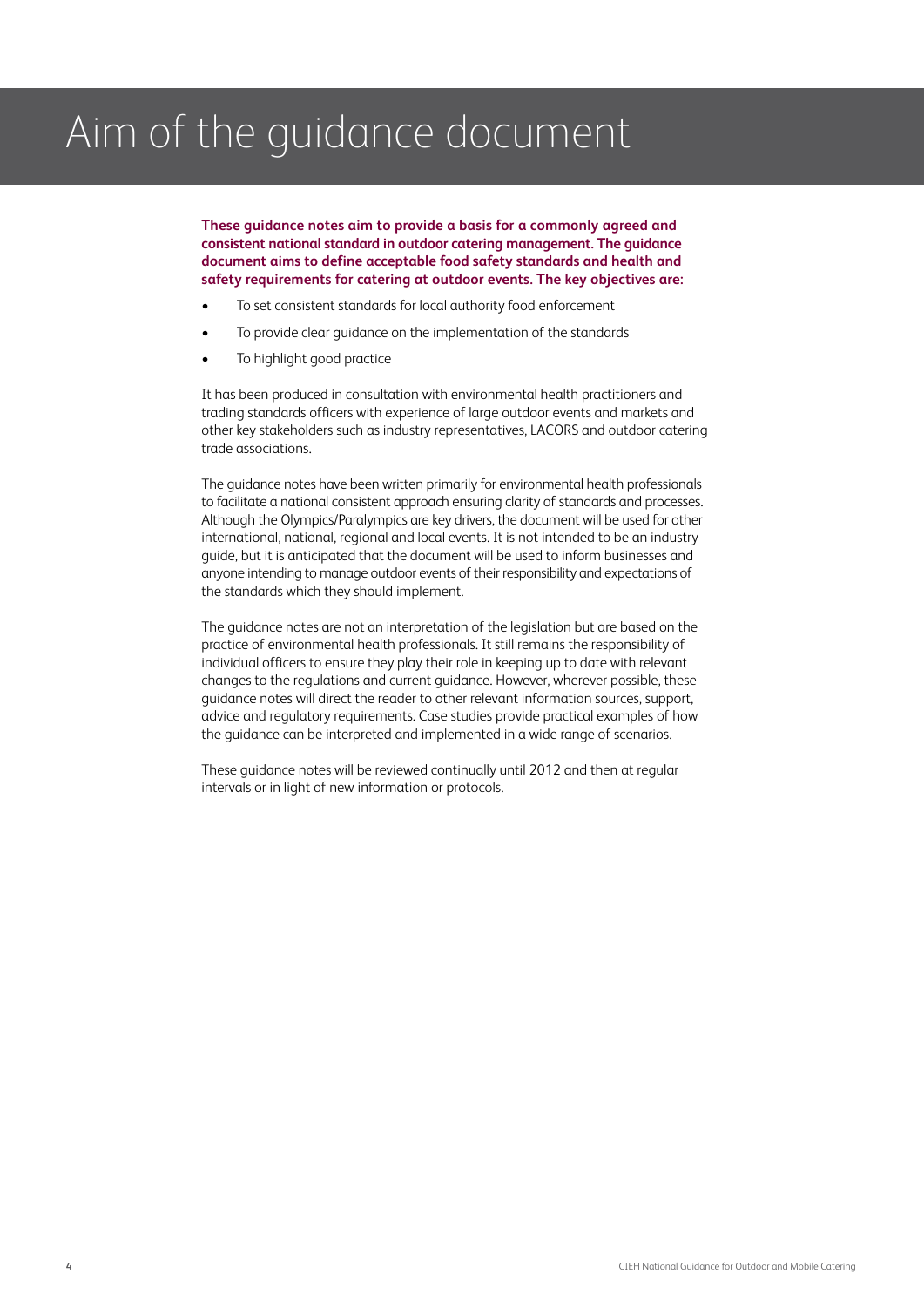## Introduction

**Catering at outdoor events is a high risk activity whether at an established venue, market or at a temporary or mobile function. The large numbers of people, frequent use of temporary staff, the temporary nature of the accommodation and high-risk products for sale place specific pressure on food and health and safety management. The temporary nature of these events and the uncertainties of the UK weather can mean that environmental conditions are an added challenge to traders. Experience at some of the largest outdoor events such as the Olympics has emphasised the risks associated with food handling and cross-contamination under these circumstances.** 

Local environmental health professionals, event managers and food business operators must work together to secure and maintain high standards and conditions in respect of structure, equipment, cleanliness, licensing, food safety management, food standards and health and safety of staff and the public.

Many environmental health services have produced local policies and guidance for outdoor catering businesses. Although similar, confusion can occur when caterers move from one authority to another as part of their business. This document aims to pull together the key principles to enhance the consistency in interpretation from region to region and reduce the burden and confusion within the outdoor catering industry. The document aims to also encourage proportionality within enforcement protocols.

The CIEH acknowledges that each event will likely pose different challenges, but it is hoped that the guidance will enable clearer planning and preparedness of the environmental health response to outdoor event catering. It is not intended to be a fully inclusive document but to supplement the existing framework of legislation and statutory guidance.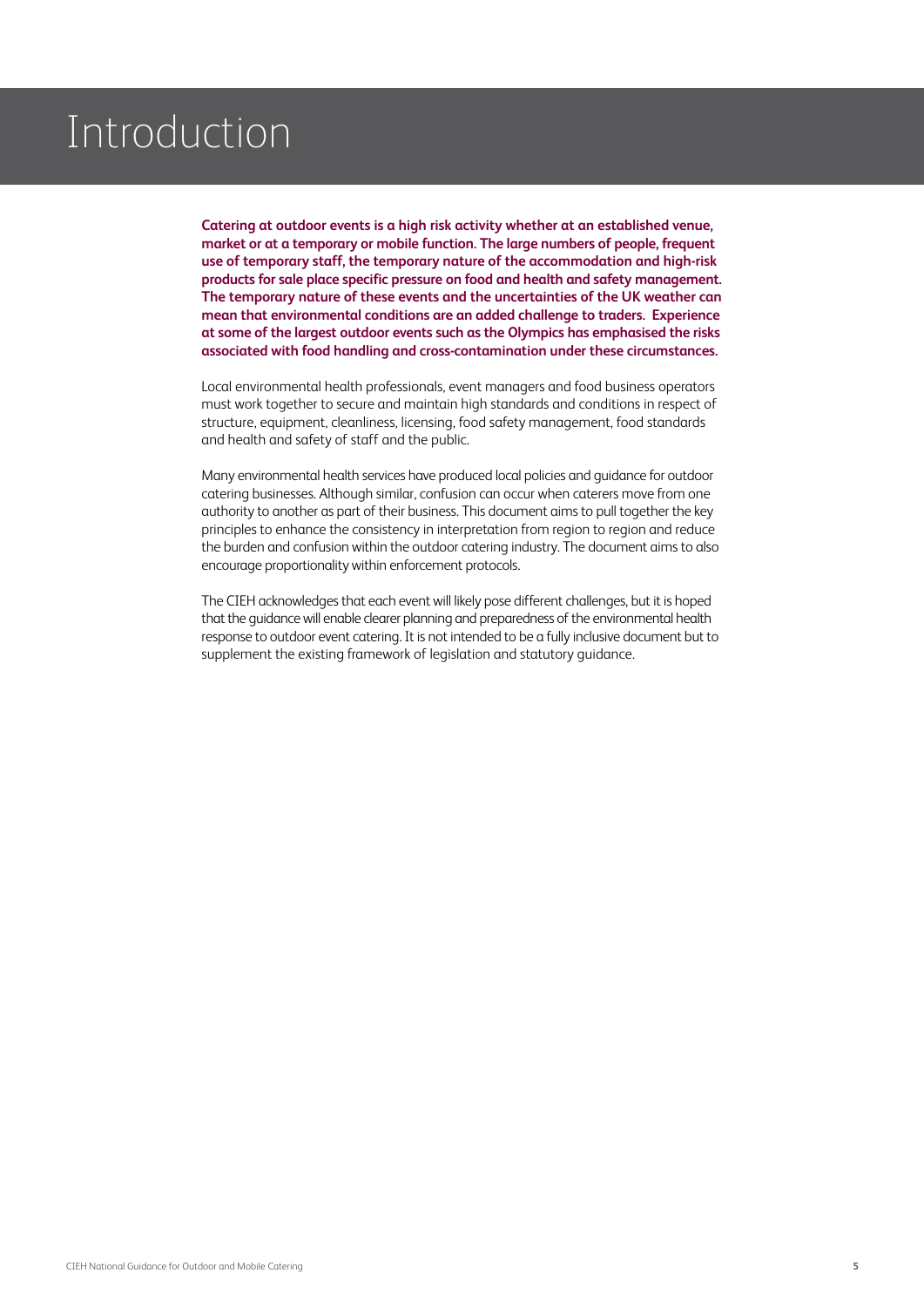## Scope

The guidance covers two sectors of outdoor catering:

- 1. Organised, planned events both large and small such as local village fetes, exhibitions or more regional, national and international for example agricultural shows, concerts, festivals, carnivals, music and sports events
- 2. Street trading such as mobile traders, markets, boot fairs and similar events

It does not include:

- Catering from fixed premises outside an event site
- Emergency catering for civil emergencies
- General event management
- Media location catering

Many of the key principles of good food safety practice apply to all types of food preparation. This document aims to highlight the specific issues related to outdoor catering either mobile or in temporary situations. Further information on the general responsibilities for food hygiene and safety can be found in the references and further information section. Case studies have also been provided as examples of the practical experience of dealing with a range of outdoor catering events and application of proportionality. This document does not cover the sale of alcohol, animal attractions, labelling and other food standards issues. Further modules to support this guidance may be developed.

The document, although focused on food safety, will also highlight related areas such as licensing, trading standards, health and safety and sustainability. The CIEH acknowledges that for some of these events the Health and Safety Executive (HSE) will be the enforcing authority, for instance at an agricultural fair where the main activity on site is agricultural.

In the desire to address all relevant issues and to keep each section as self contained as possible, there may be some repetition to the reader. This is to enable each section to stand alone for ease of use.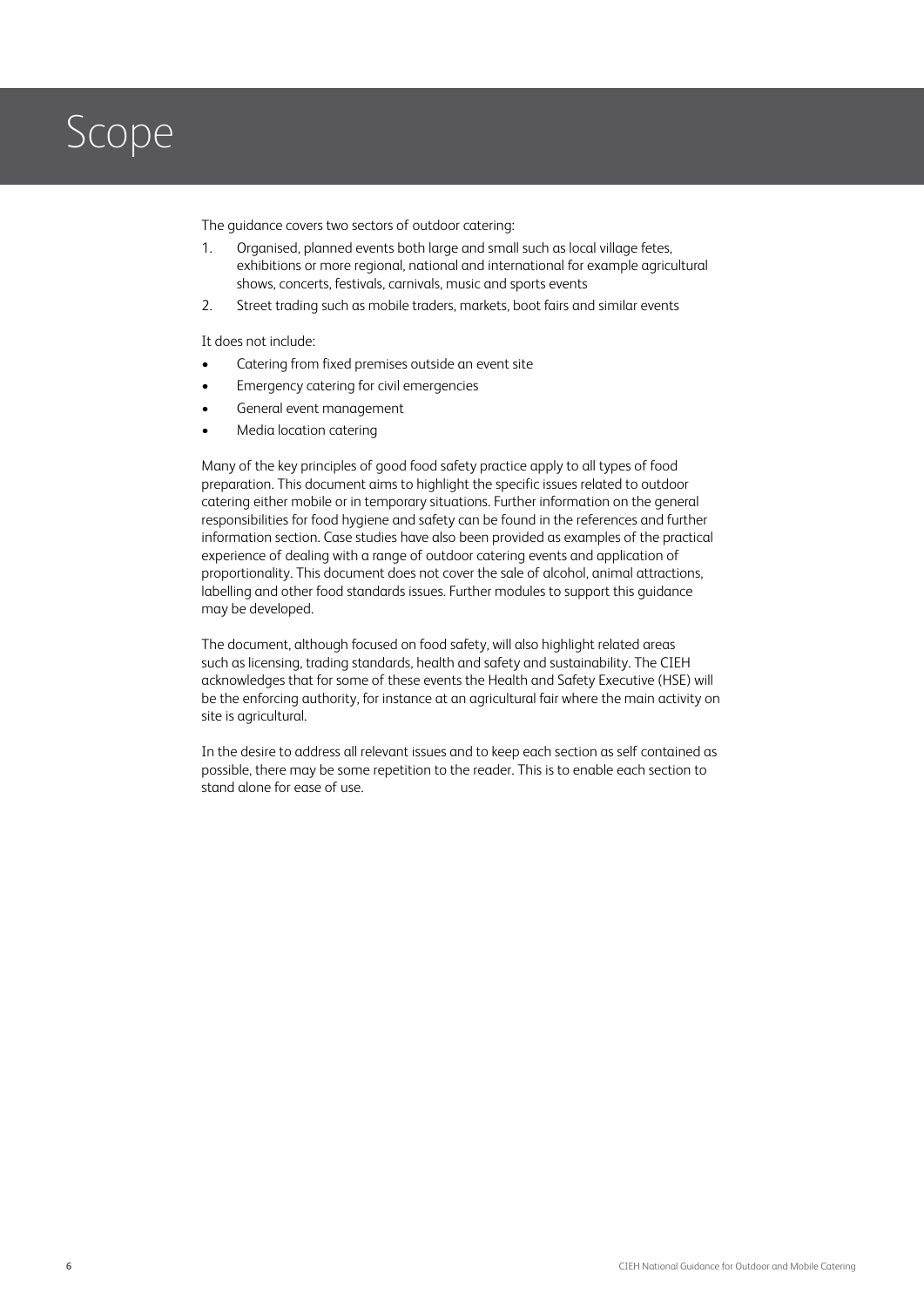## General

**This section covers general principles in the management of food safety in all types of outdoor and mobile catering scenarios. Not all the principles apply to every occasion for instance major events may differ greatly from street markets and food fairs. It is the role of the officer to determine proportionality and practicality in applying the advice given.** 

**Outdoor catering can take place at a range of different events. Consideration needs to be given to the scale of the event, number of people likely to attend, how long the event lasts, private or charitable and whether it is a regular planned event or a one off charity event. Enforcement protocols need to be applied proportional to the risks to public health.**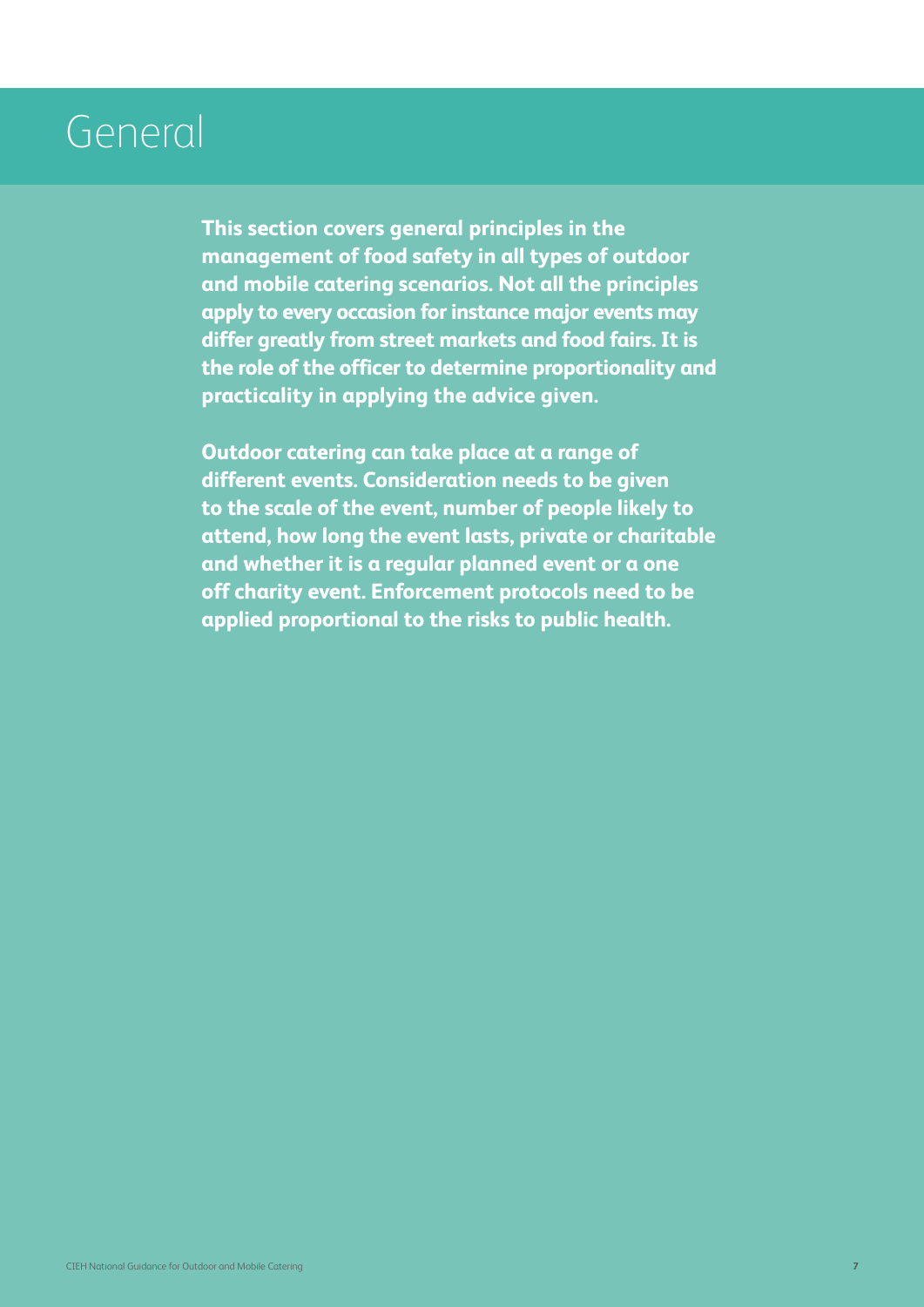## **Food safety management systems**

Food safety management systems are not only a legal requirement but are vitally important in protecting public health and operating an effective business. There are many generic models available for use for example the Food Standards Agency's Safer Food Better Business, Cook Safe, and similar. The information supporting the food safety management systems must be kept up to date and available for inspection at each mobile, stall or marquee.

Organisers of any event have a legal responsibility to ensure the health, safety and welfare of all employees, volunteer helpers or contractors involved in arranging the event and to the public and visitors attending. Food business operators taking part in the event also have the same responsibility for their stall or catering service. General event management guidance can be found in HSE Guidance document HSG195. Please see references on page 28.

In respect of food safety, the food business operator must demonstrate that they have investigated the potential food hazards to the food business and have put adequate controls in place. (Ref: EC Regulation 852/2004 Hygiene of Foodstuffs). The regulations require all food businesses to:

- • Identify food safety hazards
- Identify critical control points for food safety to prevent or eliminate hazards or to reduce it to acceptable levels
- Establish critical limits at critical control points
- Establish and implement effective monitoring procedures at critical control points and corrective action plans if it is not under control. An example of monitoring is keeping temperature control records
- Establish documents and records commensurate with the nature and size of the food business to demonstrate the effective systems are in place such as a cleaning schedule

## **Pre-event planning**

## **General considerations**

The planning stages are very important as much of the preventative and advisory work can be undertaken at this time and reduce the burden on enforcement protocols. The bigger the event the longer lead up time is needed in planning and preparations. It is also important to recognise that as events evolve and change from year to year this must be reflected in the operational plans to manage the events.

## **Site considerations**

In general considerations of the site and vicinity for the event should include scoping and impact assessment of:

- Power supply/water/drainage/toilet accommodation/showers
- Access and egress (also for emergency services)
- Refuse disposal especially fats, oils and grease/recycling/ policy on use of glass
- Geography, prevailing winds and weather forecast
- Siting of underground services and overhead cables which may impede construction
- Impact on neighbourhood (noise, people, traffic, litter)
- Layout and size of pitches

## **Local authority staffing**

Enforcement officers need to undertake risk assessments and scoping for the event to enable informed planning or staffing and resources. This can be done in partnership with neighbouring authorities. The scoping should also include undertaking a site risk assessment to understand all the key challenges for food safety and enforcement resources.

## **Local authority enforcement planning**

Sharing of expertise and experience in managing outdoor events is an important part of ensuring professional competence and consistency. It is therefore critical to seek out advice from other officers who have had more experience in dealing with specific types of event and outdoor catering environments. The case studies offer practical examples of how food safety issues can be dealt with for a range of different types of outdoor catering situations. Further contacts can be found in the references section on page 28.

Industry guidance is available to outdoor and mobile caterers (please refer to References and Further Information). The guidance offers suggestions for the numbers of outdoor catering concessions per attendance levels, although other factors, variables and site restrictions will need to be considered. Enforcement officers will need to:

Agree communication plans and clarify areas of responsibility between all those involved in the event organisation. For the larger events the event organiser may be asked to complete an Event Management Plan (this may be a condition of the licence for the event). The Event Management Plan should cover details of how all aspects of the event are to be undertaken and managed by the organisers. The local authority can then scrutinise the plans and make recommendations prior to the event taking place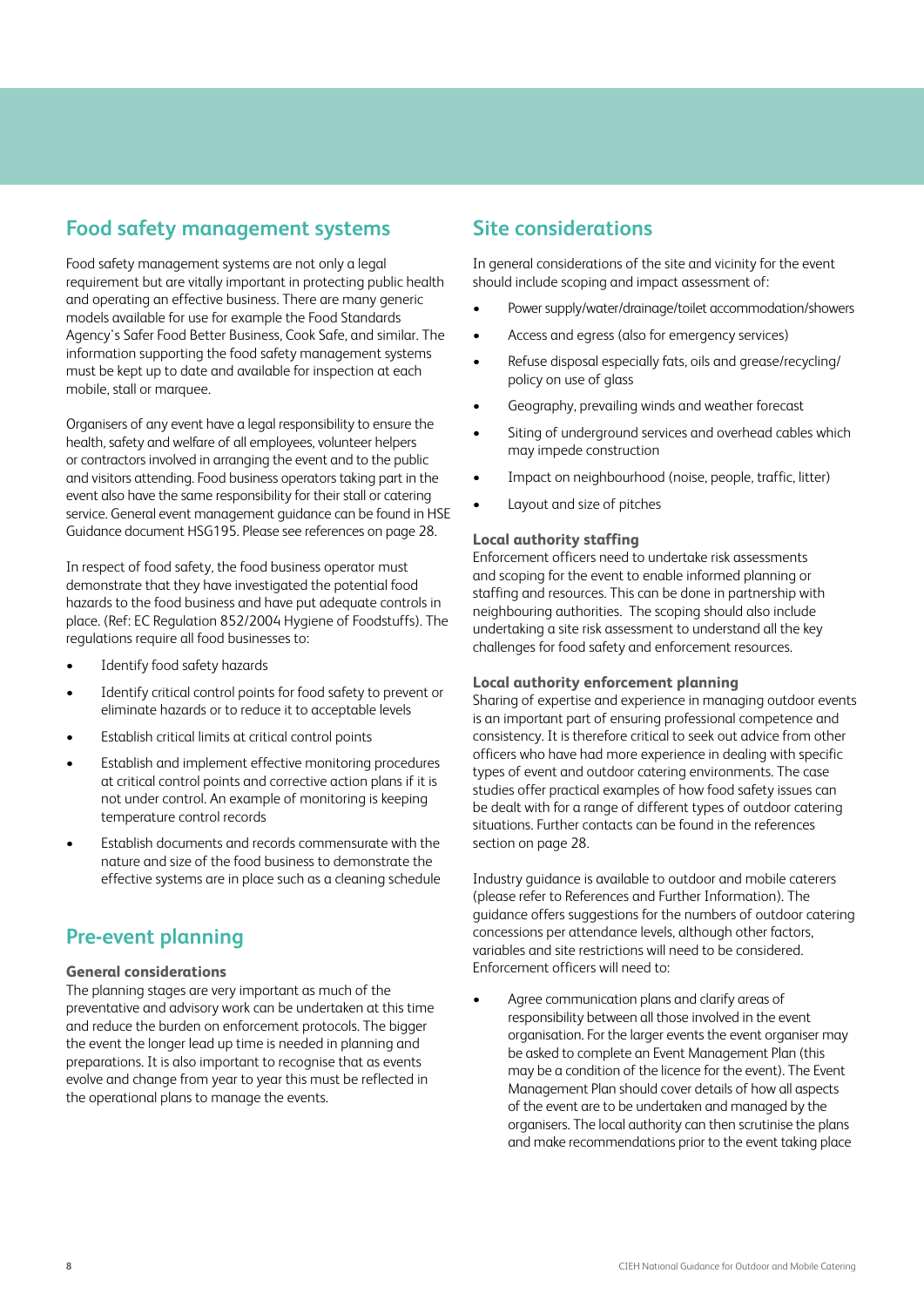- Prepare an operational plan and audit checklist for food safety monitoring protocols/ inspections and to facilitate consistency for the regulatory services. This may include developing a system of pro-formas left with the food business operator which can be retained and shown to officers as a record of previous inspections (Refer to templates in Annex 2 on page 36 onwards
- For the very large events, the information to food business operators may be best sent out through the event organisers. All food businesses will be informed of the requirements expected of them and can assure the event organiser of their ability to comply. The event organiser will then have a role in selecting the appropriate food businesses to attend their event based on the information returned to them. A pre-selection process will enable local environmental health resources to be focussed on checking compliance with those food businesses that will be attending the event
- Consider the need to take food and water samples and a time plan for this to take place
- Agree strategies and protocols for dealing with food complaints and arrangements for the seizure and condemnation of unfit food and other contingencies prior to the event taking place
- Agree how to manage 'unauthorised' food business operators that may be attracted to the area around the event
- Organise a pre-event site audit with event organisers to check suitability of planning and services
- Identify all liaison/contacts needed across professions and services (see Annex 2 templates on page 36 onwards

## **Licensing, registration and other checks**

Licensing and licensing conditions can provide a useful mechanism for managing public health and safety. For the larger events a condition of the licence could involve the submission of an Event Management Plan by the event organiser. The licensing function may also contribute to funding for additional staffing to audit the event.

It is useful for a proactive approach by local authorities (LAs) to review all licence applications especially 'Temporary Events Notices' to identify possible catering scenarios. These applications provide key intelligence about whether or not traders need licences or not. Premises must be licensed to sell alcohol.

## **Pre event contact with food businesses**

The most effective form of pre event planning is to work jointly with the event organisers in relation to contact with businesses.

It is also useful to obtain a list of traders from the event organiser at the earliest opportunity. This may not be available until two to four weeks before the event. Although organisers should be able to state the number of sites available. This facilitates the risk assessment and allows pre event contact with the traders. There may be last minute bookings as well that will need to be reviewed. The introduction of last minute bookings should be discouraged as it prevents adequate time for pre event checks. It is also helpful to ascertain if the traders will be sub contracting any parts of their operation so that these food businesses can be incorporated within the pre event consideration and inspection programme.

Once details of the traders expected to be at the event have been confirmed their home authority for registration and compliance information can be contacted for further information (see Annex 2 Templates for suggested letter to Home Authority on page 41).

Letters to individual food business operators with guidance and checklists to enable effective preparation before the event and reduce the burden of enforcement protocols (see Annex 2 –Templates for example letter). This may also include advance pre-event, postal reminders to individual food business operators of shortcomings found on stalls at past events where food business operators are known to be returning the following year.

Information to traders needs to advocate that food business operator's make contact with environmental health services in advance to obtain appropriate advice for their operation.

Health and safety at work legislation require all employers to provide instruction, training and supervision and together with the efforts of the employees a safe working environment. Issues for consideration include: risk assessments, health and safety policy, and other key regulations such as manual handling, COSHH, working time, use of fireworks.

Enforcement officers need to ensure that they obtain the phone number of the food business operator so that the operator or a supervisor is contactable during food operation even if they are not present at the business stand. Food business operators need to ensure that contact details are visible/available to officers on the stall.

## **Food business considerations pre-event**

All food business operators must register with the local authority where their business is based or where the vehicle used in connection with the food business is kept in accordance with Article 6 Paragraph 2 EC Regulation 852/2004. Food businesses also need to ensure that they have appropriate public liability and employer liability insurance.

If event participants are intending to stay overnight in tented or caravan accommodation, it may be necessary to apply for a licence under the Caravan Sites and Control of Development Act 1960 and appropriate planning permission.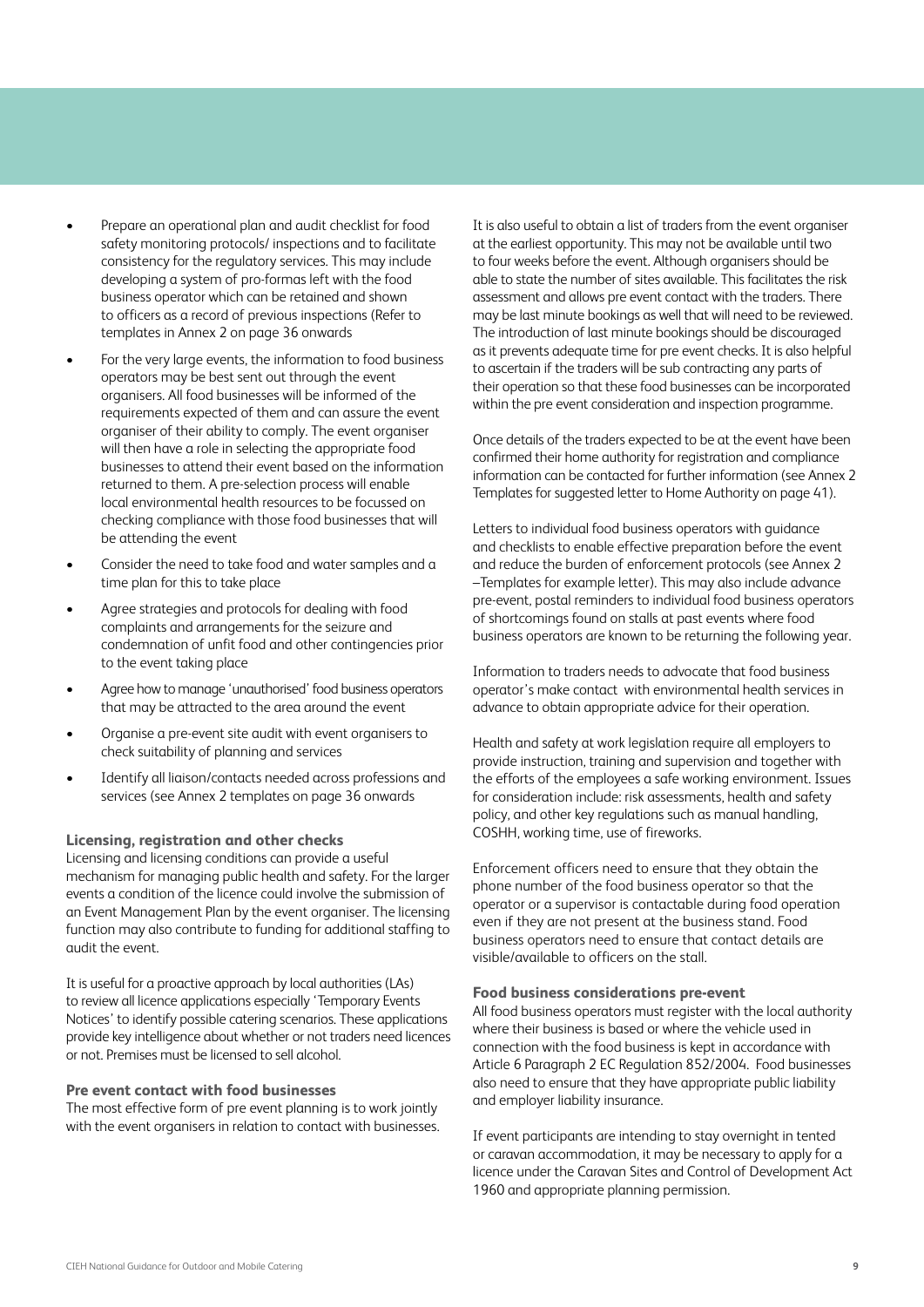Food business operators need to consider setting up times, close down arrangements and any security constraints which may restrict access for vehicles and supplies during the event.

Food business operators also need to be aware of health and safety regulations and guidance such as working at height, gas/electrical safety, slips, trips and falls, noise at work and manual handling for instance heavy marquees may require specialist handling.

## **Food hygiene training**

Event catering is a high risk activity and all food handlers are to be supervised and instructed and/or trained in food hygiene matters appropriate to their work activity.

## **Emergency planning/crisis management**

The event organiser will need to consider strategies for dealing with an emergency such as a fire, accident, disturbance, terrorist action, adverse weather including flooding.

In the very large events the critical review of these strategies needs to be undertaken at emergency "Bronze" level within the local authority so that it is tied into the structured emergency response for the area. For these large events there needs to be environmental health representation on the Safety Advisory Group (SAG) or Operational Safety Planning Group (OSPG) for street events. The CIEH has produced additional guidance on the environmental health role in SAG.

The event organiser must carry out fire risk assessments with fire officers to ensure adequacy of arrangements and fire breaks. This includes identification of ignition sources, identifying who would be at risk, fire precautions in place, reducing risks, detection, means of warning and evacuation. There should be no dangerous or combustible or toxic gases or related products such as aerosols, explosives, pyrotechnics stored within the tented structure.

Site security may affect access to traders and to local authority staff for inspection purposes. It is helpful to clarify access arrangements prior to the event for emergencies.

Contingency planning will also need to address potential problems related to food supplies, water, drainage and waste food disposal.

## **Siting considerations**

Each site will bring specific considerations for environmental health management. The following issues may be important in this process:

- The event ideally should be sited on level, adequately drained ground. If there is a likelihood that the ground could become waterlogged, mobile units and/or temporary structures should be positioned on a raised platform. Consideration must be given to soil type/location/ water meadow/flood plain for green field sites during the planning process
- If the ground is not level provision must be made to level the floor to the stall, marquee or similar structure. For raised mobiles and stalls proper steps must be constructed for access
- If at all possible structures should be sited where they can be connected to essential services such as a mains water supply, drainage system, gas and electricity supplies. Local authorities will need to consider if there is a private water distribution system created and as such this will come under the new Private Water Supply Regulations
- When laying out the site thought must be given to access for customers, routes used by staff and importantly access for food businesses and supplies. These must be free from slips and trips from water supply pipes, electrical cables, uneven duck boarding, gas cylinders etc
- The siting of generators and other machinery must be carefully considered for safety and fire but also considered in terms of noise and fumes. Additional fuel should be stored safely and away from any source of ignition (refer to Annex 1 Safety checklists on pages 33 to 35)
- For large commercial markets at the larger festivals, the need for security for stall holders must be recognised. Stalls in 'corrals' without firebreaks can be accommodated with due regard to careful siting and restriction of quantities of bottled gas. Advice should be sought from the fire authority. (Refer to Annex 1 Safety checklists on page 33 to 35)
- Consideration must be given to workers sleeping accommodation and the likelihood that they will want to sleep next to the unit
- Catering or food units must not be sited next to a source of contamination such as the refuse area, exhaust fumes or smoking chimney
- There must be at least five to six metres between tent structures. Industry guidance provides advice on the general spacing between units and the number of food business units per attendance levels at the event (See References and further information section on page 28)

## **Crowd management**

Crowd management is an important part of event planning. Queuing and crowd movement corridors may impact on food service, storage and display.

Event visitors should have access to appropriate welfare provision such as food, drink, first aid and sanitary conveniences in high density areas to avoid excessive travel distance. Consideration also needs to be given to the safe storage and distribution of emergency 'crowd' water supplies (cooling and hydration) in the case of very hot weather.

Boarding or other coverings of walkways and crowd movement corridors need to be considered to prevent the grass becoming slippery and hazardous.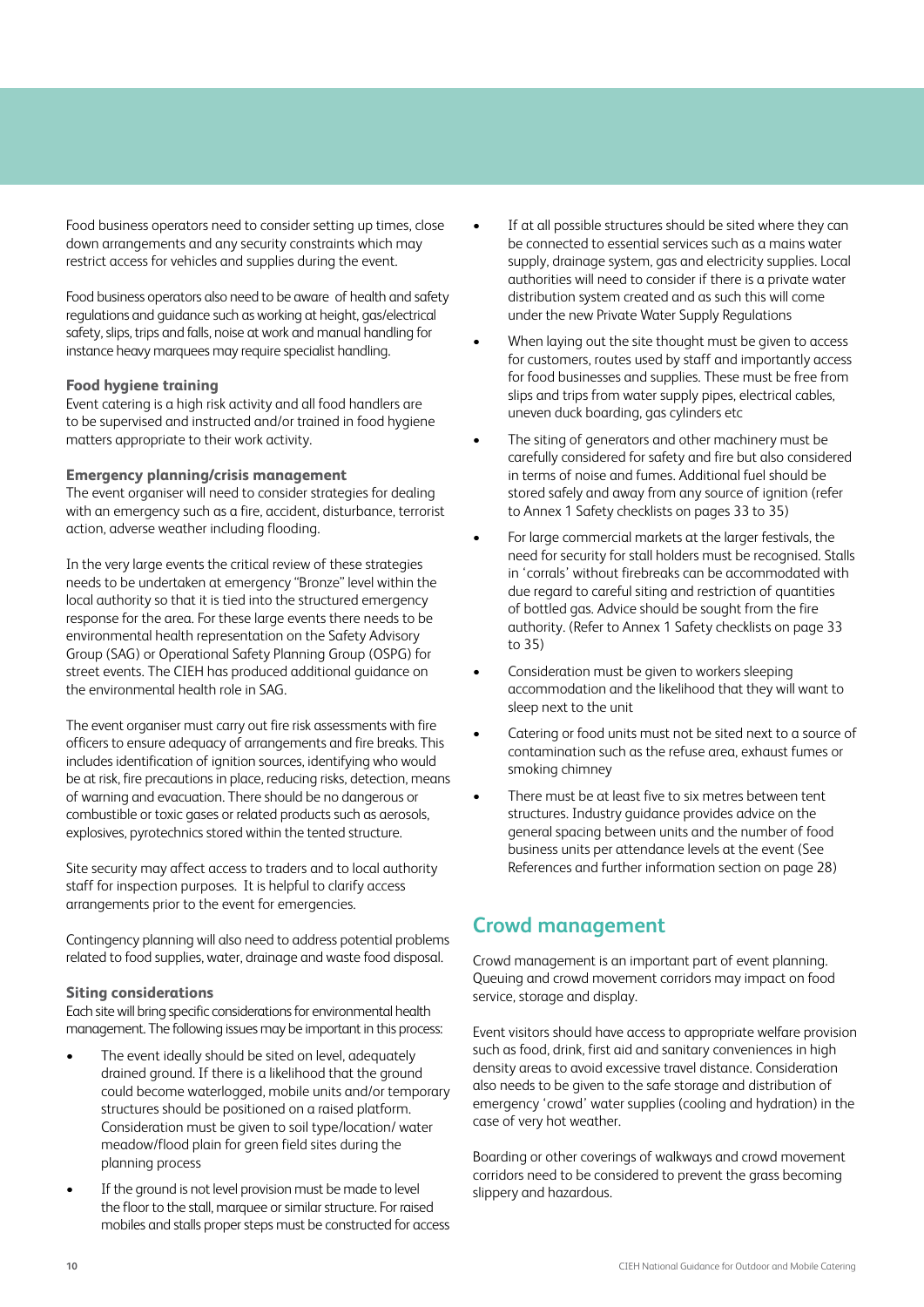## **Refuse and litter**

Refuse and litter can be a fire risk as well as attracting pests and therefore needs to be well managed.

Enforcement officers need to ensure:

- All refuse should be kept in suitable lidded containers and should be sufficient for the size of the event and the amount of litter likely to be generated
- Waste and litter must be cleared regularly from stalls and surrounding areas and not allowed to collect at back of stalls. Arrangements must be agreed with the event organiser
- Food business operators are not required to provide refuse bins for the public but it is important to encourage responsible environmental awareness
- If food businesses are expected to remove waste themselves off the site then care in transporting this must be taken to prevent contamination of other food stuffs during transport
- Refuse may be a security risk and may be an issue for discussion within the Safety Advisory Group and with local police
- Waste fats and oils must be stored in suitable lidded containers. Fat and oils should not be poured into the drains or on the ground. The event organiser needs to have arrangements in place for the collection of the oils through a licensed contractor
- Hot coals are a fire risk. These must be dampened down with water before disposal in the normal way
- Waste water also needs to be disposed of properly

## **Recycling**

Recycling is generally the responsibility of the event organiser/site operator. However, food business operators can be encouraged to be responsible with their waste. Education is the key element for the event organiser, the food business operator and the general public. Even where recycling bins have been provided, the collected waste can be rendered unusable if it has been contaminated with other types of litter. The key principles of recycling include:

- Separation of recyclable waste to be sorted and prepared for delivery to a recycling facility at the event or off site. Staff training is essential to the effective implementation of recycling processes to prevent contamination of waste collected
- All other waste to be disposed of in suitable containers
- Waste fats and oils to be stored correctly, collected and removed by licensed contractors
- Events need to consider application of the British Standard Sustainability (BS 8901:2007)

## **Communication and control during the event**

Every event will have a different management set up. It is important that prior to the event taking place agreement is reached with the event organiser how communication between environmental health staff, event organisers and the food business operators will take place. For smaller events this may be a straight forward arrangement of meeting at the beginning of the event, an arranged audit feedback and contact for emergencies. A site manager's log book, kept at the main communications office, can be an effective way of logging matters requiring attention by all agencies during the event. This can be reviewed and signed off by all parties as issues are dealt with.

For larger events the communication protocols may be more complex and involve teams of inspectors and the employment of consultants/ officers from outside the local authority. In these circumstances there needs to be clear roles and responsibilities between the enforcing authority, consultants and event management. Specific responsibility for managing food businesses, especially if there are numerous sub contractors, may be allocated to one of the event organisers. In these larger events, prior review of the organiser's event management plans is crucial to reduce the regulatory burden on the event and ensure the local authority's resources are focussed on auditing and monitoring.

For the larger events the local authority may need a site office with power, heating, toilets, access to refreshments for staff and other relevant papers and office support. Mobile telephones and access to land lines may be restricted so contingencies using radios may be required. Radio training for staff is a consideration in preparation for the event.

There also needs to be an agreed timetable and process for meeting, information exchange and for dealing with immediate risk to health, emergency closure, food seizure etc. The site operator may nominate a representative to be available to support the local authority in stopping food business operators where there is imminent risk to health. Prior mutual agreement on emergency closure arrangements for short events, where application to a magistrate's court would be impractical, must be in place with the event organiser. It is important that the site operator/event organiser understand that where there is imminent risk to health, safety or welfare immediate action will be taken.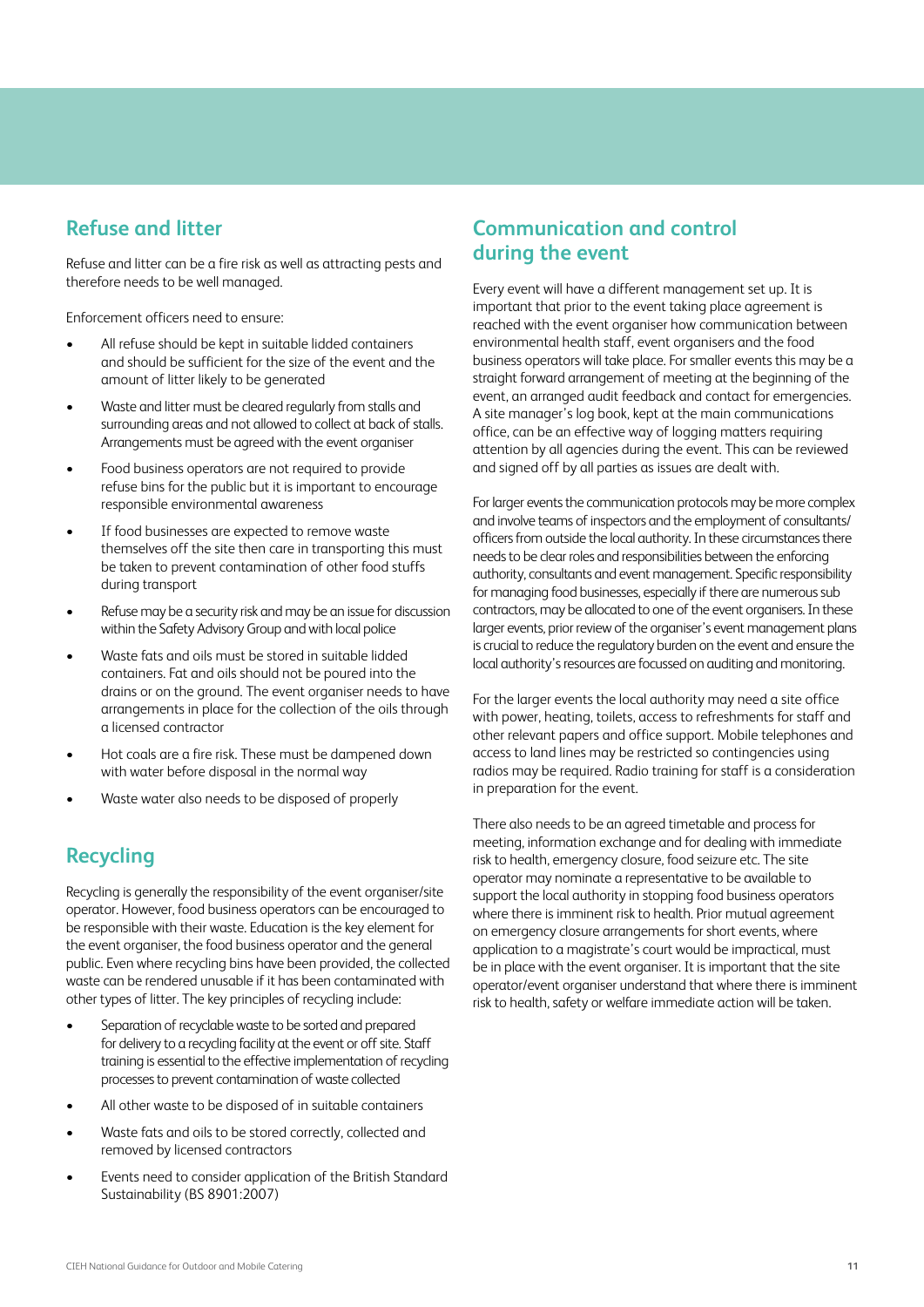## **Local authority/Environmental health staffing and resources of the event**

Local authorities need to consider capacity and capability to ensure adequate staffing to manage their enforcement role. Planning staffing and other resourcing issues should be undertaken early in event planning to enable effective management and staffing strategies. In a crowded and stressed trading environment formal enforcement should be used as a last option as these can be protracted and resource intensive. The use of licensing conditions can be more effective or using the contract/agreement process with the event organiser. Any enforcement action protocols need to be clarified prior to the event taking place. The use of Service Level Agreements can be useful for clarifying roles and functions and prevent undue confusion during the event itself.

The introduction of 'cover' staff, who may be newly qualified, student officers or officers with no experience of such events needs to be actively considered as part of the risk assessment process and for consistency issues in enforcement.

The health and safety implications of officers working alone and out of hours will need to form part of the staff planning.

In many of the event scenarios the officer will need to consider proportionality and practicality in the application of normal enforcement protocols. For instance it may not be practical to turn up in a white coat during a green field festival. A suitable but informal dress code may be more appropriate. Some of the larger events may wish officers to wear a uniform (such as shirt or fleece) or some other means of readily identifiable garments. All must be equipped for adverse weather with appropriate footwear for food stalls.

## **Post event review/debriefing**

After the event it is important to use the time to review the actions and any incidents that may affect good practice:

- Feedback any actions or comments to the relevant home authority or Primary Authority associated with the business particularly regulatory breaches/failings found or action taken during inspection for follow up (please refer to Annex 2 template document on page 43 onwards)
- Issue a feedback form to capture important views and feedback from key stakeholders and arrange a meeting to discuss learning outcomes from the event
- Review guidance and any information and update as necessary
- Address any capability and capacity issues for future events
- Write up case notes for the event so that information is not lost and can be readily shared
- Ensure serious failings found on inspection are notified formally to food business operator and consider enforcement action where appropriate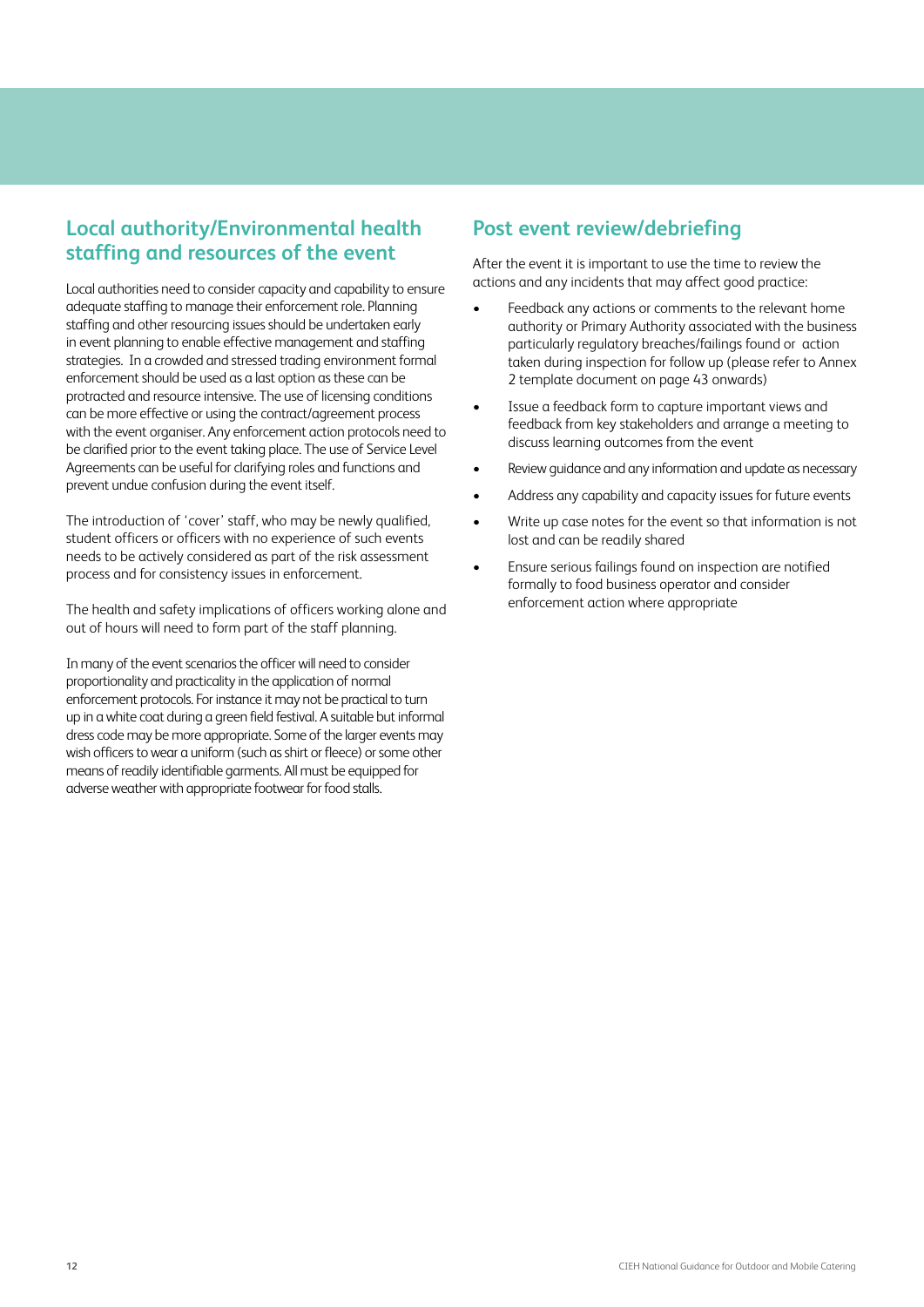## **Other considerations**

## **Animals**

**Pets** – food business operators may have to protect their food from customers' pets. Food must not be placed on the ground. A minimum of 45cm is recommended off the ground behind barriers or in suitable wrappers.

**Animals** – if farm animals or other animals are available for visitors to pet adequate hand washing facilities must be present and the activity supervised at all times by an appropriate person. The public should be discouraged from eating in the vicinity of penned animals.

**Animal pastures** – If animal pastures are to be used in show grounds, the event organisers need to be aware of the potential risks of *E.coli* O157 (Refer to references for more information). Animal droppings can contaminate footwear and spread contamination into tents, vehicles and food halls. Hands may become contaminated from contact with grass. Farm animals should be kept off the fields used for events for a minimum three weeks prior to the event. Droppings should be removed and the grass mowed and clippings removed prior to the event. The public should be encouraged to wash hands before eating and drinking and therefore adequate public washing facilities need to be available and readily accessible. It is also recommended that advisory notices encouraging personal hygiene and hand washing are displayed.

## **Cookery demonstrations and food samples**

Demonstrations can be an attraction at an event. The demonstrations are often time constrained. Prepared materials need to be covered and held safely until needed. It is not good practice to pass around the demonstration sample as this may have had insufficient time to cook. Check any pre-prepared samples are thoroughly cooked.

**Free samples** – legally the giving away of free food samples is regarded as a sale and the production and handling of the samples must comply with hygiene requirements and be thoroughly cooked. It is good practice to use small amounts of food which are regularly topped up. Self service arrangements should prevent contamination by direct handling via the use of disposable containers, utensils etc. Containers need to be washed regularly when there are a large number of users. High risk food samples should not be held at ambient temperature for longer than necessary (good practice is no longer than one hour).

## **Environmental control**

**Noise pollution** – consideration should be given to minimise the noise disturbance of the stall/event on the surrounding area and local residents. Noise can arise from: stages and sound checks, generators, lighting towers, fireworks, camping, crew parties, helicopters, and unauthorised entertainment. Reference should be made to the Noise Council Guide and Noise at Work requirements (Refer to References Section on page 28).

**Sustainability** – Consideration needs to be given to all activities to ensure that they are eco efficient/carbon sensitive and sustainable without prejudicing public health. Sourcing food as locally as possible is a good way to reduce transport miles and support local economy and communities. Choosing seasonal, Fair-trade and organic food may also be useful. The choice of site is important- if there are good transport links this can reduce the need for car travel. Encouraging local businesses to take part also minimises road miles. BS 8901 Sustainable Event Management 2007 provides relevant information to event organisers, event venues, suppliers, industry associations and local authorities.

## **Labelling and trading standards**

All food stuffs that are made and are sold off site must be labelled in accordance with current labelling regulation.

All food stuffs must comply with all relevant food standards and trading requirements.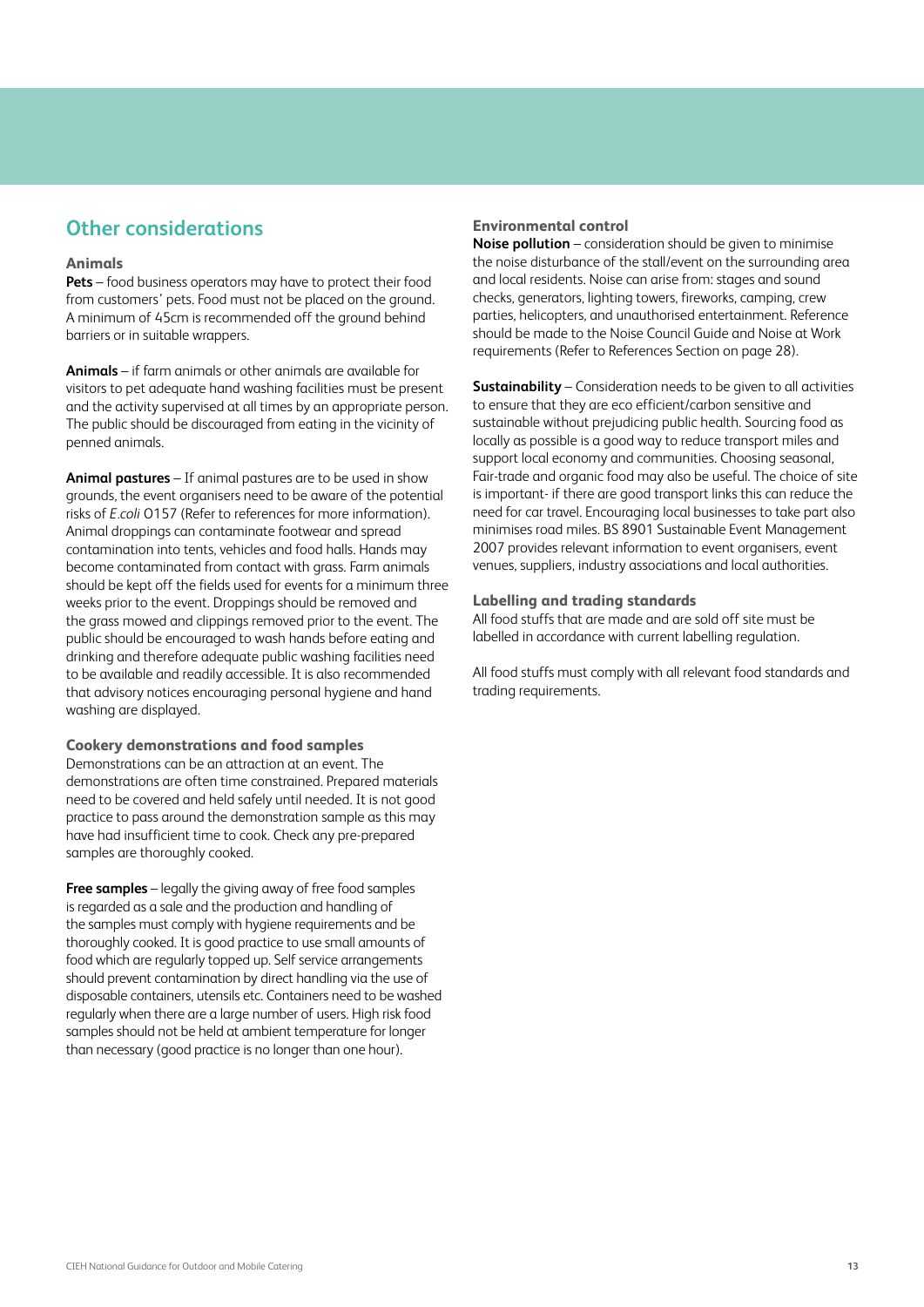## Events (including festivals and 'green field' events)

**Outdoor catering can take place at a range of different events. Consideration needs to be given to the scale of the event, number of people likely to attend, how long the event lasts, private or charitable and whether it is a regular planned event or a one off charity event. Enforcement protocols need to be applied proportional to the risks to public health.** 

**All purpose built accommodation used for the preparation of food (such as purpose built kiosks) whether used within a street trading or event environment needs to be fully compliant with the relevant food safety, food standards and health and safety requirements.**

**This section applies to 'higher risk' events that are generally managed/planned and may last two or more days with the potential for high levels of attendance, such as: carnivals, sports events, agricultural shows, large outdoor concerts, green field festivals.** 

**Markets and mobile catering (Mobile catering vehicles are not temporary structures) are dealt within the Street trading section on page 20.**

**Lower risk events that may themselves last more than one day, such as county cricket games, community fairs, charity events and school events are dealt with in Family and community events section on page 20.**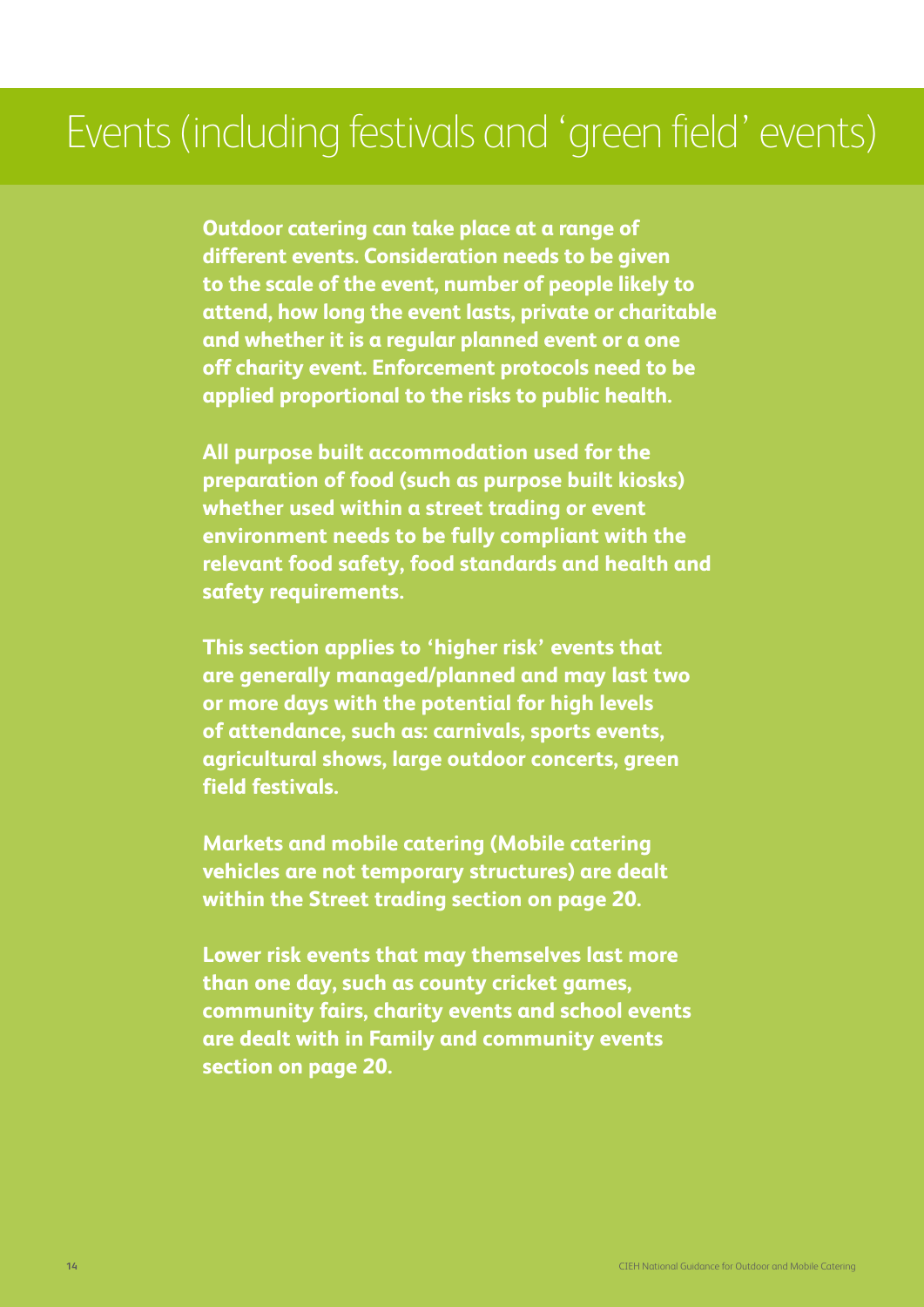## **Temporary structures**

(Including marquees/tented accommodation with field kitchens).

## **Structure and construction**

The structure must be fully covered to top and sides including any food preparation/equipment/food storage areas. This must include all extensions to food preparation/storage/ wash up areas to protect food and catering equipment from contamination. Surfaces must be easily kept clean and free from condensation and mould growth.

It must be of sturdy construction, weatherproof, windproof and designed and constructed to prevent the ingress of water and pests.

Roof coverings and walls should be manufactured from a material that is flame retardant to BS5438 and marked accordingly.

Cooking equipment must be sited within the stall. Adequate space must be available for cooking areas. Ideally food storage should be separate from cooking and preparation areas but this may be difficult due to restricted space.

Commercially built/prefabricated units should have cleanable, non-slip floor coverings.

The design and layout should maximise effective work flow to reduce the risk of cross contamination.

Stakes and ropes used to support the structure must not present a tripping hazard. Particular care should be paid to the siting of supply pipes and wires to prevent a hazard.

Complete closure of the temporary structures is recommended when not in use or in the event of high winds.

It is recommended to hire competent contractors for the supply of temporary structures (MUTAmarq – accredited). Specialist advice may also be given to support the Event Management Plan (See References and further information on page 28).

## **Wall finishes**

The finish of structural surfaces will depend on the length of time the stand will be on site and whether it will be used again but must be readily cleansable, clean and free of mould or loose particles which can shed into food.

Enforcement officers should undertake a risk assessment and require wall finishes accordingly, for example:

- Plasticised canvas in less heavily used open food areas
- Coated cleanable boarding or equivalent in heavier use areas
- Fire retardant material when near a heat source

## **Floor finishes**

Officers will need to consider risk and type of event when deciding proportionate and appropriate advice for flooring.

For flooring, the slip resistance is more important than ease of cleaning (external sites often become wet and this gets trodden into the unit). Floors must be boarded to provide a sound surface to walk over and for the safe housing of equipment etc. Ideally floors will be covered with non-slip cleanable sheeting or similar but given the short-term nature of temporary stands this may not be reasonable.

Sturdy duck boarding or equivalent should be provided for frequently used walkways. The uses of pallets as flooring is not accepted unless where used as part of a reinforced, secure subfloor structure.

Storage of clean dry cardboard may be acceptable for use in extreme weather conditions. Ideally, providing suitable matting is best practice; however, in adverse weather conditions the normal prohibition of cardboard on flooring may be relaxed. The risk from clean, dry, cardboard is negligible compared to the many other potential contaminants introduced in the outdoor environment. The potential risks of slips, trips and falls needs assessment and consideration.

The floor areas around sinks, food preparation areas and cooking ranges must be level, with some form of flooring which can be swept and washed. As the very minimum, a tough plastic tarpaulin, stretched and pegged out before the tentage is erected, can be an effective covering on level ground. Raised, solid flooring with a non slip, washable finish is advised for large kitchens on green field sites.

The food business operator must be prepared for wet weather when a floor covering should also be provided for serving areas. Dry, clean cardboard may be acceptable.

The food business operator must be able to demonstrate effective measures to keep mud out of the food preparation, storage, service and washing up areas for example a change of footwear policy can reduce contamination from this source.

## **Lighting and ventilation**

Usually it will be necessary to install artificial lighting within a marquee or tent and to frequently-used tented walkways. The lighting must be moisture ingress protected or suitable outdoor lighting. Lighting cables must be fully insulated where attached to metal framed structures. All installations must be undertaken/checked by a suitably qualified and competent electrician (NICEIC or equivalent – please see Annex 1 Safety checklist on page 34 to 35).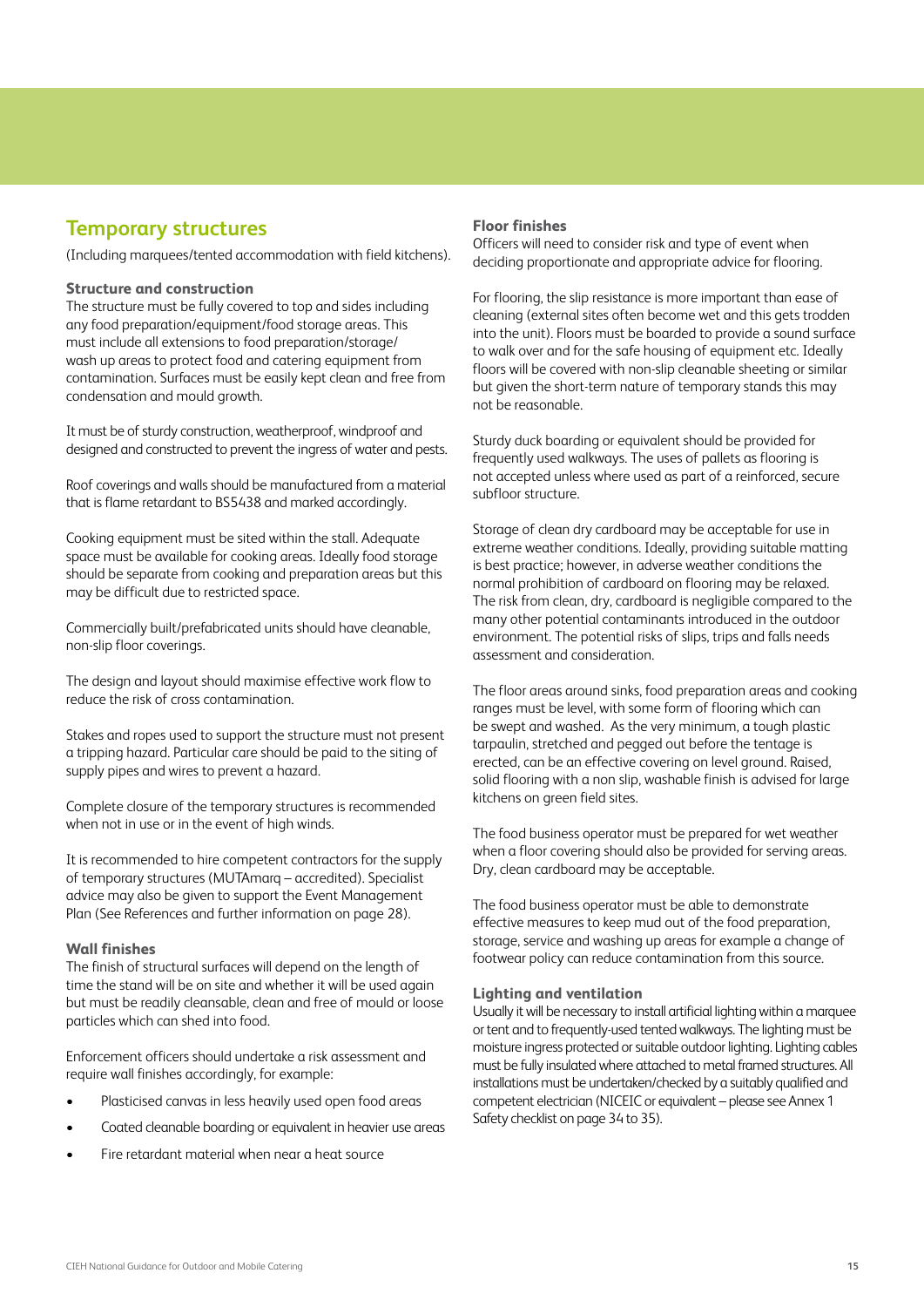Often it is necessary to provide some means of ventilation to a marquee kitchen as working temperatures can become unacceptable in a wall-boarded marquee full of cooking equipment, especially when the marquee is sited in a sunny position. This is best provided by using a marquee with ventilation flaps at high level. Food business operators should consider this when hiring or using marquees. However, it is dependent on the size of the marquee, amount of heat being produced and length of time in use. Extractor fans should be sited at high level.

Any means of heating within the structure must not introduce risk of fire or personal injury.

Ventilation must not allow access by pests (marquee and enclosed kitchens).

**Water supply, toilet accommodation and drainage Potable water** – There must be an adequate supply of potable water available for hand and equipment washing and food preparation. Wherever possible, mains water should be piped to the stands and fitted directly to the facilities. Where temporary pipes or hoses are used for this they must be clean (e.g. not old garden hose) and thoroughly flushed through, preferably with a sterilising solution, before use and at regular intervals as part of the cleaning process. Pipe work must be installed by a competent person.

Many large festival sites will provide temporary plumbed supplies of mains water but the reliability of a continuous supply is often an issue. The event organiser must be able to demonstrate that any temporary supply is potable during the event.

The food business operator is responsible for ensuring that their water is potable and that their operation does not contaminate the water supply throughout the event.

If no mains supply is available water will have to be provided through small water tanks on the unit and/or large tankers on the site. The larger water tanks/bowsers may be harder to maintain in clean condition and the enforcement officer will have to fully discuss arrangements with the individual business operator or the site organiser. These larger tanks must be filled from a mains supply and emptied each day. Ideas to consider:

- Only use the tank water where it will be boiled such as in cooking or in an urn and use bottled drinking water elsewhere
- Use pre-prepared salads that do not have to be washed on site

Water containers must be clean, both inside and out. A chlorine based sterilant, e.g. Milton, should be used to clean containers and pipe work. Water containers must have tight fitting lids. Kitchens with a temporary plumbed supply must make provision for any interruption to that supply, i.e. back up clean water carriers.

Ice must only be made from fresh or bottled water, and must be stored and handled in conditions which protect it from contamination. The purchase of pre-made ice is preferable.

Water in water butts that are used to keep drink cans/bottles cool should also be kept free from contamination. It is preferable to hand out drinks to reduce risks of contamination.

**Toilets** – Adequate flushable staff toilet accommodation needs to be provided that is within reasonable distance and effectively connected to a suitable drainage system or provision made for disposal of chemical toilets.

For larger events separate toilet provision should be made for food traders, particularly on green field sites which may have relatively poor sanitation. They should not be expected to share the on-site toilets provided for the general public.

**Waste water** - Waste water should discharge into a proper drainage system where available.

On many sites it is unlikely that a mains drainage system will be available. The use of sumps for drainage is now prohibited by most site operators. Any waste water discharging on the ground or to streams and which may cause potential groundwater contamination is closely monitored by the Environment Agency. The site operator will need to make provision for the disposal of waste water.

Food business operators will need clearly identifiable waste water containers which must be capable of being emptied without spillage and manual handling risk. This is critically important for wet, muddy site conditions where removing waste water from stalls can be an onerous task. Many food business operators will come to sites with pumped drainage systems which enable them to discharge directly to the site operator's waste water storage facility. In such cases contingency must be available for interruptions to power supplies.

The site operator must be able to describe/demonstrate the arrangements for the emptying of temporary waste water storage containers. They will also need to make contingency plans for extremes of wet weather when access to the containers can be hampered by flooding and heavy mud and vehicle movements are being restricted to avoid fouling the site. Serious flooding and mud contamination, particularly on green field sites, can result in tankers/gulpers being diverted elsewhere on site to pump water away and thus diverted away from routine emptying operations.

## **Food preparation**

Any work surfaces used for food preparation must be constructed of sturdy, cleanable materials strong enough to accommodate heavier items of equipment such as large pots and pans filled with food. For surfaces used to display or store food, a lesser standard may be acceptable providing there is no risk to the food. Work surfaces, cooking facilities and storage facilities must be clean, smooth, impervious and capable of being cleaned and disinfected.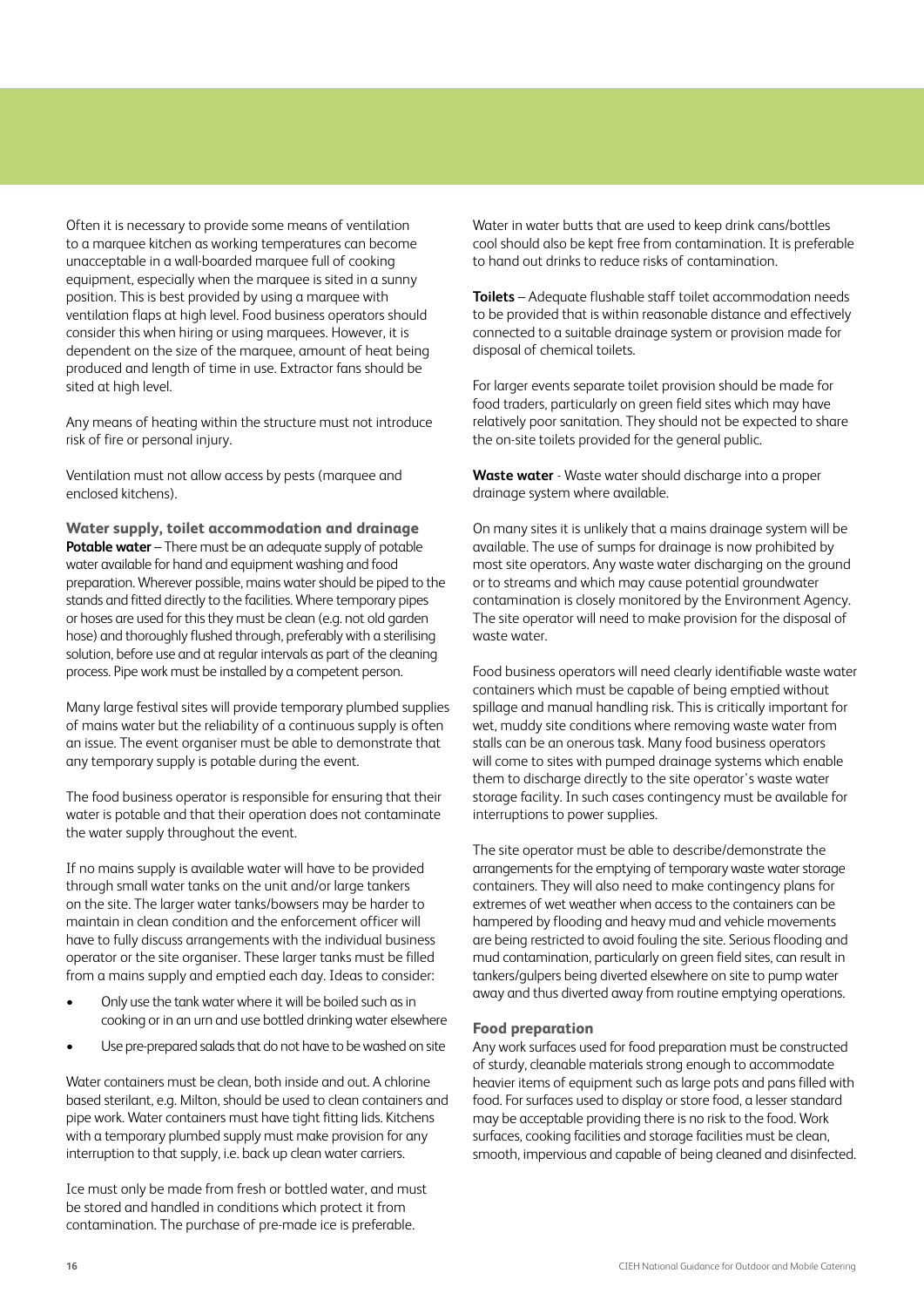## **Sinks**

The number of sinks that should be provided will depend on the operation. The enforcement officer will have to take account of:

- How much food preparation is undertaken (e.g. salad, vegetables)
- The amount of equipment in use and how often it needs to be cleaned
- Whether the type of food produced can allow one sink to be used for different functions at separate times (e.g. buffet provided in one sitting allowing food preparation to take place in one go)

All stalls must have suitable facilities for washing utensils, equipment and food. Washing up bowls or plastic crates alone are not deemed adequate for a kitchen catering for several days. Ideally a double sink unit for washing and rinsing should be used with a constant supply of hot and cold water. A large hot water boiler should be provided specifically for this purpose, sited in a level and stable position.

Sinks must drain hygienically to a waste water container such as a sink waste pipe into a waste water carrier. Large open buckets, dustbins, plastic crates and similar which can be difficult to carry some distance to wastewater points should not be accepted. These present a significant manual handling as well as hygiene risk.

Draining racks must be provided – these must be kept under cover and protected from contamination e.g. dust, mud.

The sinks must be of sufficient size to accommodate the food equipment in use. Very large pieces of equipment may need to be cleaned in situ. These arrangements need to be checked. Washing up at standpipes must not be permitted due to the problems of cold water, cross-contamination potential from mud as well as increased risk of fouling water collection point for other traders.

Most commercial food business operators now provide deep catering sinks with plumbed hot and cold supplies and good drainage – even in field kitchens on greenfield sites.

### **Adverse weather**

Risk assessments must be undertaken in relation to the impact of adverse weather on health and safety.

The design of marquees or similar tented structures must take into consideration the effects of high winds and wet weather, particularly for access points and serveries. Care must be taken to avoid valleys created in marquee/tentage roofing to avoid the collection of water and potential collapse or leakage in heavy rain. Makeshift structures made from wood poles and plastic sheeting or rough wood will not be permitted.

There must be a contingency for risk of flooding and mud contamination such as sound, even, raised flooring in field kitchens.

Regular outdoor caterers will need to demonstrate more robust accommodation as their food business requires structures that are in regular use and more likely to experience adverse weather conditions.

It is unlikely that the tented structure will have snow-load capacity. If snow is possible tents must be heated to maintain a minimum temperature of 12°C to prevent build up of snow.

It is important to keep the food businesses operating as large crowds will need to be fed and watered. Advocate cooking to order to prevent food deteriorating especially in very hot weather or where the weather has affected customer flow.

### **Barbeques**

Barbeques (BBQ) and spit roasts must be sited to the rear or side of the stand on stable ground, with barriers to protect the public from burns and flame. The BBQ must be sited away from any flammable material. A fire risk assessment is essential.

Weather protection is required for foods awaiting cooking/service.

There are generally two types of BBQ, charcoal or LPG. If LPG is used special consideration must be given to its use (see Annex 1 Safety checklists – LPG on page 33).

## **Storage, display, service and transport of food**

Throughout all operations, personal hygiene is of paramount importance to prevent cross contamination.

One of the main problems facing event caterers is suitable storage facilities that adequately protect food and maintain safe temperatures. Audits will include all food business operators' vehicles that store the food as well as the actual unit. The following are key principles for storage:

- Separation of raw and cooked food
- Protection from cross contamination
- Use of clean lidded (covered) suitable containers
- Storage of crockery and utensils
- Food stored off the ground (minimum 45cm)
- Protection from the consequences of extremes of weather e.g. heat, water ingress, mud contamination

Deliveries should only take place once sufficient storage facilities have been provided.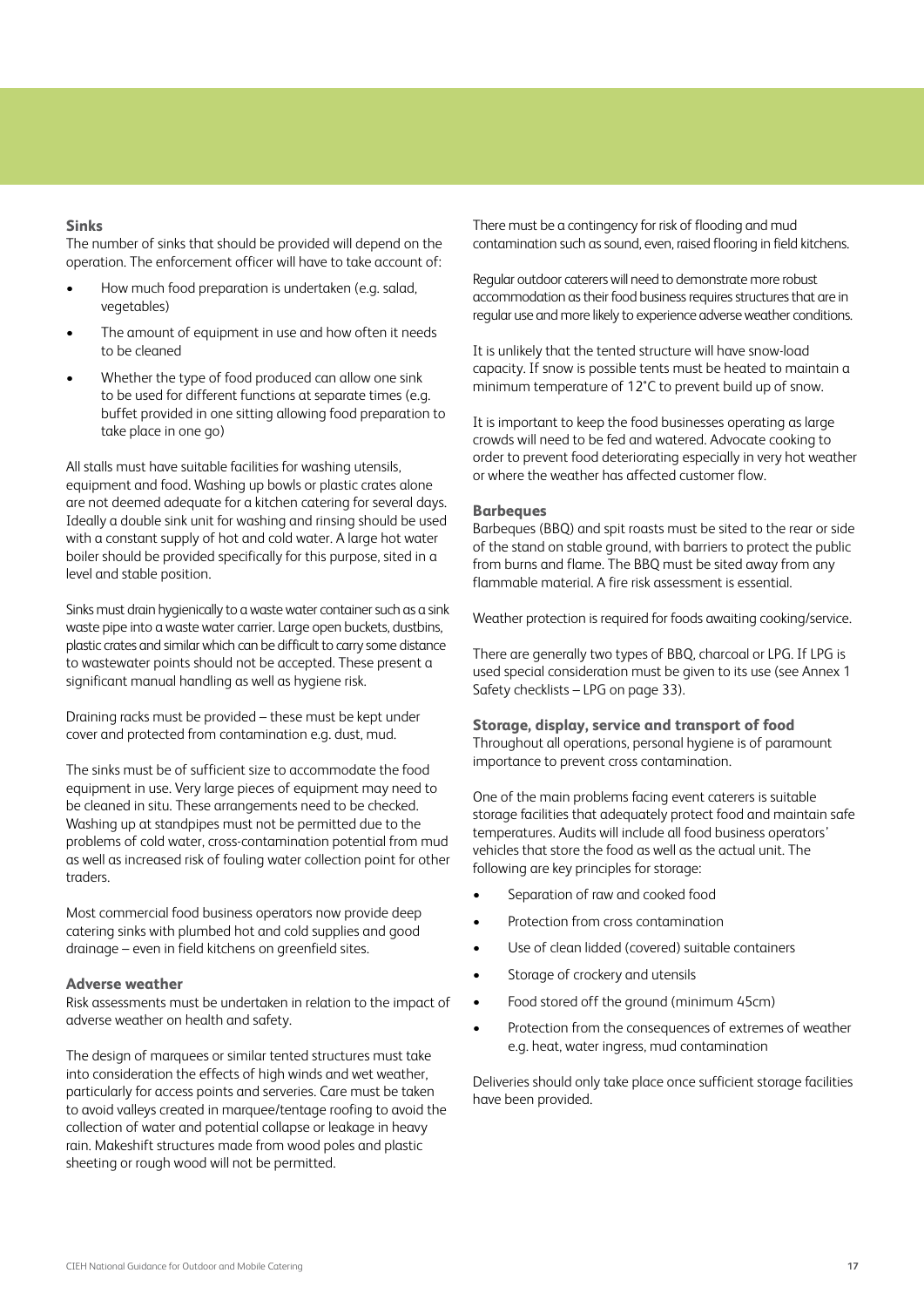Vehicles, trailers and containers used to transport food must be kept clean and in good repair and suitable for the purpose of food delivery. Food must be wrapped, covered or placed in suitable sealed containers and kept separate from other items being carried within the vehicle. Ready-to-eat (RTE) foods must be kept separated from raw foods.

Where food is carried in the open air between stands, arrangements must be in place to protect it from risk of contamination.

In wet weather some sites can become very muddy and measures must be taken to keep mud out of food preparation areas. Adequate changes of footwear for inside and outside of the trailer/stall may be necessary. Care must be taken not to contaminate clothing on trips to shared toilet facilities which can also become very muddy. Common sense precautions e.g. removal of aprons, protecting personal clothing (wear a coat) can prevent picking up mud whilst away from the stall.

## **Cooking and temperature control**

All catering areas should have sufficient refrigerated storage space for high risk food items. Effective temperature control is one of the most important safeguards in protecting food safety.

High risk food must be transported, stored and displayed at a temperature of 8C or below – ideal 1 to 5C.

Foods may be displayed unrefrigerated for a one off period of up to four hours. There needs to be a system in place for monitoring foods post four hours.

Hot food on display must be kept above 63C if it is hot held for more than two hours. Suitable thermometers with probes should be available.

If food is to be displayed at less than 63C it must be for no more than two hours. The burden of proof is on the food business operator to show the time has not been exceeded (refer to Food Management Systems). Enforcing officers need to ensure that all equipment has been properly calibrated such as thermometers. Where temperature probes are used officers need to ensure there is adequate means of sanitising them in the field.

Enforcement officers should require evidence of temperature controls that they would expect to find in any fixed premises. Where cool boxes are used in place of refrigeration enforcement officers will need to make a judgement on the risk to the stored food. It shall be for the food business operator to demonstrate the effectiveness of such storage and time in storage/ temperature data should be requested.

Temperature checks are imperative – particularly in view of possible significant interruptions to power supplies and the increased risk of airborne contaminants. Records should be checked during audits.

Refrigerated trailers now widely available are recommended best practice.

Officers need to be aware of the improper use of freezers especially chest freezers or freezer vans. These may be switched off to save power on site or during transit. This practice is not acceptable and proper defrost procedures need to be in place as per manufacturer's instructions.

Deep fat fryers and fish and chip ranges need to be fitted with a hood or canopy terminating in a flue to the open air. The appliances need to also be fitted with a high temperature limiting device and an automatic temperature control device incorporating an alarm.

## **Hand washing facilities**

Where only low risk open foods such as biscuits, sweets, olives etc are for sale and utensils are used for handling the food, or where the food is fully wrapped, it may be hard to justify the provision of a wash-hand basin. The enforcement officer will have to judge each case individually but antiseptic wipes and/or disposable gloves may be acceptable alternatives. At food outlets where high risk foods are handled, alcohol based hand gel/sanitiser must only be used as a supplement to a fully equipped wash hand basin.

The food business operator should not be allowed to operate unless he or she can demonstrate wash hand facilities are readily and safely available.

Where open high-risk food is handled there must be good washhand facilities. These must include a basin or sink with a supply of hot and cold water. Ideally this should be a purpose built unit connected to a water supply and drainage facilities. Thermos flasks of hot water are NOT acceptable as they do not hold enough water. The supply for hand washing must be separate from that used for making beverages for sale.

Where the source of the hot water supply is an urn the enforcement officer must be satisfied there is a safe and quick method for transferring the boiling water to the wash-hand sink and a means of mixing it with cold water in a basin with a plug.

Small compact self-contained hand wash units that run off a vehicle's electrical system are available. Bowls that fold or clip away make it easy to use for the food business operator. These may be available to hire.

In all cases, fully equipped wash-hand facilities must be provided near the toilets.

Larger stalls with several preparation areas and busy serveries will require multiple hand basins. In wet weather cash and coins can become heavily contaminated with mud and serving staff will require access to hand washing facilities.

Consideration needs to be given to either suitable disposable cloths for hand drying or the use of washable clean cloths if disposable hand towels are not suitable on environmental (recycling) grounds.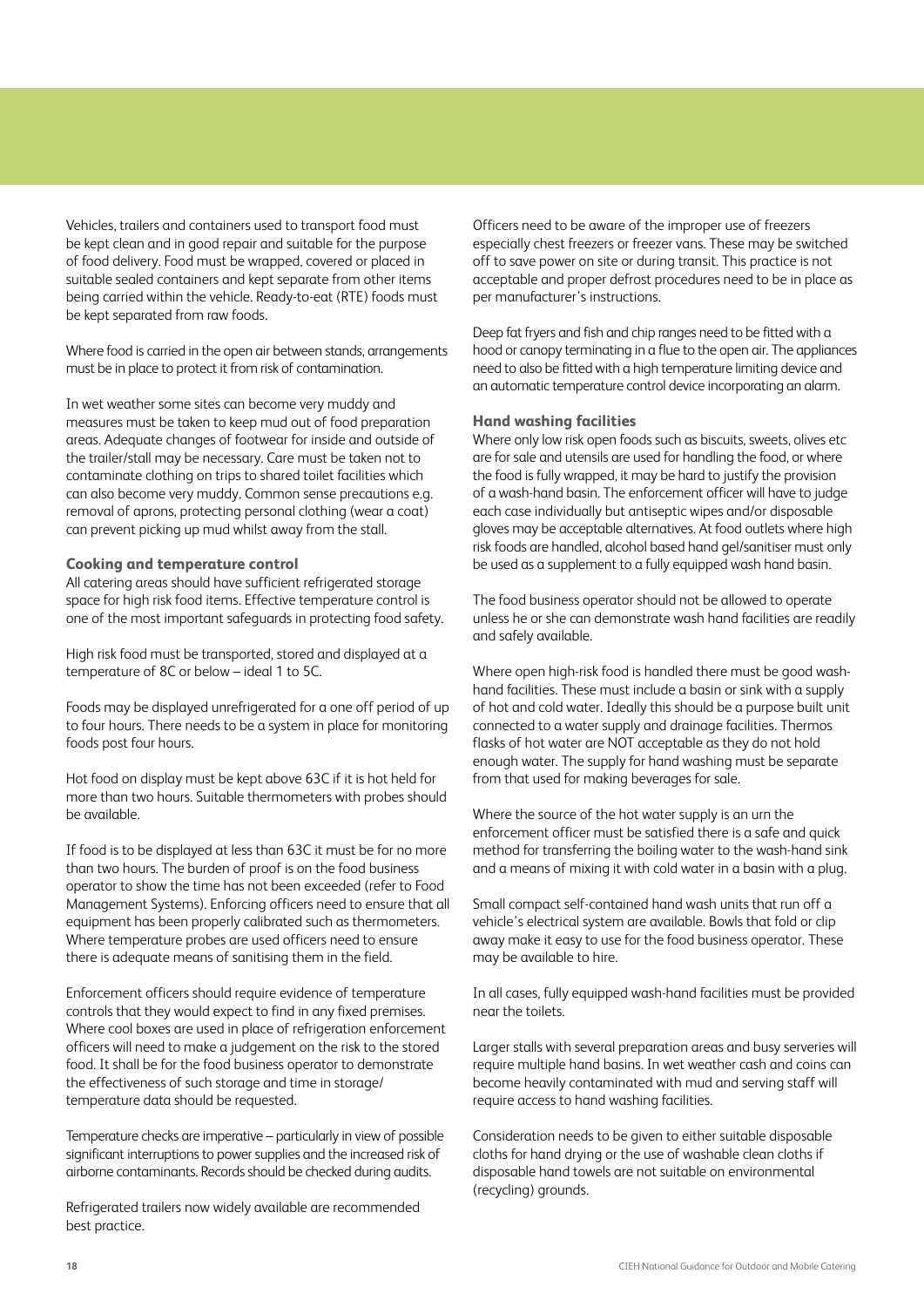## **Training**

Food handlers are to be supervised and instructed and/or trained in food hygiene matters appropriate to their work activity. There are a range of options for instruction and training as well as a range of training providers. See reference section for more information.

The challenges to operating an outdoor catering food business makes food safety training for all levels of staffing particularly important. Enforcement officers need to be aware of the likelihood of the following:

- Frequent absence of food business operator or trained supervisors
- Casual staff used who are likely to be untrained in food handling
- Youth and general inexperience of staff
- Lack of food business operator support for food handlers during preparation for and trading
- Long shifts exhaustion and pressure from customers

Training should be site specific and ideally involve links to fire safety, health and safety and public safety.

Training is an area that is best dealt with during the preplanning stages of the event. The enforcement officer may ask for the supervisor/food business operator to demonstrate a basic level of instruction that can be used for casual staff. This needs to be identified within the food management system and recorded as appropriate.

## **Health and safety**

For the larger events, such as greenfield festivals, the site operator needs to ensure that all aspects of health and safety are covered in detailed operational management plans (Event Management Plan). This should include risk assessments, crowd safety assessments, health and safety policy, medical provision, traffic management on and off site, contractor safety, and information to traders.

**Transport safety** – This is particularly important for the larger events during the times of setting up/build up/load in and break down or load out.

**Fire hazards** – All combustible materials that could promote fire spread need to be identified and stored away from any ignition source. Structures, curtains and drapes should be treated with a flame retardant. Appropriate fire extinguishers must be provided and checked every 12 months. The following is required:

- Stalls cooking food 4kg dry powder or four litres of foam. If deep fat frying is taking place, it is recommended that you fit a flame failure device and also a suitable fire blanket
- Stalls with generators/electrical equipment 4kg dry powder or Carbon Dioxide CO<sub>2</sub>
- Stalls not cooking food  $-$  4.5 litres of water

**Emergency planning** – The food business operator needs to have clear plans for handling emergencies. Staff will need to be trained in emergency procedures and understand that in the event of a fire, the Fire Brigade must be called on 999 immediately. The Fire Brigade need to be informed how many cylinders there are and where they are if a fire occurs.

**Evacuation** – Staff must be able to evacuate the food business easily and there must be sufficient directional signs indicating the appropriate escape route. Back up lighting may be needed if the normal supply fails. All exits must be unobstructed.

**Electrics and generators** – All electrical wires and connections must be safe. Use a competent electrician for advice (details can be found in Annex 1, Safety checklists on page 34 to 35).

**Liquid Petroleum Gas (LPG)** – The use of bottled gas for cooking and heating requires specific consideration (details can be found in Annex 1 Safety checklists on page 33).

**COSHH** – Identifying hazards and control. As a priority, officers should be looking out for use of inappropriate products which may present more of a safety risk.

**Working at height** – This is of concern during the setting up and break down of the event.

Slips, trips and falls are a common risk especially due to the pipe work, ropes and tie lines and the potential changes in levels through an event site. This is particularly important in wet weather conditions.

Manual handling, noise at work and tripping hazards, for example, needs to be considered at all points of event planning, design and implementation. Enforcement officers need to be aware of hazard spotting during visits. If issues are found these could be fed back to the Home Authority with a recommendation for education and awareness training.

## **Personnel storage**

In all cases accommodation must be provided for staff clothing and belongings which could present a contamination hazard. Space is at a premium in most stands so a small cupboard usually suffices.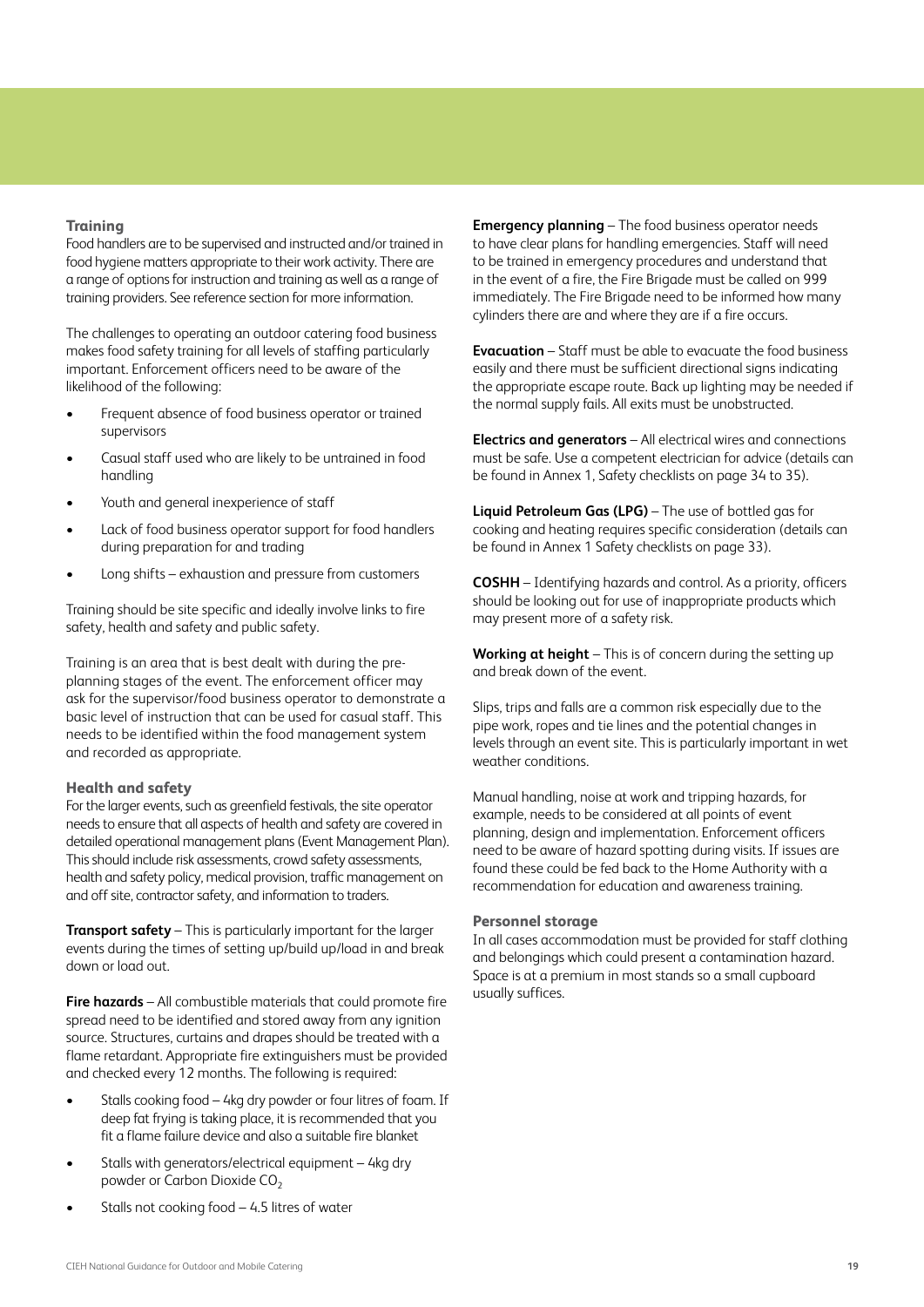## Street trading

**(Stalls, markets, farmers and continental markets, street festivals, one-off self-contained mobiles).**

**All purpose built accommodation used for the preparation of food (such as purpose built kiosks) whether used within a street trading or event environment needs to be fully compliant with the relevant food safety, food standards and health and safety requirements (See Annexes and pages 33 onwards).**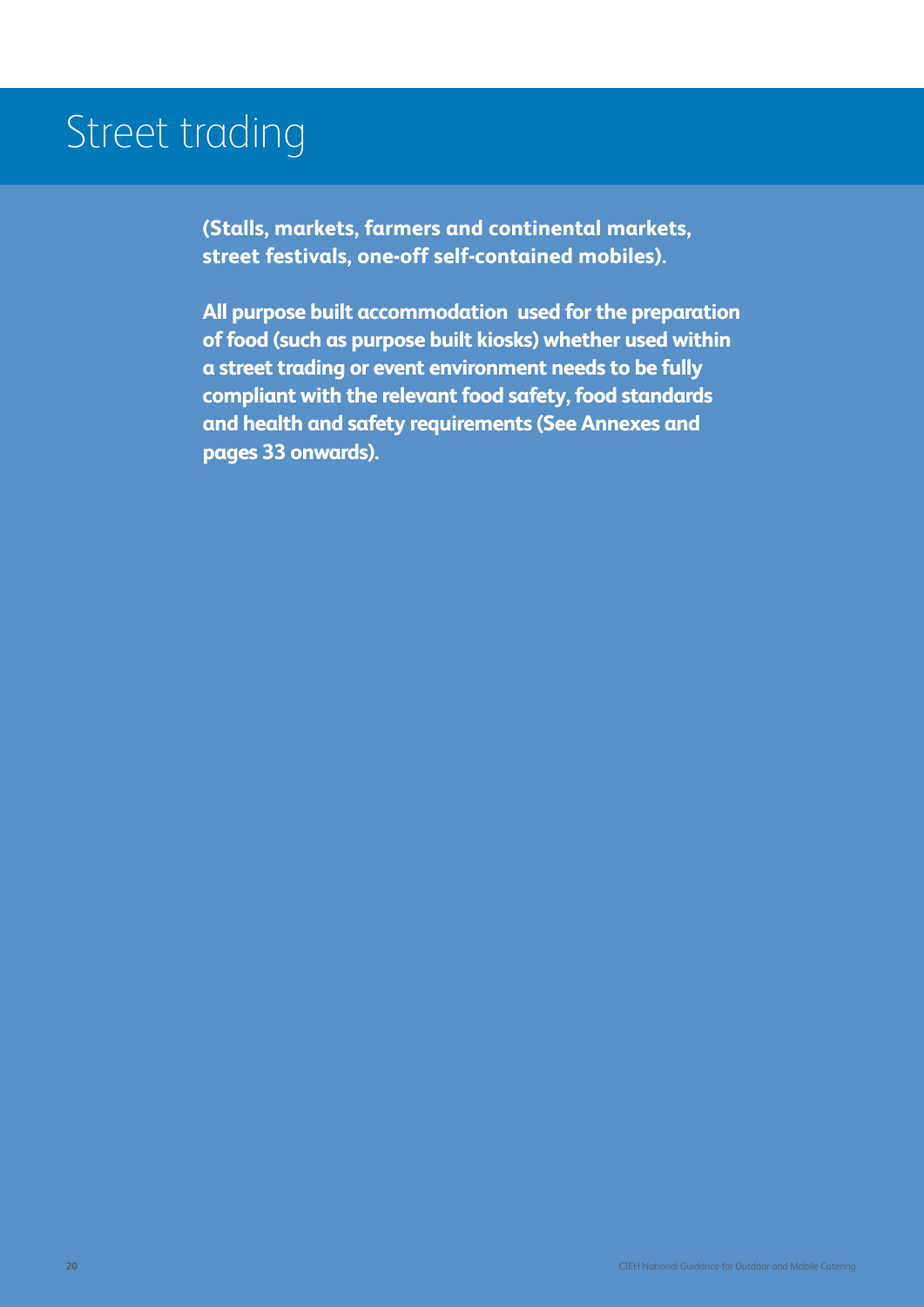## **Consent to trade**

Under the Local Government (Miscellaneous Provisions) Act 1982 and the London Local Authorities Act, local authorities are able to designate streets and areas where trading is allowed. These are known as consent streets. A prohibited street is one where all trading is prohibited and to trade in these areas would be an offence under the Act.

Trading in other areas is not restricted however the mobile unit must not cause an obstruction, park on double yellow lines, other parking restrictions or cause a nuisance from odours, litter or noise.

## **Market stalls and mobile catering vehicles selling shelf stable foods**

This is a low risk activity and enforcement issues are generally related to labelling, protection from contamination, stock rotation. Officers need to undertake a risk assessment and then apply proportionality in terms of food safety. Alcohol gel/wipes would be acceptable as a form of hand washing/sanitiser in these low risk scenarios.

## **Market stalls and mobile catering vehicles selling high risk foods including ice cream vendors**

## **Structure and construction**

The structure must be fully covered to top and sides including any food preparation/equipment/food storage areas. This must include all extensions to food preparation/storage/ wash up areas to protect food and catering equipment from contamination. Surfaces must be easily kept clean and free from condensation and mould growth. The enforcement officer will need to make an assessment of the risk of contamination and advice in a realistic and proportionate manner.

Where there is no covering to the stall, all food should be suitably protected from contamination.

The surface on which food is laid out or prepared must be smooth and impervious so that it can be effectively cleaned. Wooden tables must be covered in plastic sheeting or other suitable covering material.

The lighting must be moisture ingress protected or suitable outdoor lighting. Lighting cables must be fully insulated where attached to metal framed structures. All installations must be undertaken by a qualified electrician.

Often it is necessary to provide some means of ventilation to a mobile unit as working temperatures can become unacceptable in a cramped area. In these circumstances ventilation must consider the need to minimise ingress of insects and pests and prevent the contamination of food and supplies. Although in some cases when in the open air this may be unavoidable where there is containment such as in a mobile unit, consideration must be given to the potential ingress of pests (and the risk to food) especially around the door to the vehicle and other openings.

## **Water supply and toilet accommodation**

There must be an adequate supply of potable water available for hand, equipment and food washing. Wherever possible, mains water should be piped to the stands and fitted directly to the facilities. However, piped supplies may not be readily available and where temporary pipes or hoses are used they must be clean (e.g. not old garden hose) and thoroughly flushed through, preferably with a sterilising solution, before use. Pipe work must be installed by a competent person.

If no mains supply is available, water will have to be provided through small water tanks on the unit. Water containers must have tight fitting lids. Kitchens with a temporary plumbed supply must make provision for temporary interruption to that supply, i.e. back up clean water carriers.

The food business operator is responsible for ensuring that the water is potable and that their operation does not contaminate the water supply.

Waste water should discharge into a proper drainage system where available. If this is not possible, waste water must be put into closed holding containers of adequate capacity (e.g. waste water carriers, caravan portable drainage tanks) and not poured onto the ground, into surface water systems or into a water course. Suitable arrangements must be made for emptying the waste water. Manual handling risks will need to be assessed for this.

Ice must only be made from fresh or bottled water, and must be stored and handled in conditions which protect it from contamination. The purchase of pre-made ice is preferable.

Adequate toilet accommodation needs to be provided within reasonable distance and is effectively connected to a suitable drainage system. Wash hand facilities need to be provided for the toilet accommodation.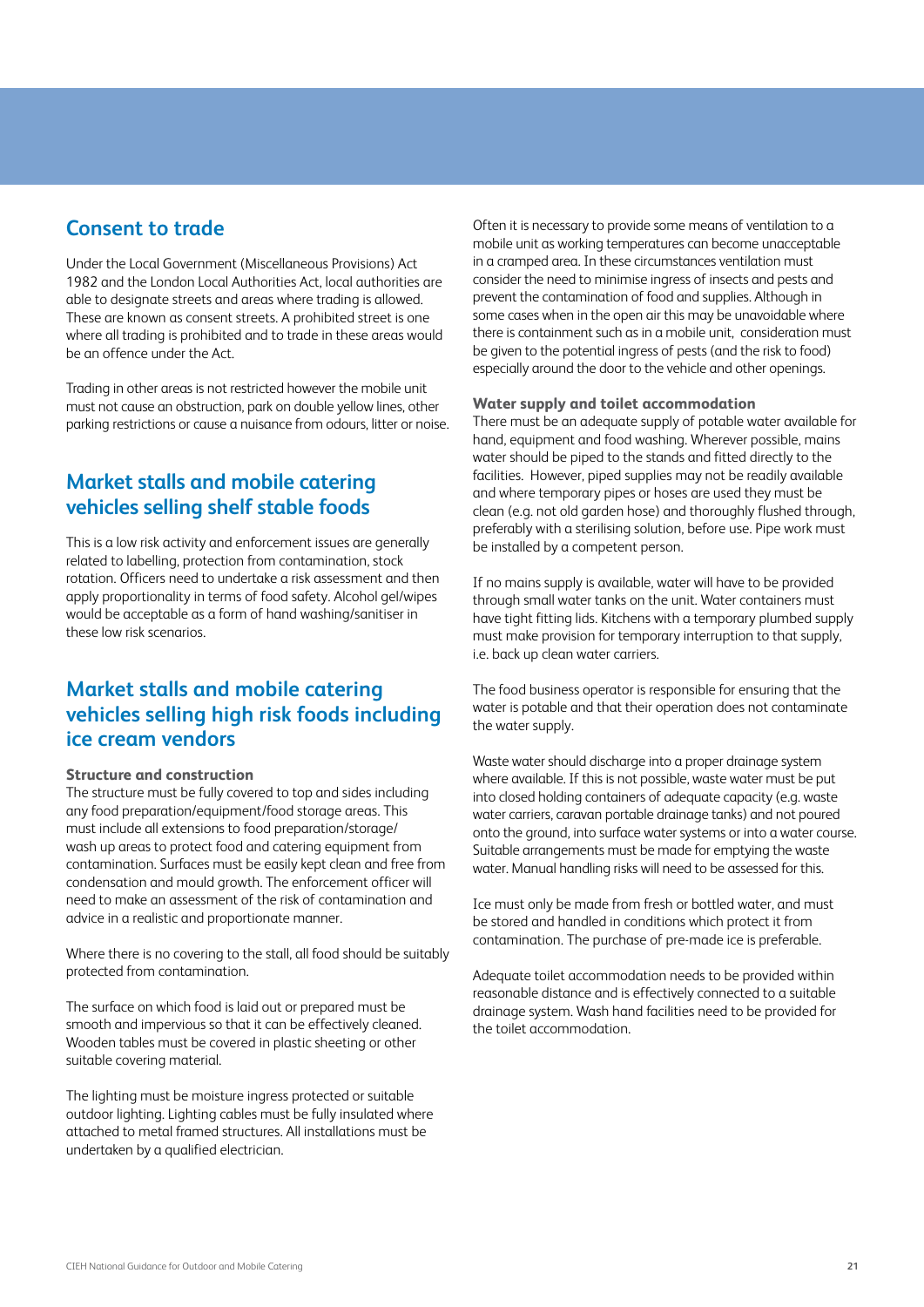## **Sinks**

The number of sinks that should be provided will depend on the operation. The enforcement officer will have to take account of:

- How much food preparation is undertaken (e.g. salad, vegetables)
- The amount of equipment in use and how often it needs to be cleaned
- Whether the type of food produced can allow one sink to be used for different functions at separate times (e.g. buffet provided in one sitting allowing food preparation to take place in one go)

All stalls must have suitable facilities for washing utensils, equipment and food. Washing up bowls or plastic crates are not deemed adequate for catering that is frequent or lasts several days. In ideal circumstances a double sink unit for washing and rinsing should be used with a constant supply of hot and cold water. A large hot water boiler should be provided specifically for this purpose, sited in a level and stable position. The sinks must be of sufficient size to accommodate the food equipment in use. The enforcement officer will need to consider the operation and apply proportional advice.

Sinks must drain hygienically to a waste water container such as a sink waste pipe into a waste water carrier. Large open buckets, dustbins, plastic crates and similar which can be difficult to carry some distance to wastewater points should not be accepted. These present a significant manual handling as well as hygiene risk.

Draining facilities should be provided and protected from contamination.

## **Barbeques**

Barbeques (BBQ) and spit roast must be sited to the rear or side of the stand on stable ground, with barriers to protect the public from burns and flame. The BBQ must be sited away from any flammable material. A fire risk assessment is essential.

Weather protection is required for foods awaiting cooking/service.

There are generally two types of BBQ, charcoal or LPG. If LPG is used special consideration must be given to its use. Sprays are available to help check for leaks (see Annex 1, Safety checklists – LPG on page 33).

**Storage, display, service and transport of food** To avoid possible contamination, food must not be placed directly onto the floor (all unwrapped food needs to be stored off the ground by at least 45cm).

The enforcement officer will need to check arrangements for:

- Separation of high risk and low risk foods
- Protection of high risk foods from the public touching, coughing or sneezing in the display area. This could be achieved by sneeze guards or other coverings. Ensure adequate covers available to protect foods from insects
- Food handlers are wearing clean protective over-clothing while handling unwrapped food

The arrangements for the transportation of the food to a market need to be assessed (wrapped, covered or placed in suitable containers to prevent contamination). Vehicles and containers should be kept clean and in good repair and the food should be kept separate from other items.

Simple cardboard boxes and paper-lined crates are fine for most agricultural produce but higher-grade materials, such as metal or plastic crates, will be needed for bakery products and meats.

There is an increasing trend for greater use of vac-packing which can not only make some products easier to handle (e.g. raw meats), but can also extend shelf life. Further information on this can be found in the section on References and further information on page 28.

Effective temperature control is one of the most important safeguards in protecting food safety. High risk food must be transported, stored and displayed at a temperature of 8C or a lower more critical temperature as required (some labels may recommend between 1 to 5C). All catering areas should have sufficient refrigerated storage space for high risk food items. Foods may be displayed unrefrigerated for a one off period of four hours.

Hot food on display must be kept above 63C if it is hot held for more than two hours. Suitable thermometers with probes should be available. Enforcement officers need to ensure they have sanitising wipes readily available for probes and equipment they use.

If food is to be displayed at less than 63C it must be for no more than two hours. The burden of proof is on the food business operator to show the time has not been exceeded (refer to Section on Food management systems on page 44 to 46).

Enforcement officers should require evidence of temperature controls that they would expect to find in any fixed premises. Where cool boxes are used in place of refrigeration enforcement officers will need to make a judgement on the risk to the stored food. It shall be for the food business operator to demonstrate the effectiveness of such storage and time in storage/ temperature data should be requested.

Temperature checks are imperative – particularly in view of possible significant interruptions to power supplies and the increased risk of airborne contaminants.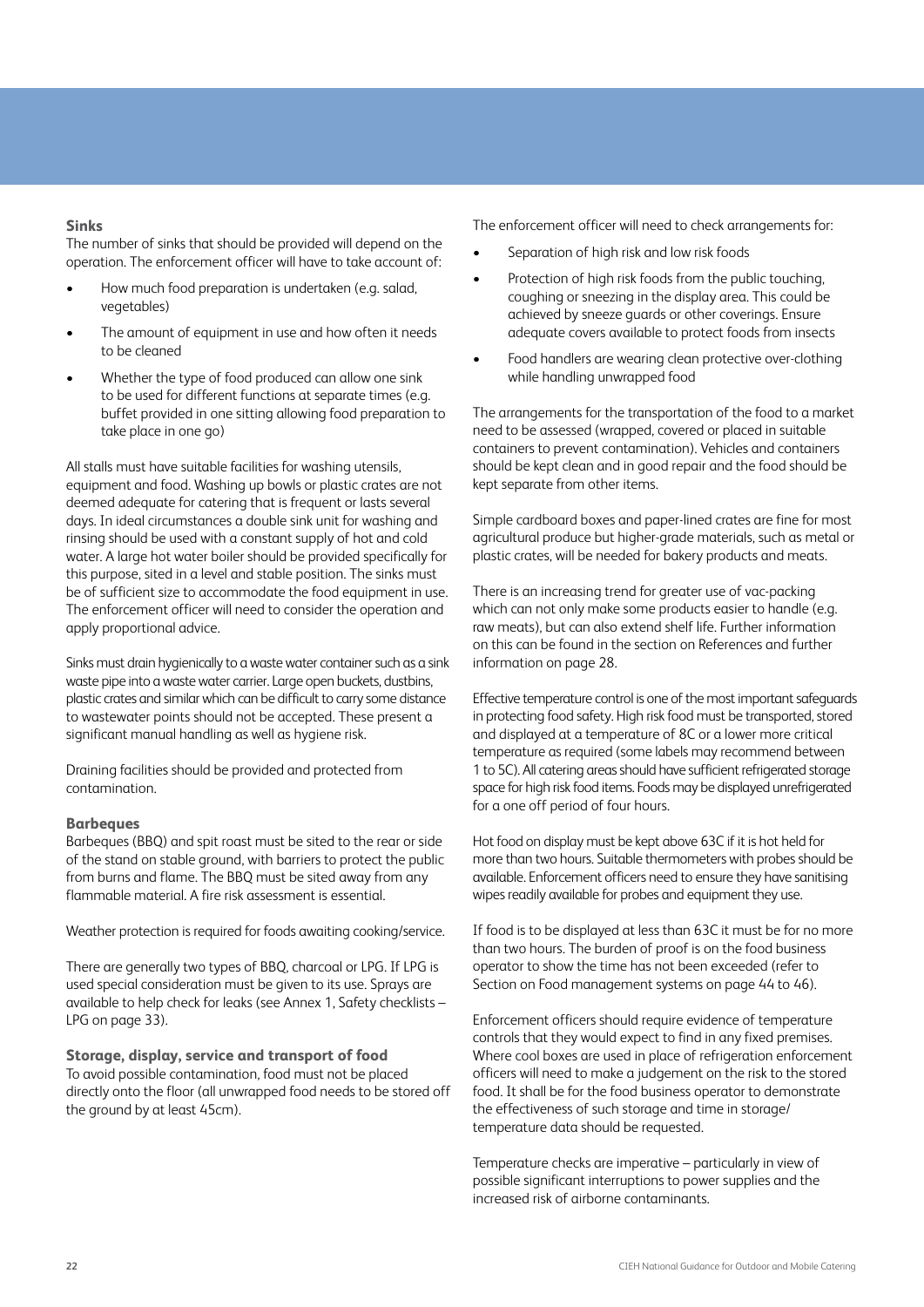Refrigerated trailers are now widely available and widely used even at outdoor events.

Officers need to be aware of the improper use of freezers especially chest freezers or freezer vans. These may be switched off to save power on site or during transit (chest freezers). This practice is not acceptable and proper defrost procedures need to be in place as per manufacturer's instructions.

## **Hand washing facilities**

Where open high-risk food is handled there must be good hand washing facilities. These must include a basin or sink with a supply of hot and cold water. Ideally this should be a purpose built unit connected to a water supply and drainage facilities. Thermos flasks of hot water are NOT acceptable as they do not hold enough water. Alcohol based hand gel/sanitizer may be used by food business operators to supplement the use of other means of hand wash facilities.

Hot water may be supplied from an urn that has a constant supply of hot water but NOT from a kettle where hot water is not necessarily immediately available. Where the source of the hot water supply is an urn the enforcement officer must be satisfied there is a safe and quick method for transferring the boiling water to the hand wash sink and a means of mixing it with cold water in a basin with a plug. On busy stalls there must be a hot water supply specifically for hand washing, washing up and food preparation, over and above that provided for making beverages for sale.

Small compact self contained hand wash units that run off a vehicle's electrical system are available. Bowls that fold or clip away make it easy to use for the food business operator. These may be available to hire.

Where only low risk open foods such as biscuits, sweets, olives etc are for sale and utensils are used for handling the food, or where the food is fully wrapped, it may be hard to justify the provision of a wash-hand basin. The enforcement officer will have to judge each case individually but antiseptic wipes and/or disposable gloves may be acceptable alternatives.

In all cases, fully equipped wash-hand facilities must be provided near the toilets.

Consideration needs to be given to either suitable disposable cloths for hand drying or the use of washable clean cloths if disposable hand towel is not suitable on environmental (recycling) grounds.

The food business operator should not be allowed to operate unless he or she can demonstrate wash hand facilities are readily and safely available.

## **Training**

Food handlers are to be supervised and instructed and/or trained in food hygiene matters appropriate to their work activity. There are a range of options for instruction and training as well as a range of training providers. See Reference and further information section on page 28.

The challenges to operating an outdoor catering business makes food safety training for all levels of staffing particularly important. Enforcement officers need to be aware of the likelihood of the following:

- Frequent absence of food business operator or trained supervisors
- Casual staff used who are likely to be untrained in food handling
- Youth and general inexperience of staff
- Lack of food business operator support for food handlers during preparation for and trading
- Long shifts exhaustion and pressure from customers

Training should be event specific and ideally involve links to fire safety, health and safety and public safety.

## **Health and safety**

Fire hazards - All combustible materials that could promote fire spread need to be identified and stored away from any ignition source. Structures, curtains and drapes should be treated with a flame retardant. Appropriate fire extinguishers must be provided and checked every 12 months. The following is required:

- Stalls cooking food 4kg dry powder or four litres of foam. If deep fat frying is taking place, it is recommended that you fit a flame failure device and also a suitable fire blanket
- Stalls with generators/electrical equipment 4kg dry powder or Carbon Dioxide CO<sub>2</sub>
- Stalls not cooking food  $-$  4.5 litres of water

**Emergency planning** – The food business operator needs to have clear plans for handling emergencies. Staff will need to be trained in emergency procedures and understand that in the event of a fire, the Fire Brigade must be called on 999 immediately. The Fire Brigade need to be informed how many cylinders there are and where they are if a fire occurs.

**Electrics** – All electrical wires and connections must be safe. All installations must be undertaken by a competent electrician for advice (details can be found in Annex 1, Safety checklists on page 34–35).

**Liquefied Petroleum Gas (LPG)** – The use of bottled gas for cooking and heating requires specific consideration further (details can be found in Annex 1 Safety checklists on page 33).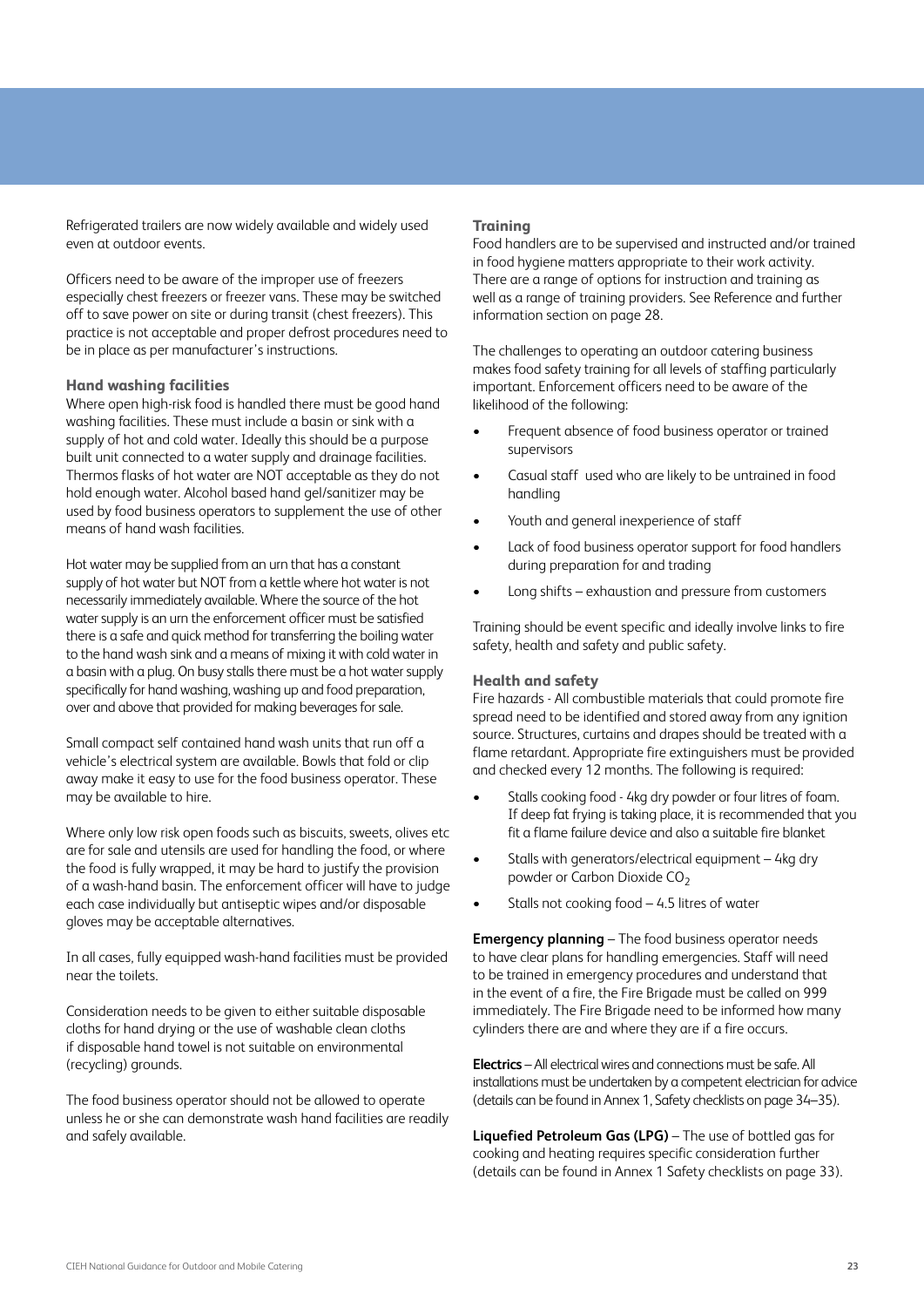**Generators** – Generators need good ventilation and must be stored safely and away from combustible materials (details can be found in Annex 1 Safety checklists on page 47 to 49).

**Fumes** – In a confined space there is a risk of asphyxiation from the potential release of fumes. The vehicle should be well ventilated at high and low level and the vents should not be obstructed. The towing vehicle or portable generators should be placed to prevent exhaust fumes being drawn into the unit. Extraction canopies should be provided over fryers.

**Scalding/burning** – There is increased risk of scalding and burning from the use of deep fat fryers and handling of hot fat and liquids in a confined area. Deep fat fryers and other equipment for holding hot liquid e.g. urns should be properly secured and maintained. All spillages should be cleaned from the floor to prevent slips and trips.

**COSHH** – Identifying hazards and control. As a priority, officers should be looking out for use of inappropriate products which may present more of a safety risk.

Manual handling, working at height, noise at work, slips trips and falls, need to be considered at all points of event planning, design and implementation. If issues are found these could be fed back to the Home Authority with a recommendation for education and awareness training.

## **Refuse**

If the market does not have refuse services, make sure sacks or containers for waste food and waste water are available. Waste food must be disposed of correctly as per the agreed market policy. The enforcement officer needs to consider the arrangements for the appropriate disposal of fats, oils and grease.

## **Animal attractions at markets**

Some markets and farmers markets use animals as an additional attraction to the produce stalls. However, because of the risks of cross contamination with food and the welfare and disease risks in relation to animals, animal attractions are not encouraged.

Appropriate steps need to be taken to ensure the welfare of any animal taken to a farmers market. There is legislation concerning the correct transport of livestock and suitable provision must be made for an animals' welfare while at a farmers market (See references and further information). This includes food, water, suitable penning and an adequate supply of clean, dry bedding.

Animals can represent a disease risk to humans and animals are, by their very nature, a risk to food safety. To avoid cross contamination, there must be complete separation between animals, any food, anything in contact with food and any people handling food.

## **Special risks associated with ice cream mobiles** Ice cream can be a particularly high risk product due to the handling and delivery process. The risk of high bacterial counts in whipped ice cream is often associated with inadequate cleaning of the machine and dispenser head. The enforcement officer will need to pay specific attention to the cleanliness and means of cleaning/storing ice cream scoops while in use. Further investigation of ingredients and processes may be needed for homemade "speciality" ice creams.

Hard ice cream presents difficulties in maintaining temperatures during hot weather.

Depending on where the mobile is sited care must be taken to prevent a traffic hazard through people queuing.

Chimes and other audible sounds can only be used between 12 noon and 7.00pm each day but still must not give rise to a nuisance. Industry guidance gives advice on how to minimise nuisance by ice cream chimes (see reference and further information on page 28).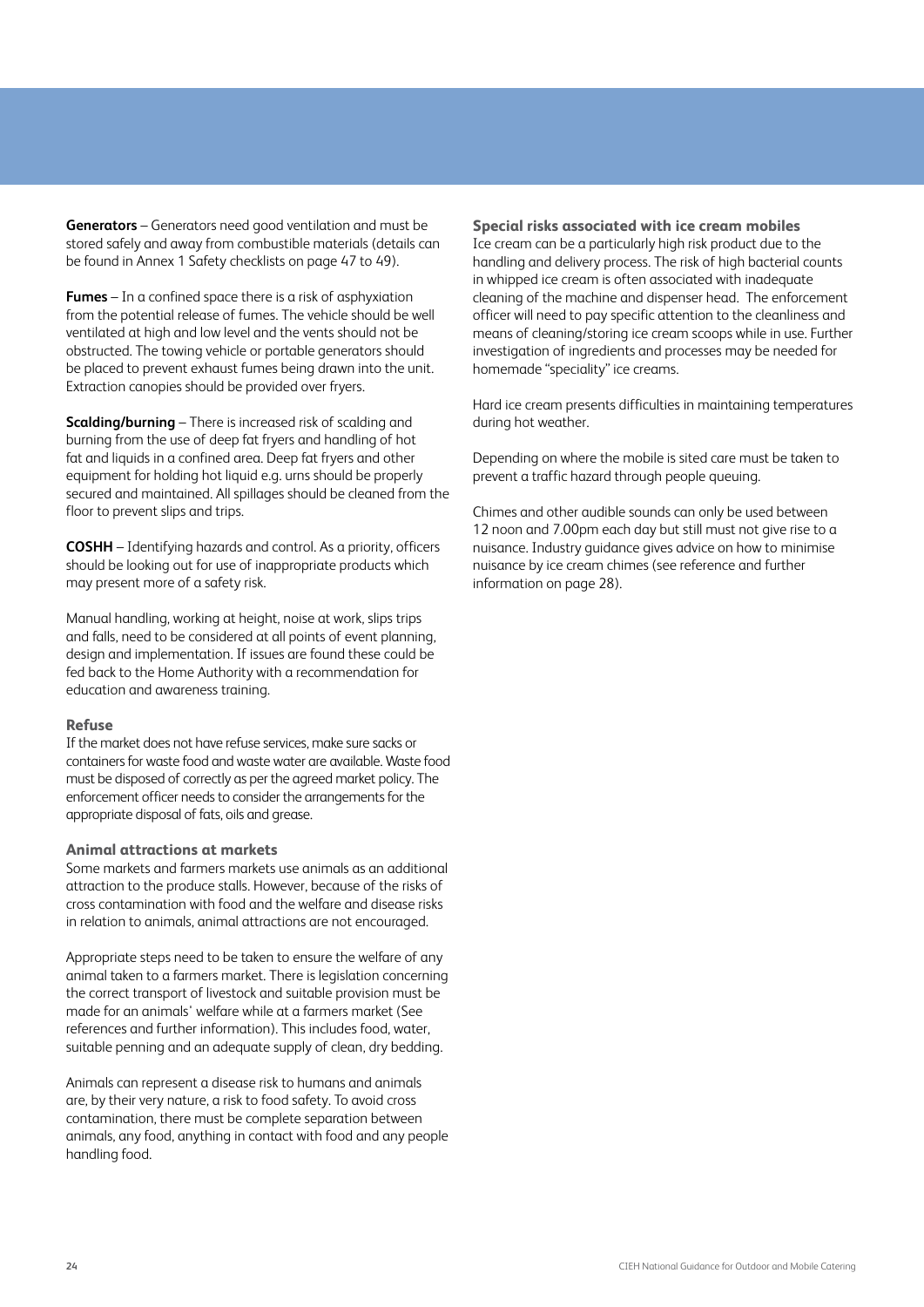# Family and community events

**(May be small or large events but are not on the regular event cycle, for example, wedding catering, charity events, village fetes, school events).**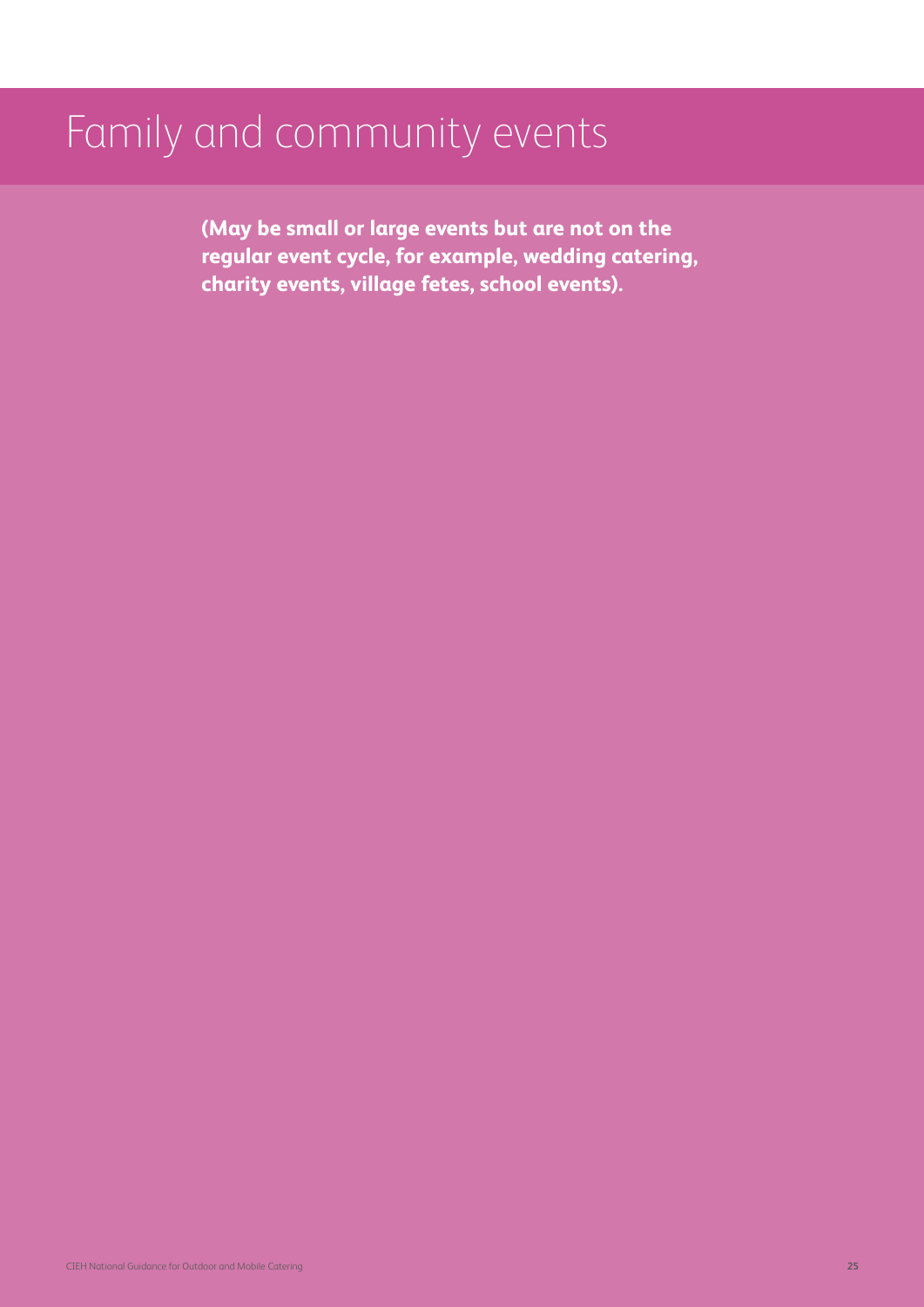## **General**

Event organisers involved in managing charity events, small local fetes for example, still have a duty of care and need to ensure arrangements are in place to provide safe food. Enforcement officers may wish to refer to the general advice in this document. An example of a standard advice letter can be found in Annex 2.

Enforcement officers will need to ensure that they exercise proportionality to the food safety risks involved in these types of outdoor catering events. Professional caterers will be expected to fulfil their food safety responsibilities.

**Occasional (one off/once a year) handling, preparation, storage and serving of food by private persons** Operations such as the occasional handling, preparation, storage and serving of food by private persons at events such as church, school or village fairs are not covered by the scope of the Regulation. This is made clear in recital 9 of Regulation (EC) No 852/2004. The second sentence states that:

"Community rules should only apply to undertakings, the concept of which implies a certain continuity of activities and a certain degree of organisation".

The term "undertaking" is integrated in the definition of a "food business" (in accordance with Article 3(2) of the General Food Law (Regulation (EC) No 178/2002), a "food business" must be an "undertaking"). Somebody who handles, prepares, stores or serves food occasionally and on a small scale (e.g. a church, school or village fair and other situations such as organised charities comprising individual volunteers where the food is prepared occasionally) cannot be considered as an "undertaking" and is therefore not subject to the requirements of community hygiene legislation.

## **Reference**

Source: EUROPEAN COMMISSION HEALTH & CONSUMER PROTECTION DIRECTORATE-GENERAL Brussels, 21 December 2005 Guidance document on the implementation of certain provisions of Regulation (EC) No 852/2004

On the hygiene of foodstuffs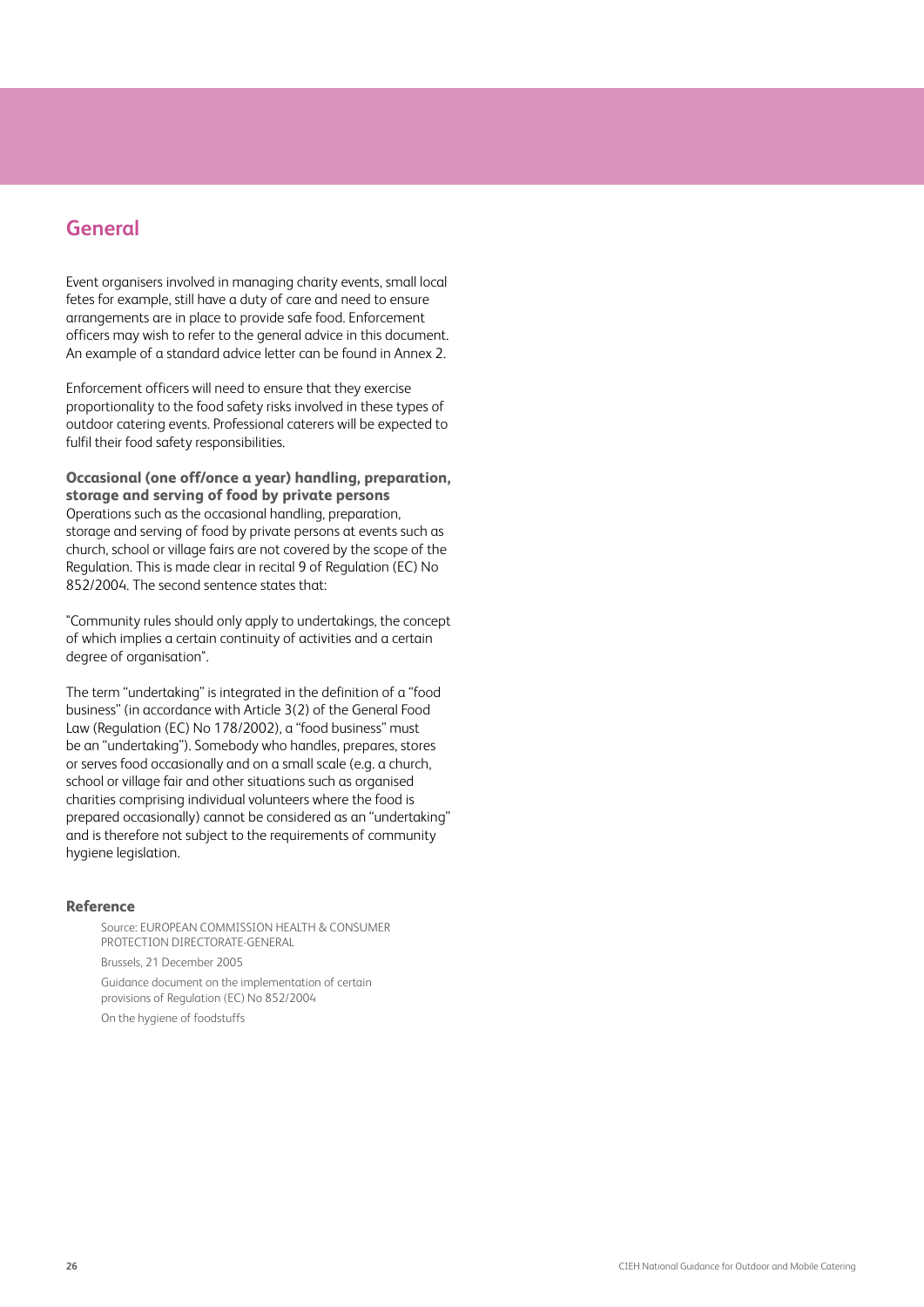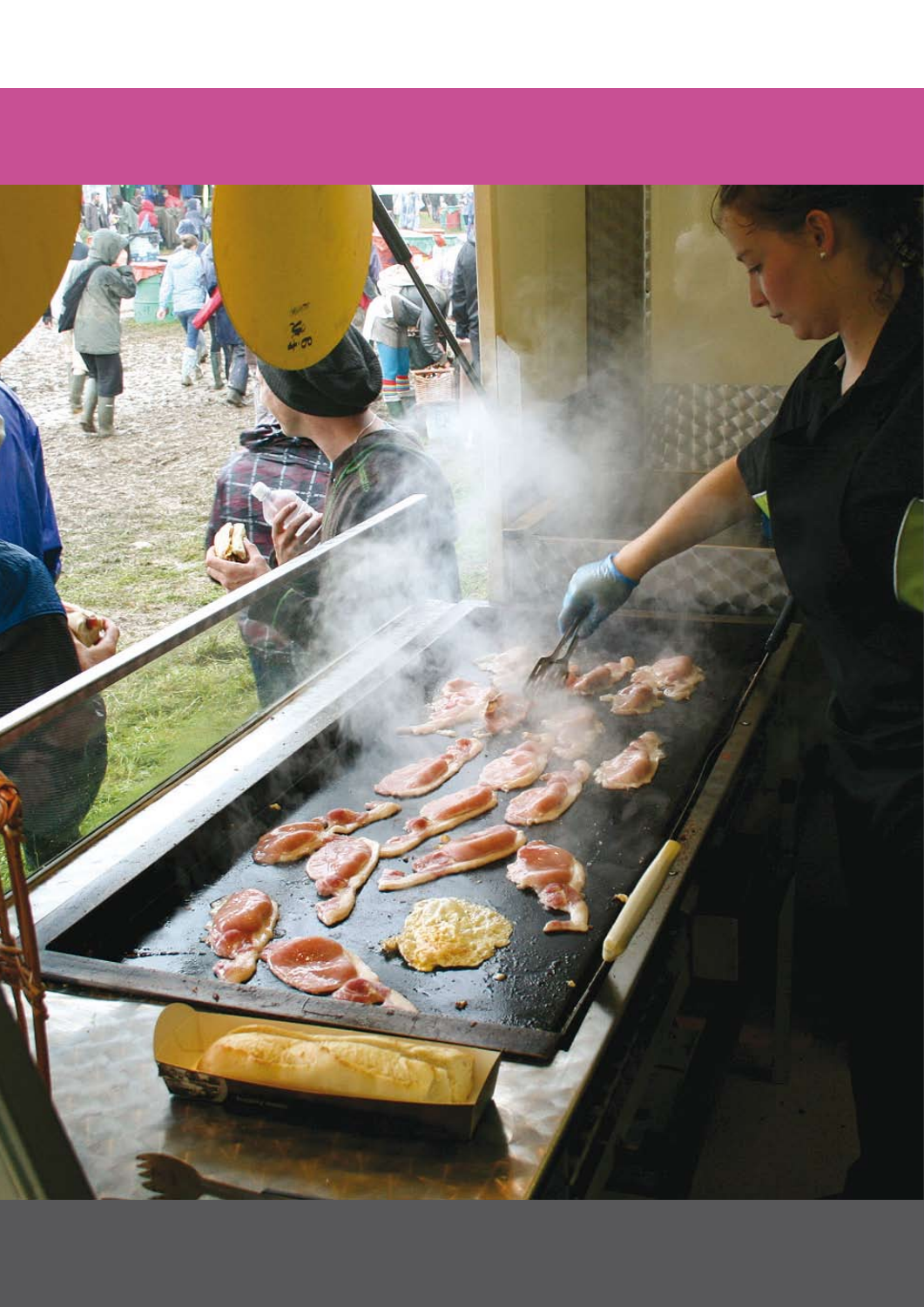## References and further information

## **Food**

## **Chadwick House Group Ltd.**

**Industry Guide to Good Hygiene Practice: Markets and Fairs Guidance.** (1998). ISBN: 0900103655. *Note: this guide is currently being revised. Further information is available at: www. food.gov.uk*

**Industry Guide to Good Hygiene Practice: The Catering Guide.** (1997). ISBN: 0900103000. *Note: this guide is currently being revised. Further information is available at: www.food.gov.uk*

## **European Commission**

**Guidance document on the implementation of certain provisions of Regulation (EC) No 852/2004 on the hygiene of foodstuffs**. (2005). http://ec.europa.eu/food/food/biosafety/ hygienelegislation/guidance\_doc\_852-2004\_en.pdf

**Guidance document on the implementation of certain provisions of Regulation (EC) No 853/2004 on the hygiene of food of animal origin.** (2005). http://ec.europa.eu/food/ food/biosafety/hygienelegislation/guidance\_doc\_853-2004\_ en.pdf

**Guidance document on the implementation of procedures based on the HACCP principles, and on the facilitation of the implementation of the HACCP principles in certain food businesses.** (2005). http://ec.europa.eu/food/food/biosafety/ hygienelegislation/guidance\_doc\_haccp\_en.pdf

**Guidance document on the key questions related to import requirements and the new rules on food hygiene and official food controls.** (2006). http://ec.europa.eu/food/ international/trade/interpretation\_imports.pdf

## **Food Standards Agency**

**Food Allergy What You Need to Know.** (2007). **Food Hygiene: a guide for businesses**. (2006). Food Standards Agency Publications. **www.food.gov.uk**

## **Food Standards Agency Scotland**

**Food Safety Guide for Farmers Markets in Scotland**. (2007). **FSA Scotland. www.food.gov.uk**

## **Parkinson, R**

**An investigation of food safety standards at outdoor music festivals**. (2008). Thesis for BSc (Hons) Public Health – Environmental Health. Faculty of Health, Leeds Metropolitan University.

## **Spear, S**

**Rock "N" Roll Inspectors**. (2007). Environmental Health Practitioner. Vol. 115 No. 8 **www.cieh.org/ehp**

## **The Ice Cream Alliance**

**A Guide to the Safe Handling and Service of Ice Cream**. **www.ice-cream.org** 

## **The Nationwide Caterers Association Ltd (NCASS)**

**Mobile Catering: Code of Practice 2**. **www.ncass.org.uk**

## **Worsfold, D**

**Food safety at shows and fairs**. (2003). Nutrition and Food Science Vol. 33, No. 4, pp 159-64.

## **Safety**

## **British Standards Institute**

**Guide to industry best practice for organizing outdoor events** (2004). PAS 51:2004. ISBN: 0580433196

**Event stewarding and crowd safety services. Code of practice** (2003). BS 8406:2003. ISBN: 0580427633.

**Department for Communities and Local Government.** 

**Fire Safety Risk Assessment – Open Air Events and Venues**. (2007). ISBN: 9781851128235: www.communities.gov.uk

## **Health and Safety Executive**

**A guide to the Reporting of Injuries, Diseases and Dangerous Occurrences Regulations 1995**. (2008). L73 3rd Edition. ISBN: 9780717662906

**The Work at Height Regulations 2005 (amended)**. (2007). INDG 401 REV1. ISBN: 9780717662319.

**Gas safety in catering and hospitality. Catering Information Sheet No 23 (rev 1)**. (2007).

**Five Steps to Risk Assessment.** (2006). INDG 163 (rev 2). ISBN: 0 7176 6189 X.

**COSHH: A brief guide to the regulations**. (2005). INDG 136. ISBN: 0717629821.

**Maintaining portable and transportable electrical equipment**. (2004). HSG 107. ISBN: 0717628051.

**An index of health and safety guidance in the catering industry. Catering Information Sheet No 7 (revision 1)**. (2000).

**Avoiding ill health at open farms. Agricultural Information Sheet 23 (revision 1)**. (2000).

**Managing crowds safely**. (2000). HSG 154. ISBN: 071761834X.

**The main health and safety law applicable to catering. Catering Information Sheet No 11**. (2000).

**The event safety guide. A guide to health, safety and welfare at music and similar events.** (1999). HSG 195. ISBN: 0717624536

**Electrical safety for entertainers**. (1998). INDG 247. ISBN: 0717614069.

**Fairgrounds and amusement parks: guidance on safe practice.** HSG 175. (1997). ISBN: 0717611744.

**Electrical safety and you**. (1996). ISBN: 0 7176 1207 4. HSE Books:

**www.hse.gov.uk**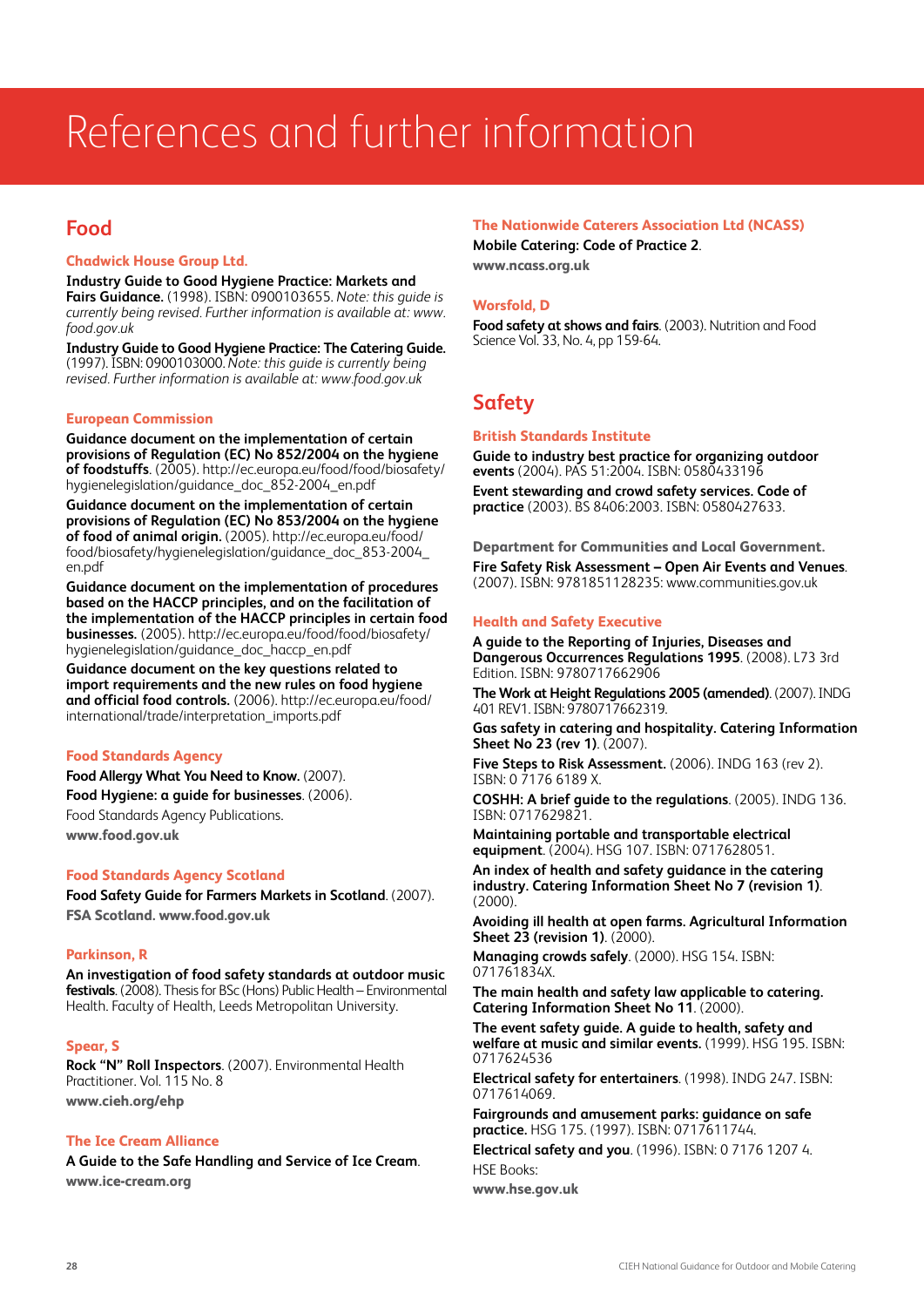## **LP Gas Association**

**The Use of LPG in Mobile Catering Vehicles and Similar Commercial Vehicles**. (2000). Code of Practice 24 Part 3. **The Use of LPG for Catering and Outdoor Functions**. (1999). Code of Practice 24 Part 4. **www.lpga.co.uk** 

## **MUTA**

**Marq Accreditations Scheme and Best Practice Guide 2008**: **MUTA Marquee Code of Practice www.mutamarq.org.uk**

## **BS EN 13782:2005**

**Temporary Structures – tents – safety**

## **The Institute of Structural Engineers**

**Temporary Demountable Structures – guidance on design procurement and use May 2007**

### **Department of Communities and Local Government**

**Fire Safety Risk Assessment – small and medium places of assembly DCLG Guide 6 and Outdoor Events – Guide 9 www.firesafetyguides.communities.gov.uk**

Flame retardancy standards of tentage fabrics, inner linings and floor coverings are contained in Home office: **Guide to Fire precautions in places of entertainment and Like premises** (ISBN 0-11-34097-9 as amended by circular 14/1995 (see also BS 7837, BS 5438, and BS 7157)

## **Licensing**

## **Department for Culture Media and Sport**

**Revised Guidance issued under section 182 of the Licensing Act 2003.** (2007).

**General Guidance on the Licensing Act 2003**.

**www.culture.gov.uk**

## **LACORS**

**Managing Large Events (Licensing Act 2003) – a LACORS guide. LACORS.** (2006).

This guidance is currently being revised and copies of the existing version are available free to local authorities and can be downloaded from the reference section of the LACORS website **www.lacors.gov.uk**

## **General**

## **British Standards Institute**

**Specification for a sustainable event management system with guidance for use.** (2007). BS 8901:2007. ISBN: 9780580566189

## **London 2012**

**Sustainability guidelines – event – corporate and public events February 2009** www.london2012.org

## **Glastonbury Festivals**

**Fire and Food Safety Risk Assessments Terms and conditions for trading at Glastonbury Traders Information www.glastonburyfestivals.co.uk** 

## **Institution of Structural Engineers**

**Temporary demountable structures. Guidance on procurement, design and use**. (2007). Third Edition. ISBN: 978 0 901297 45 7. **www.istructe.org/publications** 

## **National Outdoor Events Association**

**Code of Practice for Outdoor Events** 

### **Noise Council**

**Code of Practice on Environmental Noise Control at Concerts. Chartered Institute Environmental Health Officers**. (1995) ISBN: 0900103515. **www.cieh.org/library**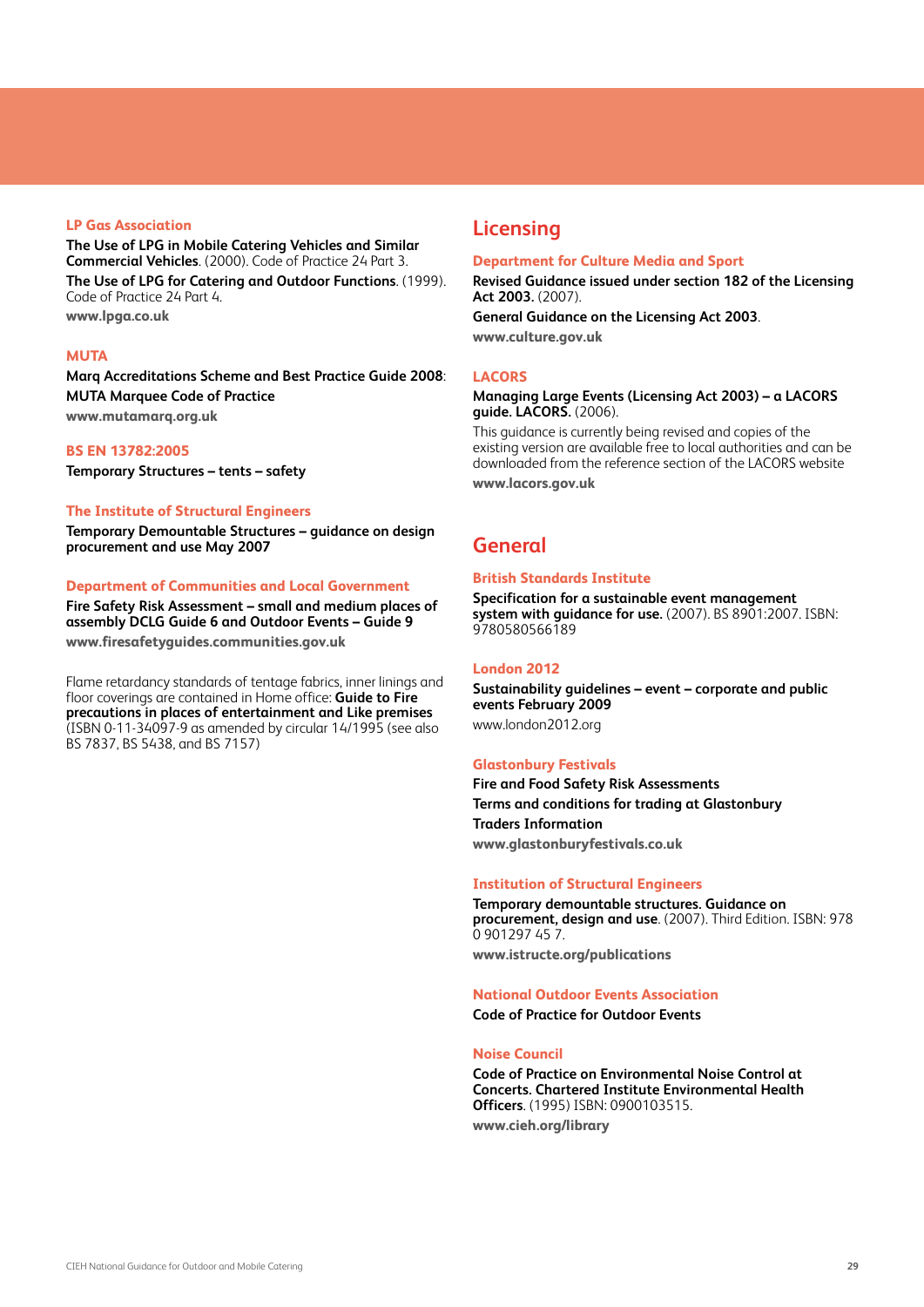## **Local authority guidance**

## **Babergh**

**A guide to organising safe events**. **www.babergh-south-suffolk.gov.uk**

## **Belfast City Council**

**General Guidance for Event Organisers.** (2008). **www.belfastcity.gov.uk**

## **Birmingham City Council**

**Health and Safety Guidance for Event Organisers**. **Outdoor Entertainment Events – Guide for Event Organisers www.birmingham.gov.uk** 

## **Bracknell Forest Borough Council**

**The Safety Advisory Group Guidance to Organising Safe Entertainment.** (2002). **www.bracknellforest.gov.uk**

## **Brighton and Hove City Council**

**Food Safety Guidance for Farmers' Markets**. (2001). **www.brighton-hove.gov.uk**

## **Bristol City Council**

**A guide for event organisers. Your outdoor event and the Licensing Act 2003**. **www.bristol.gov.uk**

## **Cambridgeshire**

**Mobile Caterer Registration Scheme**. **www.scambs.gov.uk** 

## **Ceredigion County Council**

**Event Safety Guide**. **www.ceredigion.gov.uk**

## **Craven District Council**

**Event Safety Guide**. (2005). **Guidelines for persons selling or preparing food at markets, fairs or outdoor events. www.cravenevents.org.uk**

## **Dacorum Borough Council**

**Food Safety Guidance for Market Traders. www.dacorum.gov.uk** 

## **Devon Food Safety Liaison Group**

**Food Safety Guidance for Farmers Market Traders in Devon.**  (2007). **www.devonline.gov.uk**

## **East Cambridgeshire District Council**

**Food Safety Guidance for Farmers Market Traders. Event Health and Safety Risk Assessments – Guidance Notes. www.eastcambs.gov.uk**

## **East Riding of Yorkshire Council**

**Outdoor Event Catering – advice note 19. www.eastriding.gov.uk**

## **Eastbourne Borough Council**

**Mobile Catering Units Safety Checklist. www.eastbourne.gov.uk** 

## **Eden District Council**

**Guidelines for Persons Selling or Preparing Food at Markets, Fairs or Outdoor Events**. (2007). **www.eden.gov.uk**

## **Forest of Dean**

**A guide to organising health and safety and food at small and medium events. www.fdean.gov.uk**

## **Greenwich Council**

**Guidance for Organisers of Large Outdoor Events**. **www.greenwich.gov.uk/** 

## **Halton Borough Council**

**Event Safety – A guide for organisers**. **www2.halton.gov.uk** 

## **Kensington and Chelsea**

**Notting Hill Carnival 2007. Health and Safety Information**. (2007). **www.rbkc.gov.uk**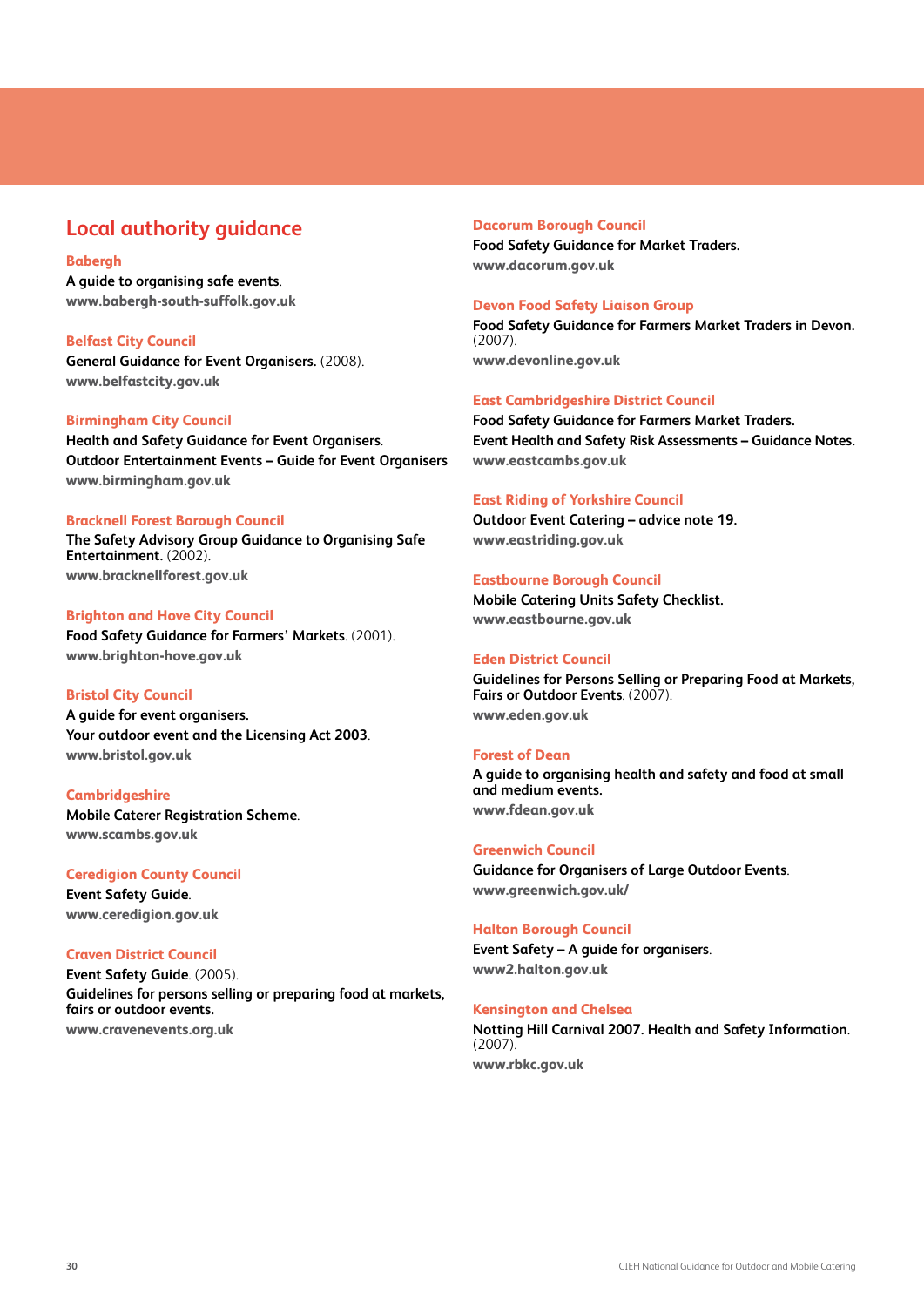## **Lambeth**

**Good hygiene practices for outdoor catering. www.lambeth.gov.uk**

## **Leicester City Council**

**Caribbean Carnival Leaflet**. (2007). **www.leicester.gov.uk**

## **Mendip District Council**

**Catering at Shows and Events - Food Safety Guide**. (2006). **Glastonbury Festival Food. Caterers Survival Guide**. **www.mendip.gov.uk**

## **Peterborough City Council**

**Organising Safe Outdoor Events. www.peterborough.gov.uk**

## **Plymouth City Council**

**Food Safety for mobile vehicles, trailers and temporary food stalls. Health and Safety in mobile catering vehicles**. (2007). **www.plymouth.gov.uk** 

## **Rochdale Metropolitan Borough Council**

**A guide for food stalls at temporary events**. **A guide for mobile street traders: Questionnaire for mobile/outdoor caterers. www.rochdale.gov.uk** 

## **South Gloucestershire Council**

**Event Safety Guide. www.southglos.gov.uk** 

## **South Lakeland District Council Guidance notes for mobile caterers.** (2003). **www.southlakeland.gov.uk**

**Torbay Council Event safety – a guide for event organisers. www.torbay.gov.uk**

## **West Wiltshire**

**Good Hygiene Practices for Catering at Outdoor Events**. **www.westwiltshire.gov.uk**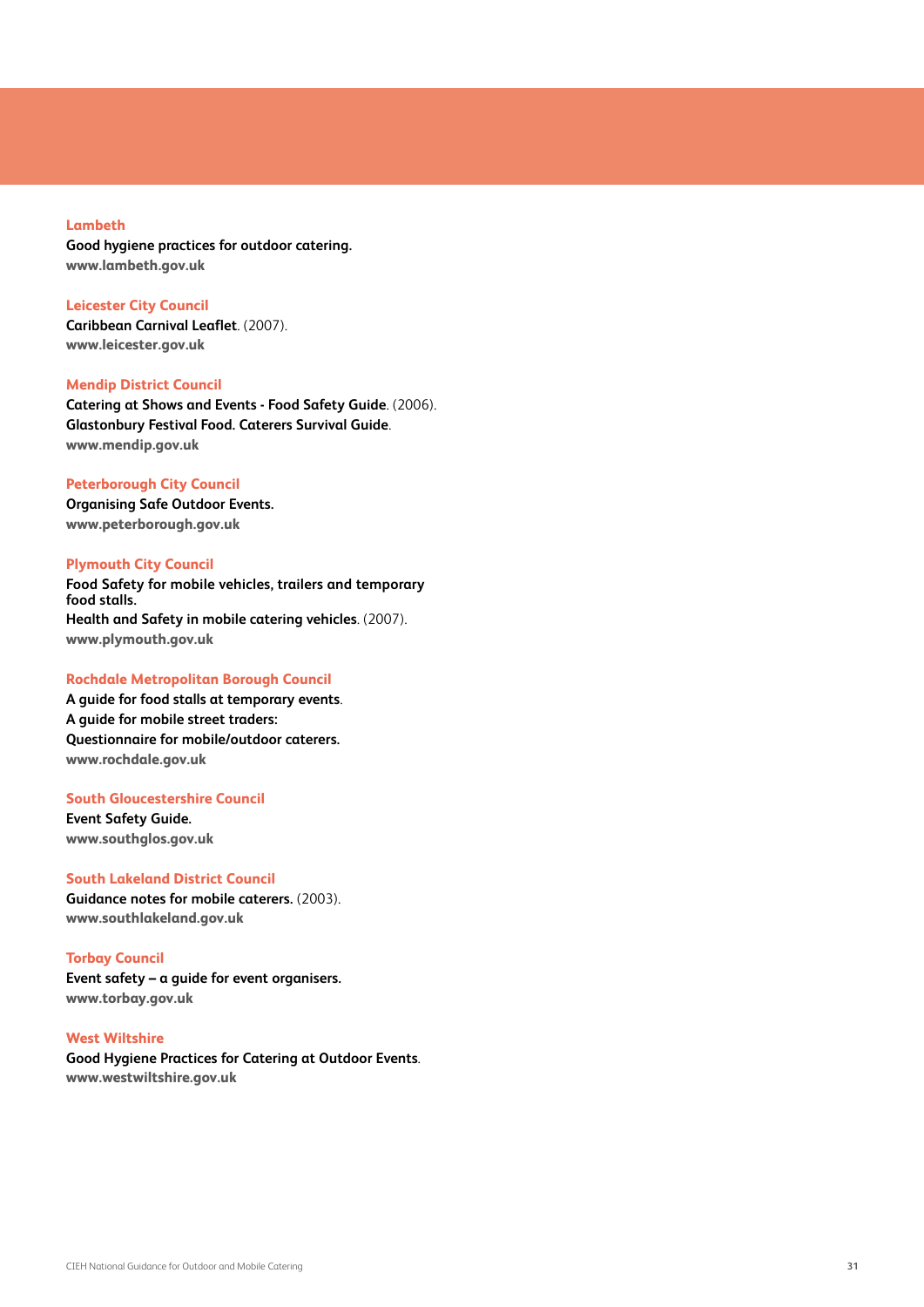## Annexes

**On the following pages are examples of letters, checklists and advice notes that can be adapted for local use. They can be downloaded with this document.**

**The aim is to encourage consistency in approach; however, the CIEH recognises the importance of local influence.**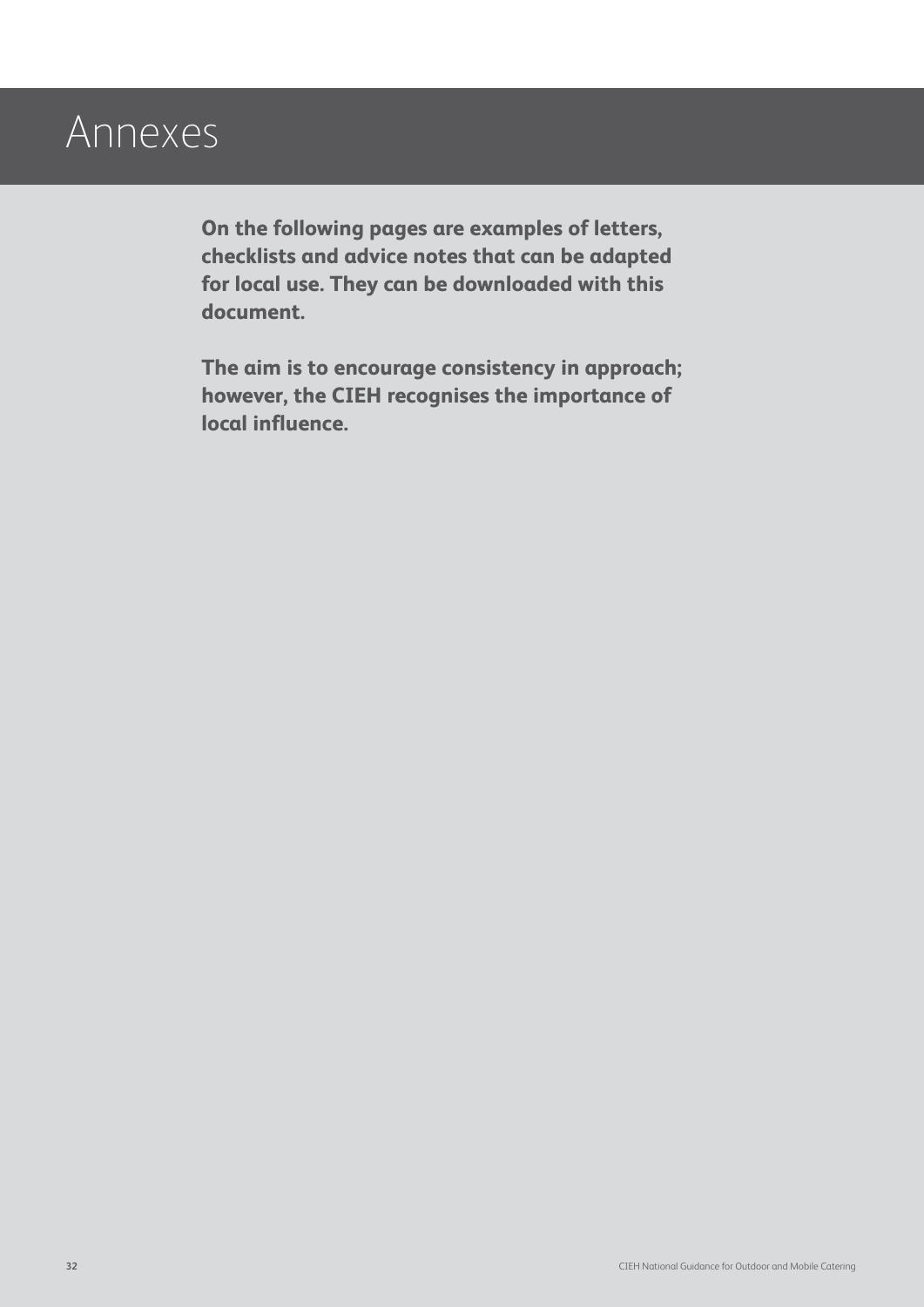## Safety checklists Annex 1

**The checklists on the following pages will help enforcement officers to consider key safety issues.**  **If you are concerned about any specific installation, seek more detailed advice immediately from a competent electrician or gas specialist.**

## **Liquefied Petroleum Gas (LPG)**

Safety check list for all connections using bottle gas used for cooking and heating such as Calor gas:

- Gas fixtures and systems should require appropriate certification from a competent person who is gas safety registered for LPG appliances
- Fixed piping such as copper or steel should be used where practicable
- Flexible hoses should be kept to a minimum. Where it is unavoidable to use flexible piping, it must be to the appropriate BS and where appropriate provided with mechanical protection to minimise damage. Flexible hoses must not be used in concealed locations. Flexible piping must be checked regularly for leaks (bubbles can be seen if joints/hose run with soapy water) and replaced if damaged or worn. LPG has a distinctive smell, which gives warning of a leak. Do not use a naked flame when looking for leaks
- Screw driven fastenings for gas pipes must be avoided as these can be over tightened and damage the hosing. Crimp fastenings should be used instead
- Cylinders should be fitted with pressure relief valves and an emergency shut off valve
- Cylinders must be stored upright so that they cannot fall over and stored away from any ignition source or flame
- If the cylinder is stored inside a trailer it must be secured in an upright position with half an hour fire protection from the inside of the unit. Access must be from the outside of the unit and there should be adequate ventilation. The cylinder must be securely fastened during transit
- Cylinders should be stored away from risks of tampering by unauthorised personnel
- Cylinders should be located away from entrances/exits and circulation areas
- Cylinder valves and gas appliances must be turned off when not in use
- Appliances should be fixed securely on a firm non combustible heat insulating base and surrounded by shields of similar material on three sides. Combustible material should be kept way from the appliance
- Permanent ventilation must be provided to areas using these gas appliances
- All gas appliances must be installed and regularly serviced/ maintained by a competent person. The food business operator must be familiar with operating the appliance and have plans of how to deal with problems such as leaks or a fire break out
- In the case of a fire the fire brigade will need to be made aware of the siting and number of gas bottles
- A safety notice on how to connect and disconnect the LPG bottles should be displayed with the gas compartment
- A suitable notice should be fixed to the outside of the bottle compartment to warn of the presence of gas. Suitable signs indicating "Caution – LPG" and "Highly Flammable" should be displayed
- The food business operator must carry out a fire risk assessment
- Cylinders should be fitted with automatic cut-off valves and be protected from tampering
- All pipes should be protected from abrasion or mechanical damage (armoured if subject to temperatures over 50°C)
- All pipes should be renewed every two years
- All gas appliances must be fitted with a flame failure device and adequately ventilated
- All fryers should be fitted with an automatic high temperature-limiting device (operates at a fat temperature of 250°C or lower)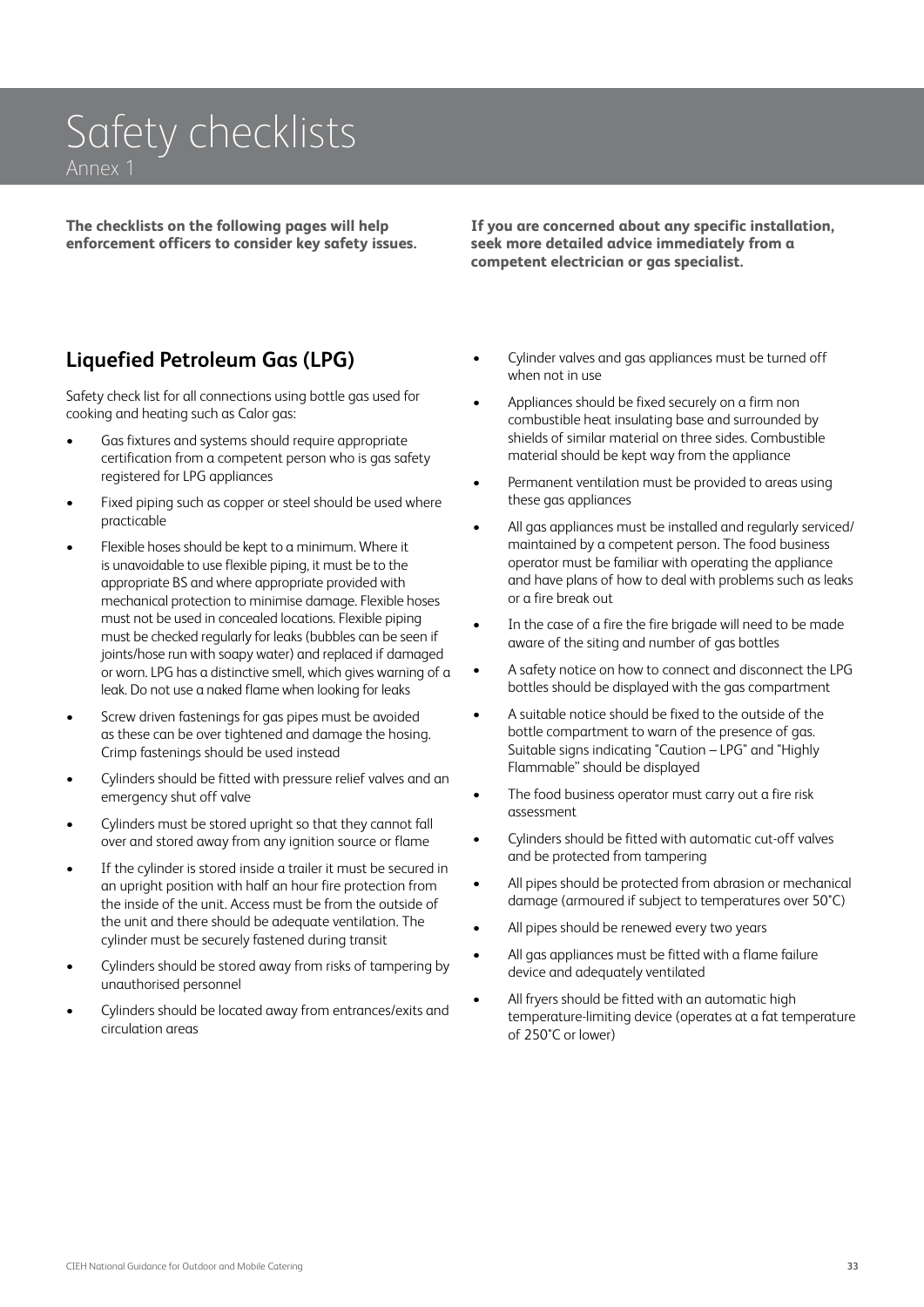# Safety checklists (continued)

Annex 1

## **Electricity**

This guide focuses on three main risk areas - fire, contamination and electrical hazards. Fire risks have long been associated with electrical systems and brought about the introduction of the IEE wiring regulations in 1882.

Safety checklist for all electrical installations:

- All electrical temporary installations and equipment must be inspected after assembly at a new site or location (PUWER 98 Regulation 6) as their safety depends on the installation conditions. BS7909:2008 Completion Certificates or BS7671:2008 Electrical Installation Certificates may be issued
- All fixed electrical installations must be inspected in accordance with BS7671 IEE Regulations and should be periodically checked. The IET recommends a routine annual check and a full inspection and test every three years for caravans and six month checks with annual testing and inspection for caravan parks. Electrical Installation certificates and Periodic Inspection Reports to BS7671 should be available for every mobile catering unit (Trade associations such as ECa, NAPIT or NICEIC also produce certificates based on BS7671). This inspection should be done by a competent electrician
- All electrical equipment should be tested regularly by someone competent to carry out the test. Portable appliance testing (PAT) should be carried out on all portable appliances annually and six monthly for hand held devices in accordance with the IEE Code of Practice for Inservice Inspection and testing of Electrical equipment
- All temporary electrical systems and generators should be managed and risk assessed
	- The general outline of the system should be noted and the amount of power needed
	- A person should take responsibility for the system -The Duty Holder
	- The system should be planned
	- A risk assessment should be undertaken
	- The equipment should be checked
	- The system should be set up and checked
- If changes to the system are needed they should only occur when isolated from the supply of energy and the system should be checked again
- Systems should not be left unattended, especially when using generators
- The system should be isolated from the source of energy before removal and safely dismantled
- Problems should be noted and acted upon by competent people
- When using socket outlets in other peoples premises the sockets should be checked before use by inspection of a current Electrical Installation Certificate or Periodic Inspection Report and/or by using an appropriate test device (http://www.hse.gov.uk/electricity/socket1.htm)
- A generator should NOT be used as an addition to the use of sockets in a building without consulting an electrician to ensure earthing arrangements are adequate
- When more than one operation is on the same site, generators over 6kva, more than one generator or socket outlets of 32A or over are used to supply more than one individual item of equipment a skilled electrician should inspect the system and provide a written certificate to BS7671:208 or BS7909:2008 as appropriate
- Competent Persons: A skilled electrician will usually meet the JIB requirements for approved electrician status (having passed the C&G 2391 or equivalent) and will probably be a member of the ECA, JIB, NAPPIT, NICEIC, Temporary Electrical Systems Association or similar professional body. A competent PAT tester will have passed the C&G 2377 examination or equivalent
- Generators need to be protected from inclement weather but have good ventilation at all times. It must be sited away from the public and/or in a protective cage on a hard standing or firm ground. External plugs and sockets must be waterproof and the circuit breakers must work effectively
- Small generators should be placed on a bund enclosure to prevent ground contamination in the event of a fuel spill or mechanical failure: large generators often have bunds built into the design
- A suitable ( $CO<sub>2</sub>$ ) Fire Extinguisher should be within 5m of a generator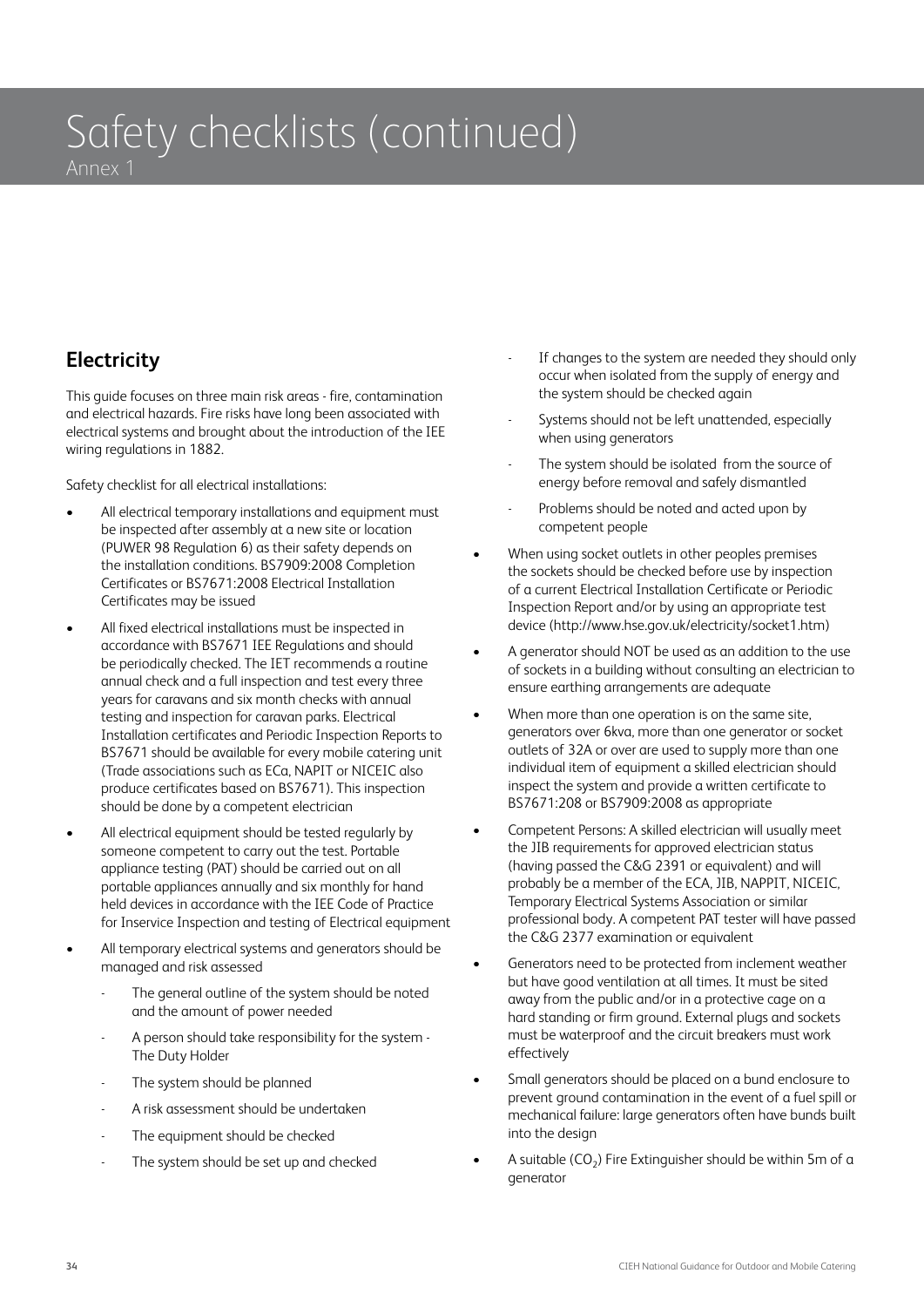- • Suitable environmental protection measures should be available (spill kit) to absorb spilled fuel and the Environmental Agency notified if a spill occurs
- Small generators must be fitted with a residual current device and all circuits should be protected with a 30mA device
- The generator must be sited to prevent exhaust fumes from contaminating food or affecting people(PUWER 98 Regulation 4(1) and (2) )
- Generators must be sited away from any inflammables and fuel
- Fuel used for the generators must be stored in an approved container away from any ignition source and the generator itself. The safest form of fuel is LPG. It is recommended to use diesel rather than petrol to reduce the amount of fuel storage needed. Please note the item above regarding action against spilled fuel
- If possible, do not store oil (petrol or diesel) in significant risk locations (such as within 50m of a spring, well or borehole, or 10m of a watercourse)
- Petrol generators can be converted to LPG
- Generators must not be refuelled whilst the generator is still running
- Generators must not be overloaded by connecting appliances that require higher wattage than can be delivered. Generators must fit the size of operation
- Generators are also a noise source and can produce fumes. This must be borne in mind in the siting of the equipment. Most event organisers will require super silent diesel or LPG powered generators. Many events may supply power from a centralised generator and charge for usage
- Consideration needs to be given to contingencies in case of generator failure particularly in maintaining food safety temperatures
- Many events may supply power from centralised generator(s) together with a skilled electrician. They may charge for usage and should provide individual traders with a separate, clearly labelled point of supply and isolation (Puwer 98 Regulation 8 and regulation 19 ,EAWR regulation 12). Care should be taken to ensure that a fault in one operation does not affect others on site
- Lighting Sufficient working, safety and emergency lighting must be available (PUWER 98 Regulation 21), the choice of lighting should take into account dangers from rotating machinery. Lights for workers safety may be necessary to the rear of catering units. Fixtures must be suitable for the environment and external influences (IP44)outdoors
- Cables Cables must not be a tripping hazard and should be protected from accidental damage. If for outdoor use cables must be of industrial grade BS7179 (HO7RN-F or equivalent) rubber, with a minimum voltage designation of 450/750v (heavy duty flexible as a minimum as defined in BS7540-1) and resistant to abrasion and water
- Note BS6500 cables are for domestic duty and in particular the PVC blue "artic" cables are not considered suitable for work environments outdoors. (See PUWER regulation 4)
- Ventilation and heating systems should be sufficient, designed and installed by competent persons

## **Reference**

The Electricity at Work Regulations 1989

Provision and use of work regulations 1998

BS7909: 2008 The code of practice for temporary electrical systems for entertainment and related purposes

BS7671: 2008 IEE Wiring regulations

Section 708 Electrical installations in caravan/camping parks and similar locations

Section 711 Exhibitions, shows and stands

Section 717 Mobile and transportable units

BS7540 Electrical cables guide to use for cables with a rated voltage not exceeding 450/700v

BS7919 Electrical cables- flexible cables rated up to 450/750v for use with appliances and equipement intended for industrial and similar environments

BS 7430:1998 Code of practice for earthing

HSE Electrical safety of independent low voltage ac prtable and mobile generators and connected systems (OC482/2)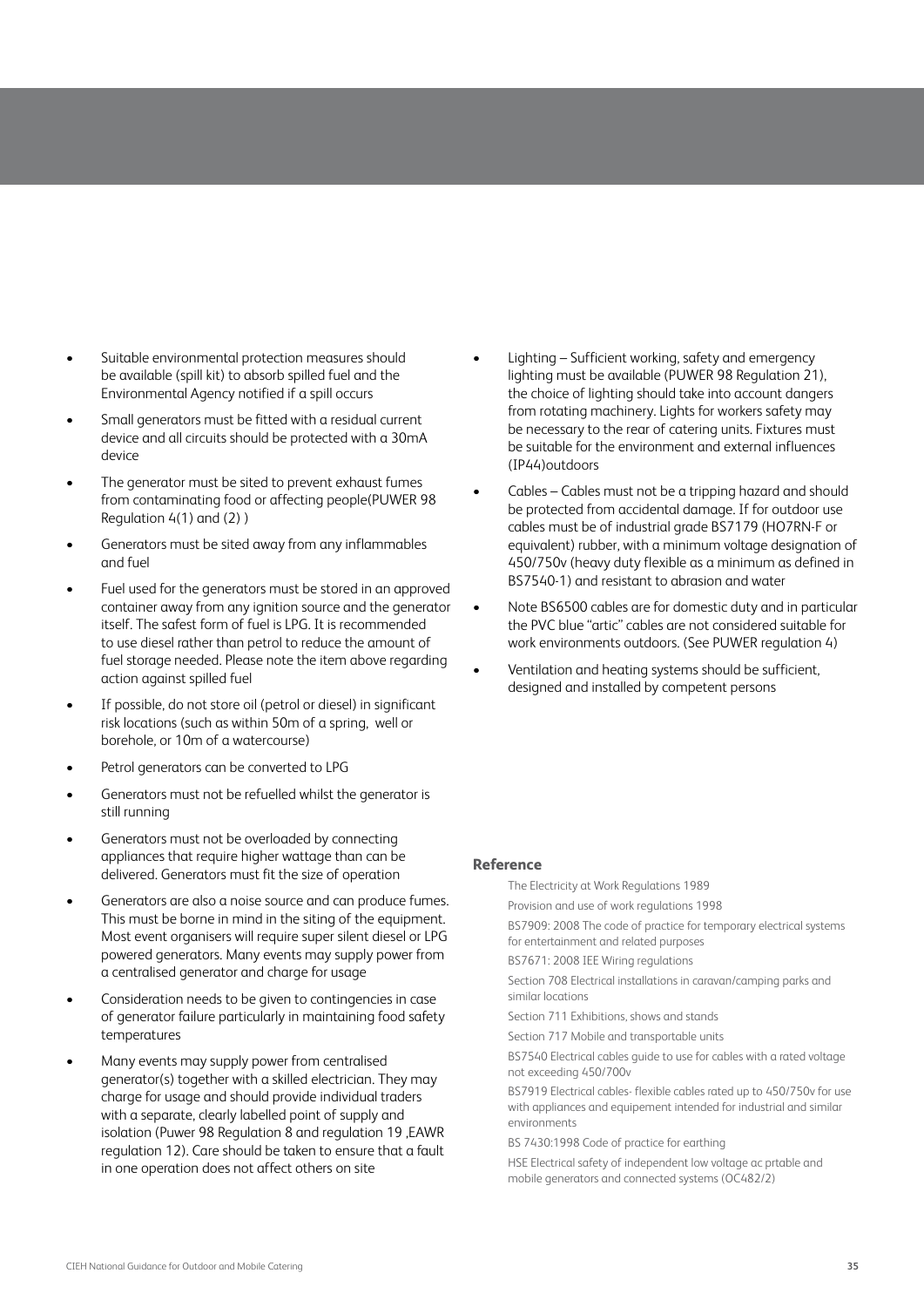

**T1 – Advisory letter to food business operators pre-event (small to medium/regular events with good sanitation)**

This letter is to be sent to all food business operators prior to the event together with a copy of the Food Business Operators Advice Note – outdoor and mobile catering (T7) and Food Safety Checklist (T8):

| Dear                          |                                                                                                                                                                                                                                                                                                                                                               |
|-------------------------------|---------------------------------------------------------------------------------------------------------------------------------------------------------------------------------------------------------------------------------------------------------------------------------------------------------------------------------------------------------------|
| (Event /Date)                 | Food Hygiene (England) Regulations 2006<br>E C Regulation 852/2004 Hygiene of Foodstuffs                                                                                                                                                                                                                                                                      |
|                               | We have been advised by the organisers of this year's show/event that you<br>will have a food concession at the event.                                                                                                                                                                                                                                        |
|                               | In order to offer support and advice with the planning of what we hope will be<br>a very successful event, please find enclosed some guidance and quick<br>checklists for use when planning your food operation and setting up on site.                                                                                                                       |
|                               | You should already be aware of the hygiene regulations. Please bear in mind<br>that your food operation may be affected by weather conditions, both wet<br>weather and extremes of heat. It is essential that you arrive on site fully<br>equipped to cope with either, so that you are able to secure a high standard of<br>hygiene whatever the conditions. |
|                               | Your unit will be subject to a food safety and health and safety inspection. If<br>you have any specific queries or concerns please do not hesitate to contact<br>me or any of my colleagues on the Food Safety Team on (contact no).                                                                                                                         |
|                               | We hope you enjoy a safe and successful event.                                                                                                                                                                                                                                                                                                                |
| Yours sincerely               |                                                                                                                                                                                                                                                                                                                                                               |
| (contact details, email, etc) |                                                                                                                                                                                                                                                                                                                                                               |
|                               |                                                                                                                                                                                                                                                                                                                                                               |
|                               |                                                                                                                                                                                                                                                                                                                                                               |
|                               |                                                                                                                                                                                                                                                                                                                                                               |
|                               |                                                                                                                                                                                                                                                                                                                                                               |
|                               |                                                                                                                                                                                                                                                                                                                                                               |
|                               |                                                                                                                                                                                                                                                                                                                                                               |
|                               |                                                                                                                                                                                                                                                                                                                                                               |
|                               |                                                                                                                                                                                                                                                                                                                                                               |
|                               |                                                                                                                                                                                                                                                                                                                                                               |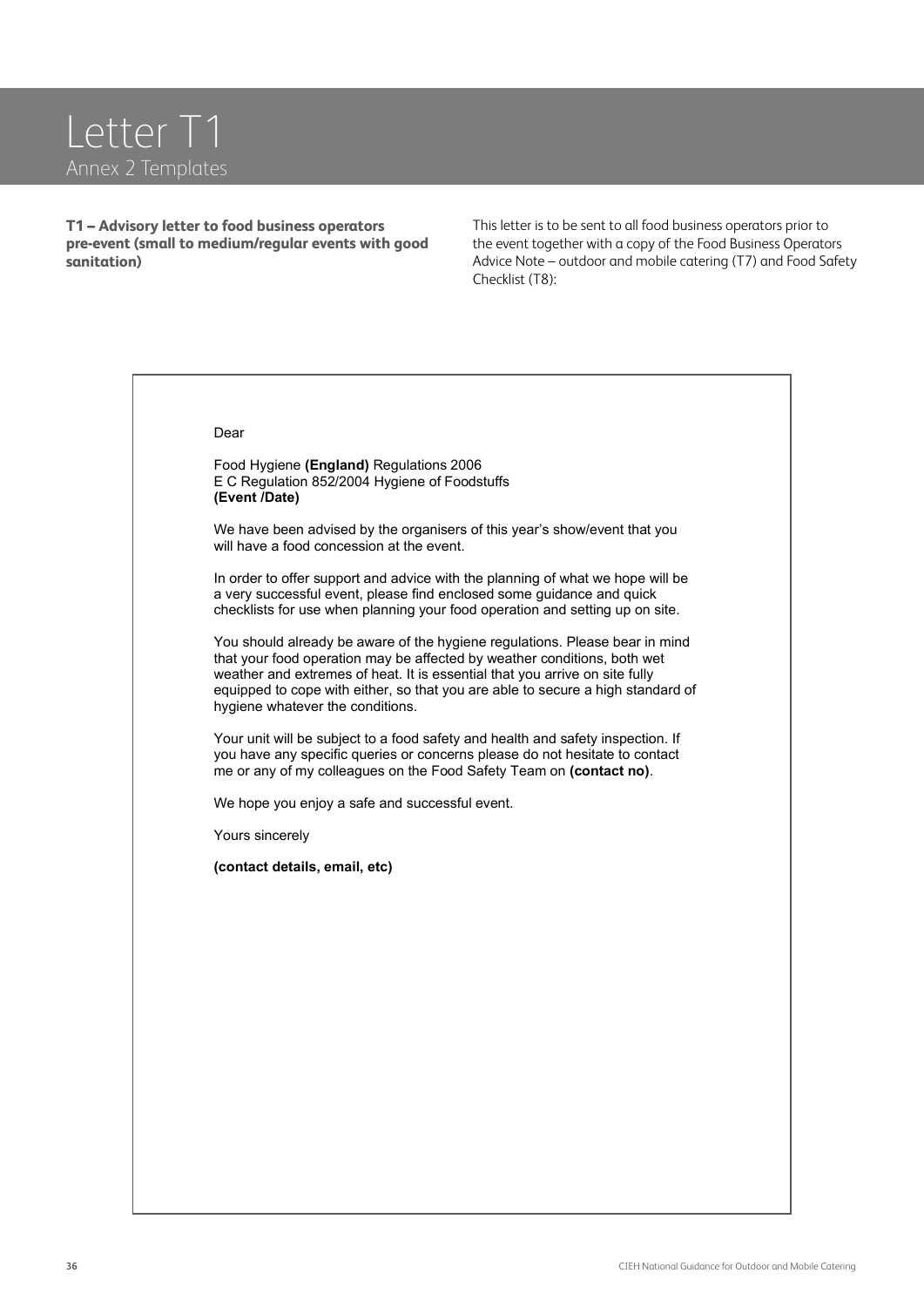

**T2 – Advisory letter to event manager pre-event (Larger events)**

This letter is to be sent to event managers prior to the event together with a copy of the Food Business Operators Advice Note – outdoor and mobile catering (T7) and the Food Safety Checklist (T8):

|                                                                                                      | Dear Sir/Madam                                                                                                                                                                                                                                                                                                                                                                                                                                                                                                                                                                                                                                                                                                                                                                                                                                                                                                                                                                  |
|------------------------------------------------------------------------------------------------------|---------------------------------------------------------------------------------------------------------------------------------------------------------------------------------------------------------------------------------------------------------------------------------------------------------------------------------------------------------------------------------------------------------------------------------------------------------------------------------------------------------------------------------------------------------------------------------------------------------------------------------------------------------------------------------------------------------------------------------------------------------------------------------------------------------------------------------------------------------------------------------------------------------------------------------------------------------------------------------|
|                                                                                                      | Food Hygiene (England) Regulations 2006<br>EC Regulation 852/2004 Hygiene of Foodstuffs<br>(Event/Date)                                                                                                                                                                                                                                                                                                                                                                                                                                                                                                                                                                                                                                                                                                                                                                                                                                                                         |
|                                                                                                      | I am writing to offer support and advice at the planning stage of what we hope<br>will be a very successful event. Your name has been passed to us as the initial<br>contact. Any provision of food and refreshments at the event will need to be<br>carried out with compliance with the above mentioned regulations and will be<br>subject to inspection by environmental health officers from this Council's Food<br>Safety Team.                                                                                                                                                                                                                                                                                                                                                                                                                                                                                                                                            |
|                                                                                                      | In order for us to offer appropriate advice in advance on food and health and<br>safety requirements for food traders and plan our inspection workload, please<br>provide the following information BY (state date)                                                                                                                                                                                                                                                                                                                                                                                                                                                                                                                                                                                                                                                                                                                                                             |
| $\bullet$<br>$\bullet$<br>$\bullet$<br>$\bullet$<br>$\bullet$<br>$\bullet$<br>$\bullet$<br>$\bullet$ | • Contact name and telephone numbers (including mobile) for catering co-<br>ordinator/manager<br>Type and scale of catering proposed e.g. hot food mobile units,<br>temporary kitchens within marquees, barbecues, tea/cake stalls, sale of<br>alcoholic refreshments, ice-cream kiosks<br>Contact name and address for all caterers/traders<br>• Site map showing location of catering units and services referred to<br>below<br>Details of water supply – permanent/temporary mains, number and<br>location of water points<br>Details of waste water disposal facilities/drainage points<br>Details of trade waste disposal facilities<br>Details/arrangements for disposal and collection of waste oil<br>Details of LPG gas provision for caterers<br>Details of electricity provision for caterers e.g. mains, diesel generators,<br>individual petrol generators (for emergency use only)<br>Details of any contingency for interruption of supply of water, power, etc |
|                                                                                                      | If you are unable to provide this information yourself, please redirect this letter<br>as a matter of urgency to the appropriate person.                                                                                                                                                                                                                                                                                                                                                                                                                                                                                                                                                                                                                                                                                                                                                                                                                                        |
|                                                                                                      | I look forward to your co-operation in this respect. If you have any queries<br>please do not hesitate to contact me or any of my colleagues in the Food Safety<br>Team on (contact number).                                                                                                                                                                                                                                                                                                                                                                                                                                                                                                                                                                                                                                                                                                                                                                                    |
|                                                                                                      | Yours faithfully                                                                                                                                                                                                                                                                                                                                                                                                                                                                                                                                                                                                                                                                                                                                                                                                                                                                                                                                                                |
|                                                                                                      | (contact details, email, etc)                                                                                                                                                                                                                                                                                                                                                                                                                                                                                                                                                                                                                                                                                                                                                                                                                                                                                                                                                   |

۰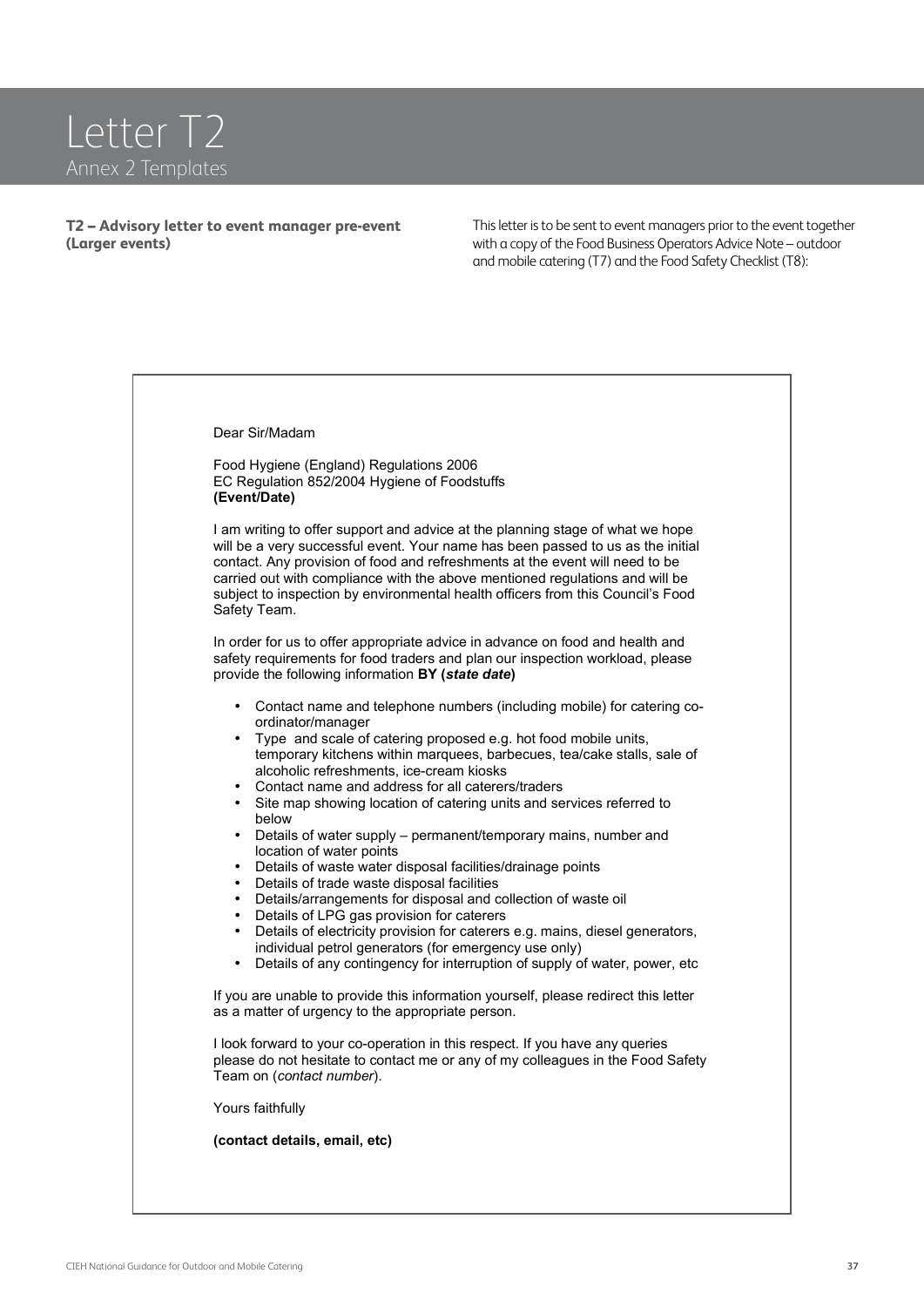## Letter T3(a) Annex 2 Templates

## **T3 (a) – Advisory letter to food business operators pre-event (Greenfield events)**

This letter is to be sent to all food business operators prior to the event together with a copy of the Food Business Operators Advice Note – outdoor and mobile catering (T7) and the Food Safety Checklist (T8):

| Dear<br>Food Hygiene (England) Regulations 2006<br>EC Regulation 852/2004 Hygiene of Foodstuffs<br>(Event/date)<br>We have been advised by the organisers of this year's festival that you will have<br>a food concession at the event.<br>In order to offer support and advice with the planning of what we hope will be a<br>very successful event, please find enclosed some guidance and quick<br>checklists for use when planning your food operation and setting up on site.<br>Your unit will be subject to a food safety and health and safety inspection. You |  |
|------------------------------------------------------------------------------------------------------------------------------------------------------------------------------------------------------------------------------------------------------------------------------------------------------------------------------------------------------------------------------------------------------------------------------------------------------------------------------------------------------------------------------------------------------------------------|--|
|                                                                                                                                                                                                                                                                                                                                                                                                                                                                                                                                                                        |  |
|                                                                                                                                                                                                                                                                                                                                                                                                                                                                                                                                                                        |  |
|                                                                                                                                                                                                                                                                                                                                                                                                                                                                                                                                                                        |  |
|                                                                                                                                                                                                                                                                                                                                                                                                                                                                                                                                                                        |  |
|                                                                                                                                                                                                                                                                                                                                                                                                                                                                                                                                                                        |  |
| will be asked for your completed checklists during these inspections so please<br>remember to bring them with you.                                                                                                                                                                                                                                                                                                                                                                                                                                                     |  |
| You should already be aware of the hygiene regulations. Please bear in mind<br>that your food operation may be dramatically affected on this green field site by<br>weather conditions, both wet weather and extremes of heat and dust. It is<br>essential that you arrive on site fully equipped to cope with either, so that you<br>are able to secure a high standard of hygiene whatever the conditions.                                                                                                                                                           |  |
| It is absolutely essential that all food preparation facilities, cooking areas and<br>washing up facilities are enclosed and protected from the weather. Those of<br>you who trade regularly on the summer festivals circuit will know this well. Food<br>operators who cannot meet this requirement may be required, by joint<br>agreement with the festival organisers, to cease trading and could face formal<br>enforcement action. With good preparation prior to the event we hope that we<br>can all avoid this.                                                |  |
| If you have any specific queries or concerns please do not hesitate to contact<br>me or any of my colleagues on the Food Safety Team on (contact no).                                                                                                                                                                                                                                                                                                                                                                                                                  |  |
| We hope you enjoy a safe and successful event.                                                                                                                                                                                                                                                                                                                                                                                                                                                                                                                         |  |
| Yours sincerely                                                                                                                                                                                                                                                                                                                                                                                                                                                                                                                                                        |  |
| (contact details, email, etc)                                                                                                                                                                                                                                                                                                                                                                                                                                                                                                                                          |  |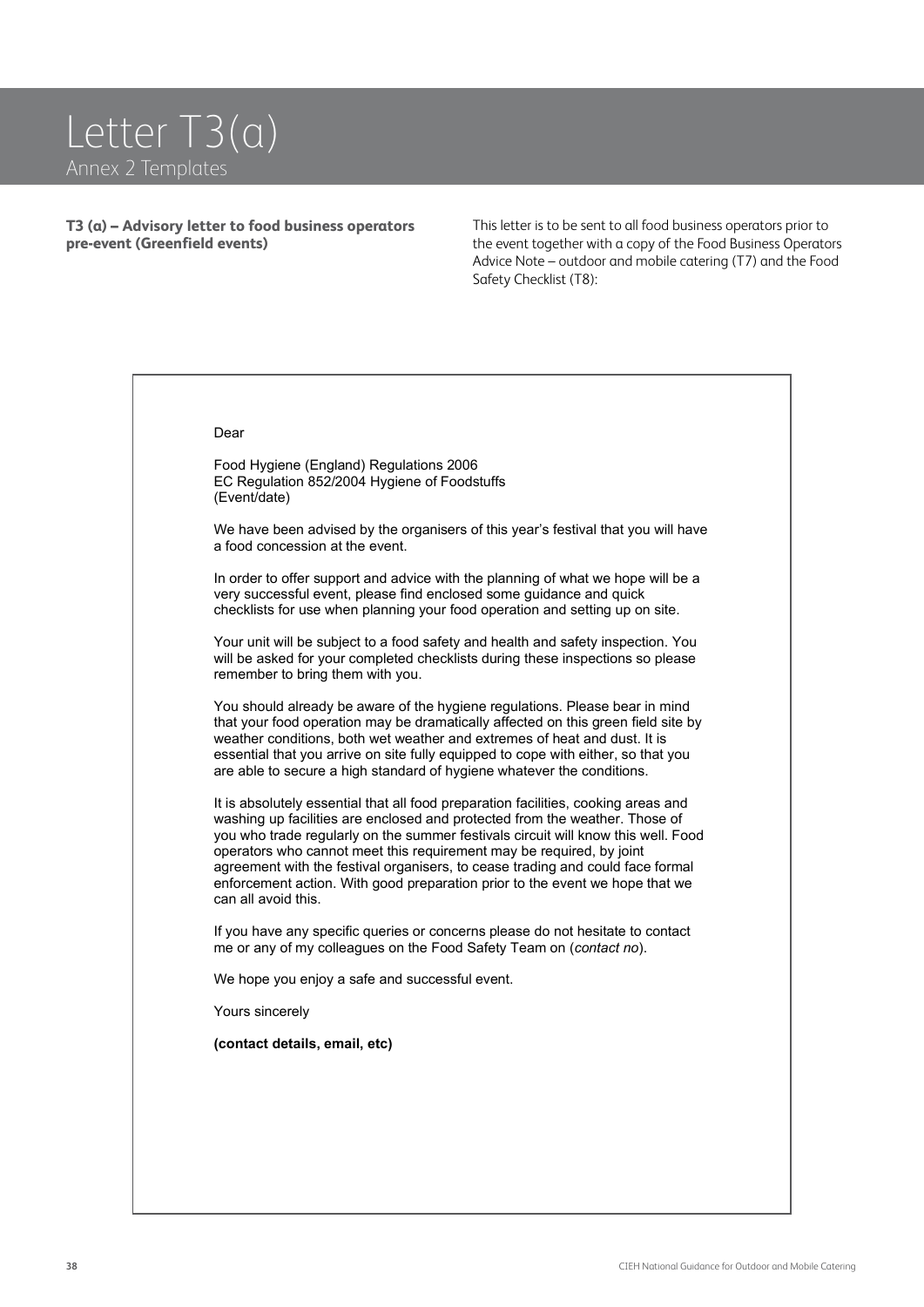## Letter T3(b) Annex 2 Templates

**T3 (b) – Advisory letter to food business operators preevent (Returning food business operator to Greenfield events with poor compliance record)**

This letter is to be sent to all food business operators prior to the event together with a copy of the Food Business Operators Advice Note – outdoor and mobile catering (T7) and the Food Safety Checklist (T8):

## Dear

Food Hygiene **(England)** Regulations 2006 EC Regulation 852/2004 Hygiene of Foodstuffs **(Event/date)**

We have been advised by the organisers of this year's festival that you will once again have a food concession at the event.

In order to offer support and advice with the planning of what we hope will be a very successful event, please find enclosed some guidance and quick checklists for use when planning your food operation and setting up on site.

Your unit will be subject to a food safety and health and safety inspection. You will be asked for your completed checklists during these inspections so please remember to bring them with you.

Our records show that the following breaches of the hygiene regulations were recorded at your stall at last year's event. This Council operates a staged enforcement policy. If the same breaches are found on your stall at this year's event, you may be reported for formal enforcement action:

### **(details)**

If you are unsure on how you should be complying with the law in this respect you should contact the Environmental Health Food Safety team at your own local authority for advice, or you are welcome to contact this department.

Please bear in mind that your food operation may be dramatically affected on this green field site by weather conditions, both wet weather and extremes of heat and dust. It is essential that you arrive on site fully equipped to cope with either, so that you are able to secure a high standard of hygiene whatever the conditions.

It is absolutely essential that all food preparation facilities, cooking areas and washing up facilities are enclosed and protected from the weather. If you trade regularly on the summer festivals circuit you will know this well. Food operators who cannot meet this requirement may be required, by joint agreement with the festival organisers, to cease trading and could face formal enforcement action. With good preparation prior to the event we hope that we can all avoid this.

If you have any specific queries or concerns please do not hesitate to contact me or any of my colleagues on the Food Safety Team on (*contact no*).

We hope you enjoy a safe and successful event.

Yours sincerely **(contact details, email, etc)**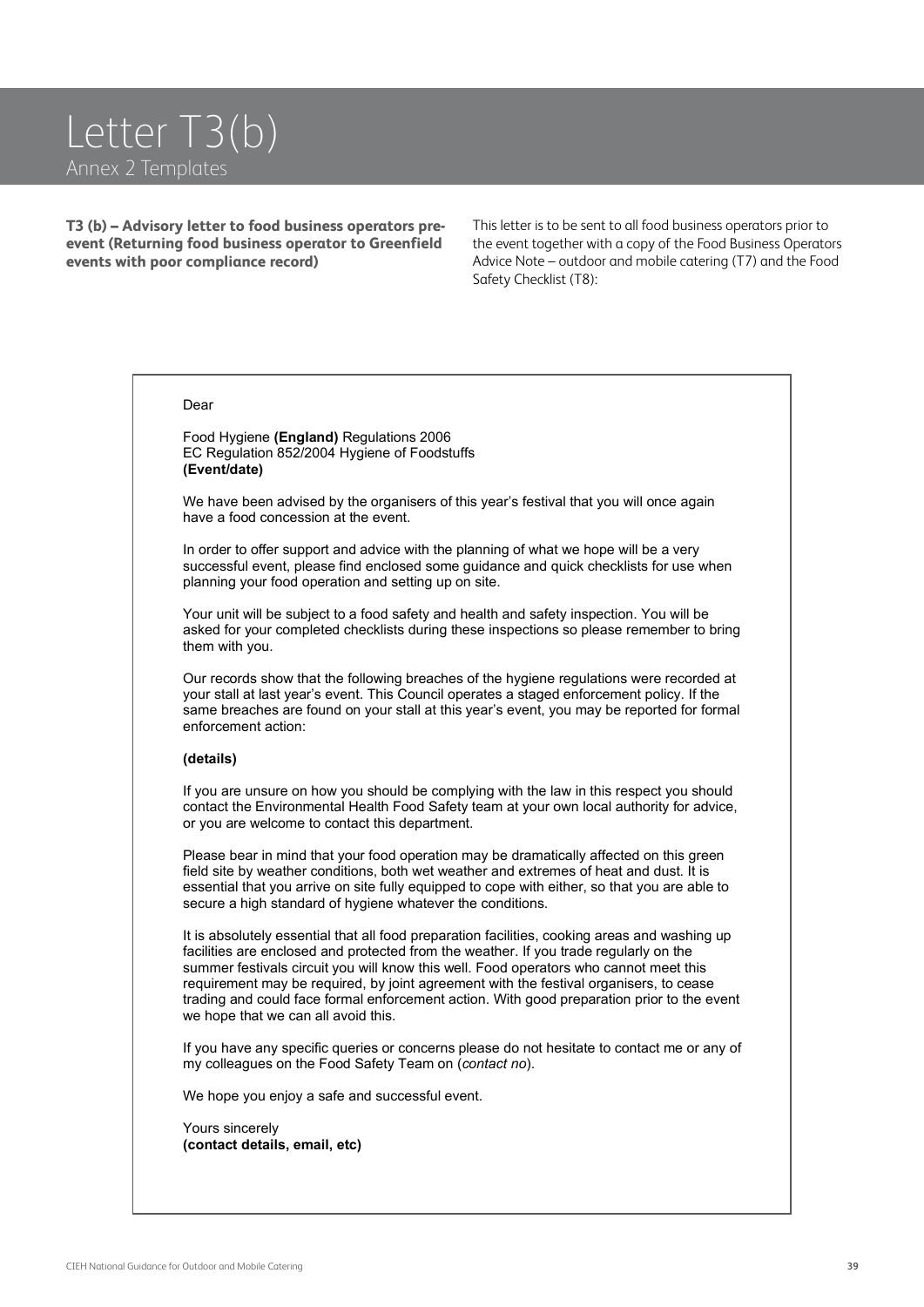

## **T4 – Advisory letter to event organiser pre-event (School, church fairs)**

This letter is to be sent to event organisers prior to the event together with a copy of the Food Business Operators Advice Note - outdoor and mobile catering (T7) Food Safety Checklist (T8).

| Dear Sir/Madam                                                                                                                                                                                                                                                                                                                                                                                                                                                                                                                                                |
|---------------------------------------------------------------------------------------------------------------------------------------------------------------------------------------------------------------------------------------------------------------------------------------------------------------------------------------------------------------------------------------------------------------------------------------------------------------------------------------------------------------------------------------------------------------|
| Food Hygiene (England) Regulations 2006<br>EC Regulation 852/2004 Hygiene of Foodstuffs<br>(Event/date)                                                                                                                                                                                                                                                                                                                                                                                                                                                       |
| I am writing to offer support and advice at the planning stage of what we hope<br>will be a very successful event. The occasional handling, preparation, storage<br>and service of food by private persons at events such as church, school or<br>village fairs are not covered by the scope of these regulations. However,<br>organisers will have a general duty of care to the public to ensure that all<br>reasonable steps are taken to ensure that the food is safe to eat. Commercial<br>undertakings at such events will need to comply with the law. |
| In order for us to offer appropriate specific advice on food safety requirements<br>and plan our inspection workload it would be helpful if you could forward the<br>following information as soon as possible:                                                                                                                                                                                                                                                                                                                                               |
| Type and scale of catering proposed e.g. hot food mobile units, barbecue,<br>tea/cake stall, sale of alcoholic refreshments, contact name/address/ telephone<br>number for caterers/traders.                                                                                                                                                                                                                                                                                                                                                                  |
| It is possible that an Environmental Health Officer may visit. The event<br>organisers will need to satisfy themselves that the basic hygiene requirements<br>are met. The enclosed guidance may be of assistance.                                                                                                                                                                                                                                                                                                                                            |
| I look forward to your co-operation in this respect. If you have any queries<br>please do not hesitate to contact me or any of my colleagues in the Food Safety<br>Team on (contact number).                                                                                                                                                                                                                                                                                                                                                                  |
| Yours faithfully                                                                                                                                                                                                                                                                                                                                                                                                                                                                                                                                              |
| (contact details, email, etc)                                                                                                                                                                                                                                                                                                                                                                                                                                                                                                                                 |
|                                                                                                                                                                                                                                                                                                                                                                                                                                                                                                                                                               |
|                                                                                                                                                                                                                                                                                                                                                                                                                                                                                                                                                               |
|                                                                                                                                                                                                                                                                                                                                                                                                                                                                                                                                                               |
|                                                                                                                                                                                                                                                                                                                                                                                                                                                                                                                                                               |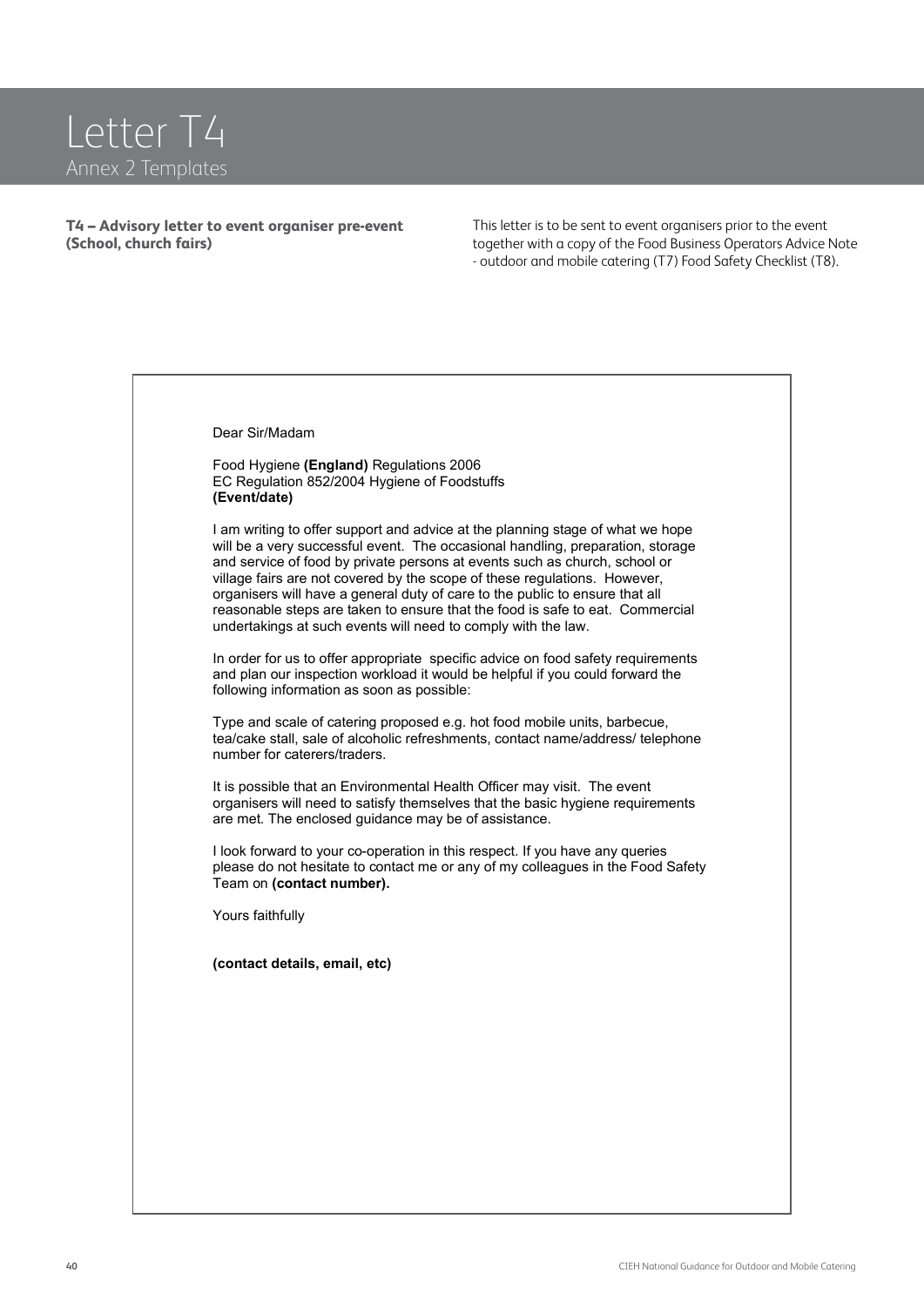

**T5 – Advisory letter to the Home Authority** This letter is to be sent to the food business operator's home authority prior to the event as part of the pre-event planning and preparation:

| Dear<br>Event:<br>Food Business Operator:<br>The above mentioned food business operator wishes to operate a unit at the<br>above mentioned event. As part of the pre-event consultations I would be<br>obliged if you could advise me as to their suitability and if you are aware of any<br>contraventions of the food safety regulations. This consultation is in accordance<br>with the agreed practice laid down in the CIEH Outdoor and mobile catering<br>guidance document.<br>If the food business operator is in breach of the regulations at the event I will of<br>course advise you of the action taken.<br>Thank you for your support in this matter,<br>(contact details, email, etc) |  |
|-----------------------------------------------------------------------------------------------------------------------------------------------------------------------------------------------------------------------------------------------------------------------------------------------------------------------------------------------------------------------------------------------------------------------------------------------------------------------------------------------------------------------------------------------------------------------------------------------------------------------------------------------------------------------------------------------------|--|
|                                                                                                                                                                                                                                                                                                                                                                                                                                                                                                                                                                                                                                                                                                     |  |
|                                                                                                                                                                                                                                                                                                                                                                                                                                                                                                                                                                                                                                                                                                     |  |
|                                                                                                                                                                                                                                                                                                                                                                                                                                                                                                                                                                                                                                                                                                     |  |
|                                                                                                                                                                                                                                                                                                                                                                                                                                                                                                                                                                                                                                                                                                     |  |
|                                                                                                                                                                                                                                                                                                                                                                                                                                                                                                                                                                                                                                                                                                     |  |
|                                                                                                                                                                                                                                                                                                                                                                                                                                                                                                                                                                                                                                                                                                     |  |
|                                                                                                                                                                                                                                                                                                                                                                                                                                                                                                                                                                                                                                                                                                     |  |
|                                                                                                                                                                                                                                                                                                                                                                                                                                                                                                                                                                                                                                                                                                     |  |
|                                                                                                                                                                                                                                                                                                                                                                                                                                                                                                                                                                                                                                                                                                     |  |
|                                                                                                                                                                                                                                                                                                                                                                                                                                                                                                                                                                                                                                                                                                     |  |
|                                                                                                                                                                                                                                                                                                                                                                                                                                                                                                                                                                                                                                                                                                     |  |
|                                                                                                                                                                                                                                                                                                                                                                                                                                                                                                                                                                                                                                                                                                     |  |
|                                                                                                                                                                                                                                                                                                                                                                                                                                                                                                                                                                                                                                                                                                     |  |
|                                                                                                                                                                                                                                                                                                                                                                                                                                                                                                                                                                                                                                                                                                     |  |
|                                                                                                                                                                                                                                                                                                                                                                                                                                                                                                                                                                                                                                                                                                     |  |
|                                                                                                                                                                                                                                                                                                                                                                                                                                                                                                                                                                                                                                                                                                     |  |
|                                                                                                                                                                                                                                                                                                                                                                                                                                                                                                                                                                                                                                                                                                     |  |
|                                                                                                                                                                                                                                                                                                                                                                                                                                                                                                                                                                                                                                                                                                     |  |
|                                                                                                                                                                                                                                                                                                                                                                                                                                                                                                                                                                                                                                                                                                     |  |
|                                                                                                                                                                                                                                                                                                                                                                                                                                                                                                                                                                                                                                                                                                     |  |
|                                                                                                                                                                                                                                                                                                                                                                                                                                                                                                                                                                                                                                                                                                     |  |
|                                                                                                                                                                                                                                                                                                                                                                                                                                                                                                                                                                                                                                                                                                     |  |
|                                                                                                                                                                                                                                                                                                                                                                                                                                                                                                                                                                                                                                                                                                     |  |
|                                                                                                                                                                                                                                                                                                                                                                                                                                                                                                                                                                                                                                                                                                     |  |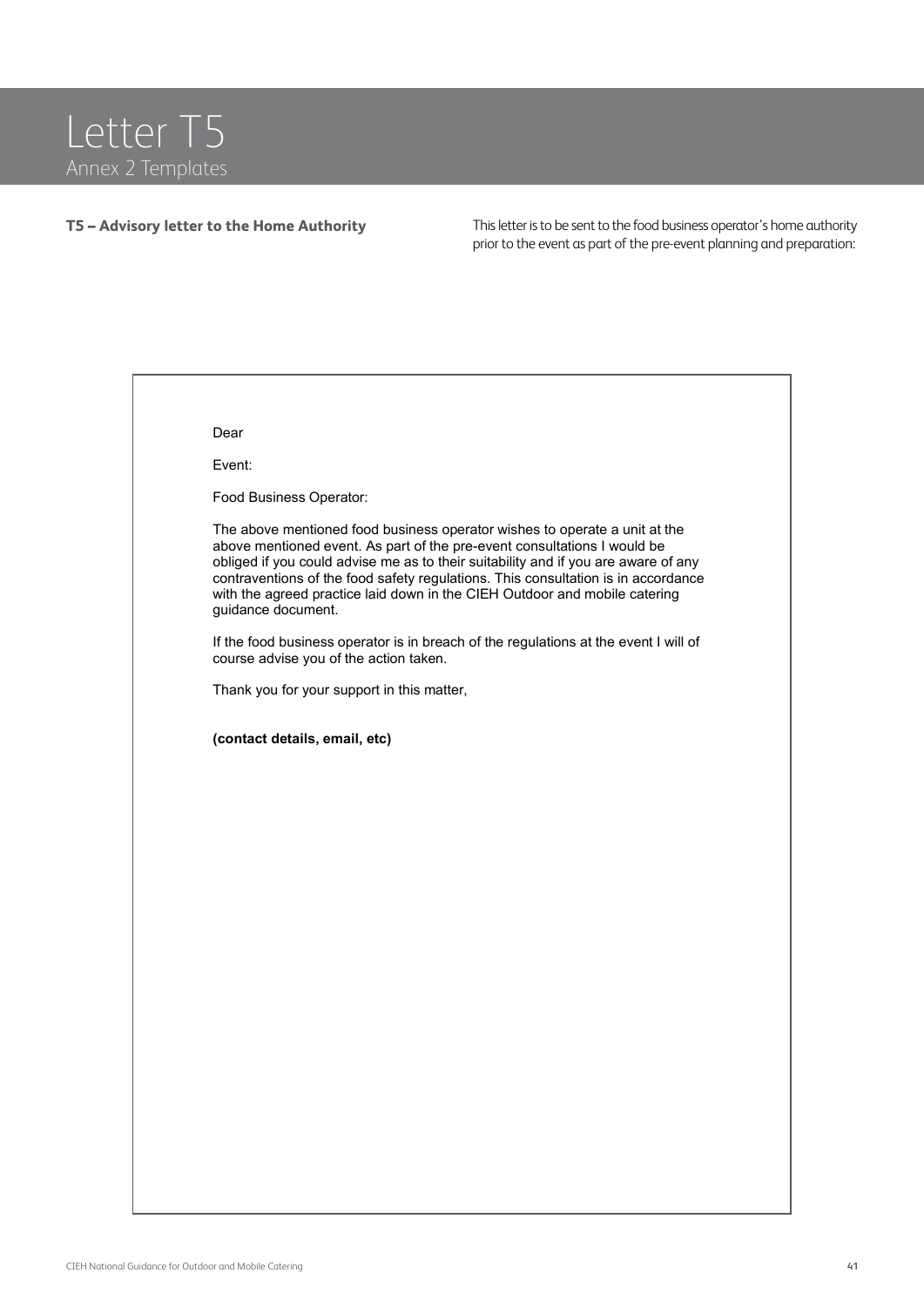

**T6 – Feedback letter to the Home Authority** This letter is to be sent to the food business operator's home authority after the event as part of the feedback:

| (Date)                                                                                                                             | Our Ref:                                                                                                                                                                                                                                                                                                                                      |
|------------------------------------------------------------------------------------------------------------------------------------|-----------------------------------------------------------------------------------------------------------------------------------------------------------------------------------------------------------------------------------------------------------------------------------------------------------------------------------------------|
| (Local authority address)                                                                                                          |                                                                                                                                                                                                                                                                                                                                               |
| Dear Sir/Madam                                                                                                                     |                                                                                                                                                                                                                                                                                                                                               |
| EC Regulation 852/2004 Hygiene of Food stuffs<br>EC 178/2002 General Food Law<br>(Traders name)<br>(Event name, location and date) |                                                                                                                                                                                                                                                                                                                                               |
| marquee, trailer, etc) at the event:                                                                                               | I write following food safety inspection work at the (event name) in this district during<br>(dates). The following food business, who has registered with you, had a (food stall,                                                                                                                                                            |
| Food business operator:                                                                                                            |                                                                                                                                                                                                                                                                                                                                               |
| Trading name:                                                                                                                      |                                                                                                                                                                                                                                                                                                                                               |
| Trading/Home address:                                                                                                              |                                                                                                                                                                                                                                                                                                                                               |
| Contact telephone numbers:                                                                                                         |                                                                                                                                                                                                                                                                                                                                               |
| attention at the event:                                                                                                            | The following breaches of regulation were observed and drawn to the traders                                                                                                                                                                                                                                                                   |
| (Details)                                                                                                                          |                                                                                                                                                                                                                                                                                                                                               |
| The following enforcement action is proposed:*                                                                                     | No enforcement action is proposed* (delete as appropriate)                                                                                                                                                                                                                                                                                    |
|                                                                                                                                    | We pass on this information as these represent significant breaches of the hygiene<br>regulations and it is likely that you may not have had the opportunity to inspect this<br>operation while trading. You may wish to follow this up with the trader as a direct<br>result of this feedback or during your next routine contact with them. |
| Yours sincerely                                                                                                                    |                                                                                                                                                                                                                                                                                                                                               |
|                                                                                                                                    | (Contact details/email, etc)                                                                                                                                                                                                                                                                                                                  |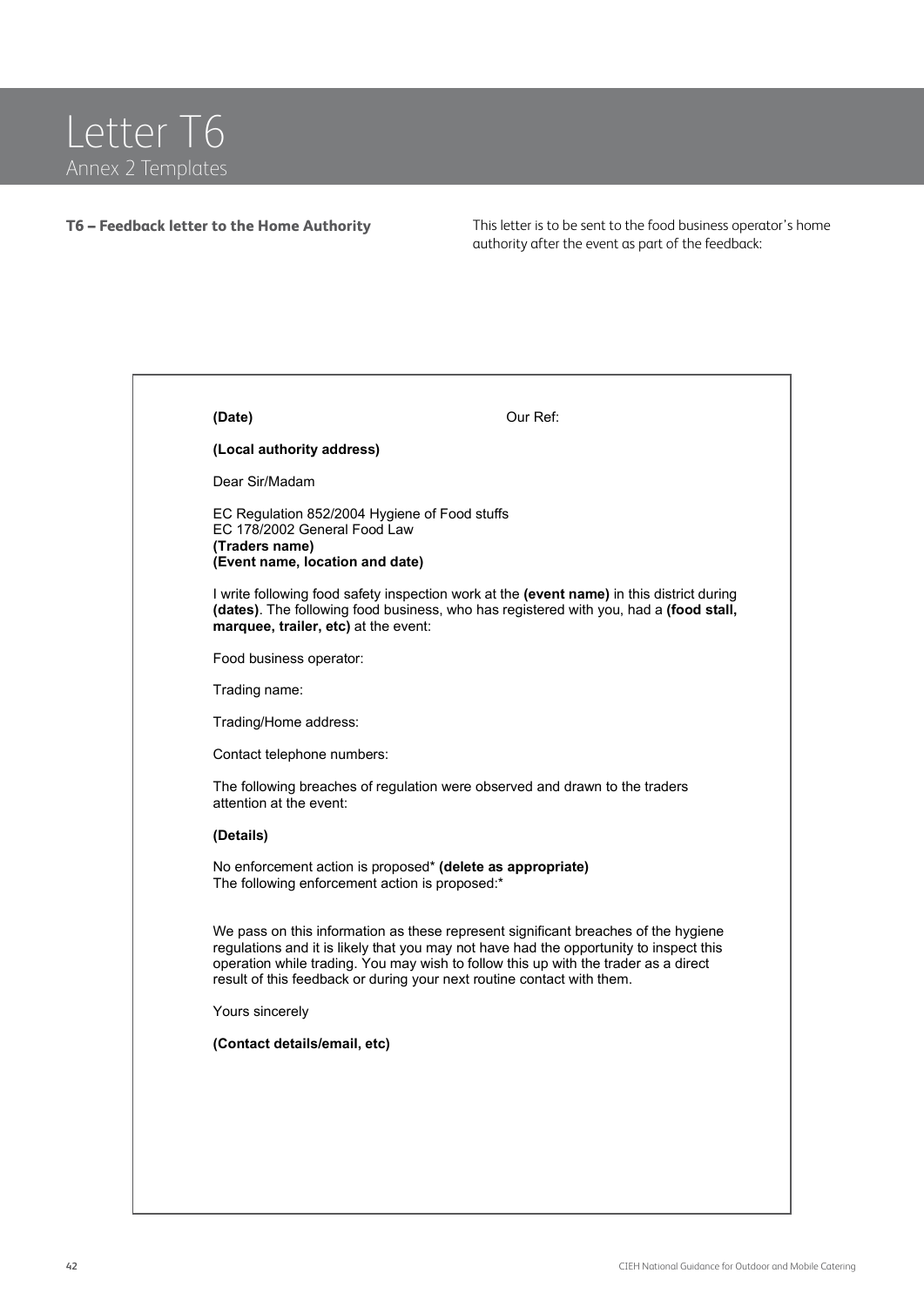## Advice Note T7 and Checklist T8

Annex 2 Templates

## **T7 – Food Safety Advice Note – Outdoor and Mobile Catering**

To be given to food business operators to support information and advice on managing food safety within their operation. To be sent with introductory advisory letters (T1) and onwards.

## **T8 – Food Safety Checklist – Outdoor and Mobile Catering**

To be sent with the advisory letter to the food business operator prior to the event together with the Food Business Operator Advice Note Outdoor and Mobile Catering.

**The following pages can be used for printouts.**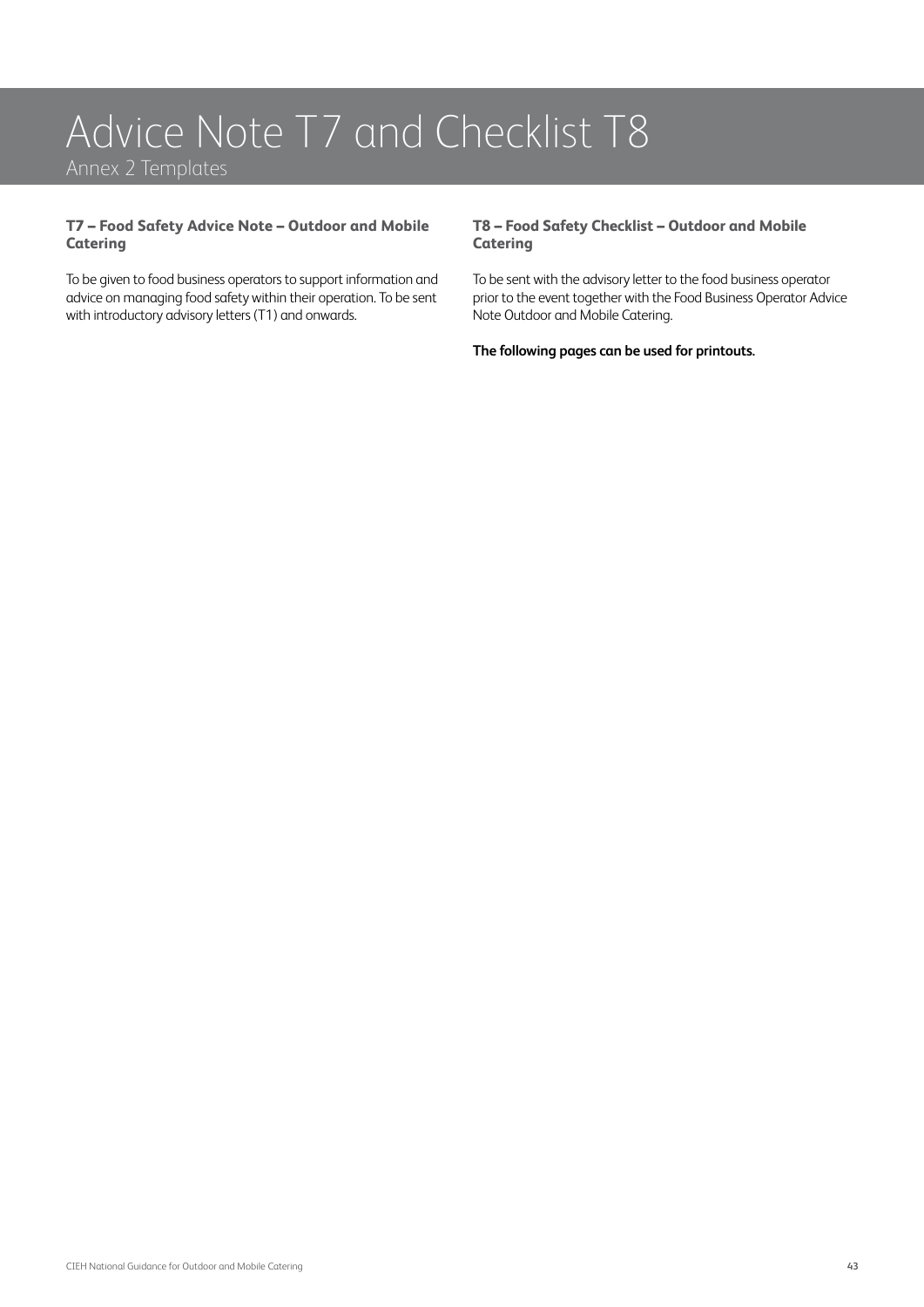# Food Safety Advice Note T7

Outdoor and Mobile Catering (part 1)

## **Introduction**

This Advice Note is based on environmental health experience in managing food safety in catering at outdoor events. It aims to provide guidance to help food business operators comply with the requirements of food safety legislation and improve standards so as to provide safe and high quality food.

The type of events that this advice covers include: trade shows, promotional events, agricultural fairs, community fairs, carnivals, street events, festivals, sporting events and other events that may use outdoor catering such as weddings.

Although dealing primarily with food hygiene, some health and safety guidance will be included. You are still advised to seek further information and direct advice from your local environmental health service within your local council.

Catering at an outdoor event or from mobile facilities is a high risk activity and will always carry with it the possibility of causing food poisoning to a large number of people. There is a general requirement in the hygiene legislation for all food businesses to be operated in a hygienic manner. However, the remaining advice is recommended as it may be necessary to help you to meet a legal requirement or to achieve good management practice.

## **Pre event planning by the event**

## **Organiser**

- The event organiser should contact the local environmental health service within the local council in advance so that appropriate advice can be given. If possible, a plan showing the intended location of marquees, position of services, access/egress together with policies on refuse/recycling, emergency planning, crowd management
- The event organiser will need to undertake a risk assessment and a fire risk assessment
- The event organiser may need to contact other services such as the Police, Fire Brigade and Health and Safety Executive
- A list of exhibitors/food stalls (including those giving away food as part of demonstration) should be given to environmental health services.
- Public toilets must be provided as agreed with the environmental health services
- A Temporary Events Notice may be required and should be discussed with the licensing officer within the local council

Further information on event management can be found in Health and Safety Executive (1999) The event safety guide: A guide to the health and safety and welfare at music and similar events (HSG195).

## **Food safety advice for the caterer**

The food business operator must:

- Make sure food is supplied or sold in a hygienic way
- Have in place a documented food safety management system such as "Safer Food Better Business", which identifies food safety hazards, which steps are critical for food safety and ensures that safety controls are in place, maintained and reviewed
- Your food business must be registered with the local authority where your unit is based
- Selling alcohol may need a licence  $-$  check with the licensing officer at your local council
- If someone asks about an allergy be honest and do not guess about ingredients
- Buy from reputable suppliers and keep a record
- Food and drink must be described fairly and labelled accurately (check with Trading Standards if you need more advice on this)
- Make sure you risk assess and do a fire risk assessment and take with you a suitable fire extinguisher and fire blanket
- Do you provide healthier options?
- Are you eco-friendly?
- Weather forecast be prepared

## **Design and structure**

- All stalls/vehicles should be designed and constructed to protect food from risk of contamination
- Fittings and equipment for mobile units should be of good quality materials capable of being readily cleaned. Bare wood is not acceptable
- Floors in mobile units should be of smooth, impervious and non-slip material and preferably coved to the wall fixtures
- Stalls should be screened at the sides and back to prevent risk of contamination and pests
- Tent/marquees should be of cleanable materials or the kitchen/preparation areas should be provided with washable wall linings
- Frequently used walkways should be effectively weatherproofed
- Lighting levels within the marquee must be adequate

## **Layout**

- Ideally catering exhibitors should be sited close to essential services e.g. water/power
- Allow adequate space for preparation, cooking, storage and wash-up
- Ensure that refrigerated storage vehicles and trailers are easily accessible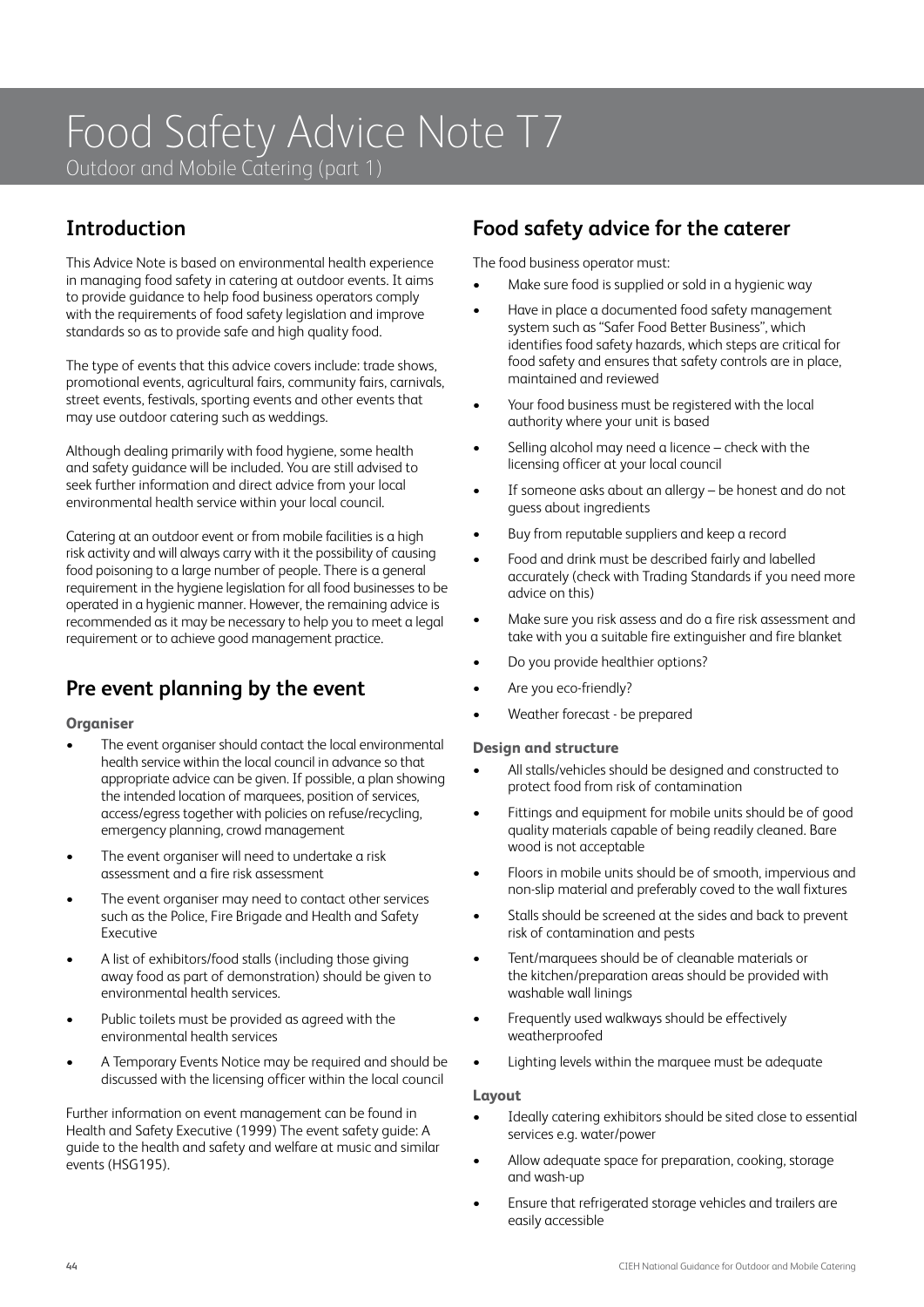## Food Safety Advice Note T7

Outdoor and Mobile Catering (part 2)

- • Dirty crockery and dirty laundry should not be carried through food handling areas
- The event organiser should arrange collection and removal of refuse and recycling from the site
- Check for any tripping and safety hazards

## **Services**

Outdoor events take place in a wide variety of sites and locations. At some sites it may be possible to provide essential services such as water, drainage and electricity, others may not. You need to find out the service arrangements before arriving on site.

## **Water supply**

- There must be an adequate supply of clean and wholesome water provided ( ideally from the mains)
- If water containers are used they must be cleaned and sanitised on a regular basis

## **Drainage**

Waste water from sinks and wash hand basins should be discharged into foul water system or into suitable containers and not directly onto the ground

## **Equipment**

- All equipment should readily cleanable
- Preparation surfaces and tables must have smooth, impervious surfaces, stainless steel or laminate surfaces are suitable

## **Washing facilities**

- Suitable and sufficient hand wash basins must be provided and accessible for use by food handlers. Supplies of soap and means of hygienic hand drying must be available at each basin
- Suitable sinks must be provided for food preparation and for equipment washing
- A constant supply of hot water should be provided at the sink(s) and wash hand basin
- The use of plastic bowls as sinks or wash hand basins is not recommended

## **Staff toilets**

- Separate toilets for the exclusive use of food handlers should be provided on site where possible
- All sanitary accommodation must be maintained in a clean condition
- Suitable and sufficient wash hand basins with hot and cold water, soap, towels must be provided at the sanitary accommodation

## **Temperature control**

Effective temperature control and storage is one of the most important safeguards for controlling the growth of food poisoning organisms. You should consider the following points:

- High-risk products such as cooked meat and dairy products, must be kept at or below 8°C or above 63°C
- Ideally food should be prepared immediately before service, if this is not possible then the food should be prepared in small batches and kept at the correct temperature
- All should have sufficient fridge space for the storage of high-risk foods or the use of commercial cool boxes with eutectic freezer blocks. Keep a check of the temperatures in your food management diary
- Cooked food should reach core temperature 75°C. Take particular care when barbequing as cooking temperatures can be less predictable. Use a probe thermometer and disinfect before and after use
- Hot food displayed for sale/service should be kept above 63°C
- Thermometers with probes should be used to check temperatures (all probes should be disinfected after use)
- Keep food covered when stored in the fridge
- • Vehicles used for transporting high-risk food should be refrigerated
- Four hour rule
- Protect stored food from public access and contact

## **Cross-contamination**

One of the main risks facing event and mobile catering is to protect food from contamination. This is an important legal requirement:

- Food preparation areas/chopping boards should be cleaned/disinfected after use
- Raw and cooked food should be kept separate at all times, raw food should always be stored below cooked food, ideally separate refrigerators should be used
- Clean sinks after washing/preparing vegetables and raw food
- Avoid touching food use tongs etc
- • All equipment including knives and containers should be cleaned and disinfected after use
- Disinfect all cloths regularly and replace as soon as they become worn/damaged. The use of disposable cloths and paper towels is recommended
- Food must not be stored on the ground and must be kept away from risk of contamination
- Food may be kept at a suggested height of 45cm above ground and protected from the weather
- Equipment/utensils/crockery should be stored above ground, covered and kept free from contamination
- Protect food from pests (insects, birds and rodents)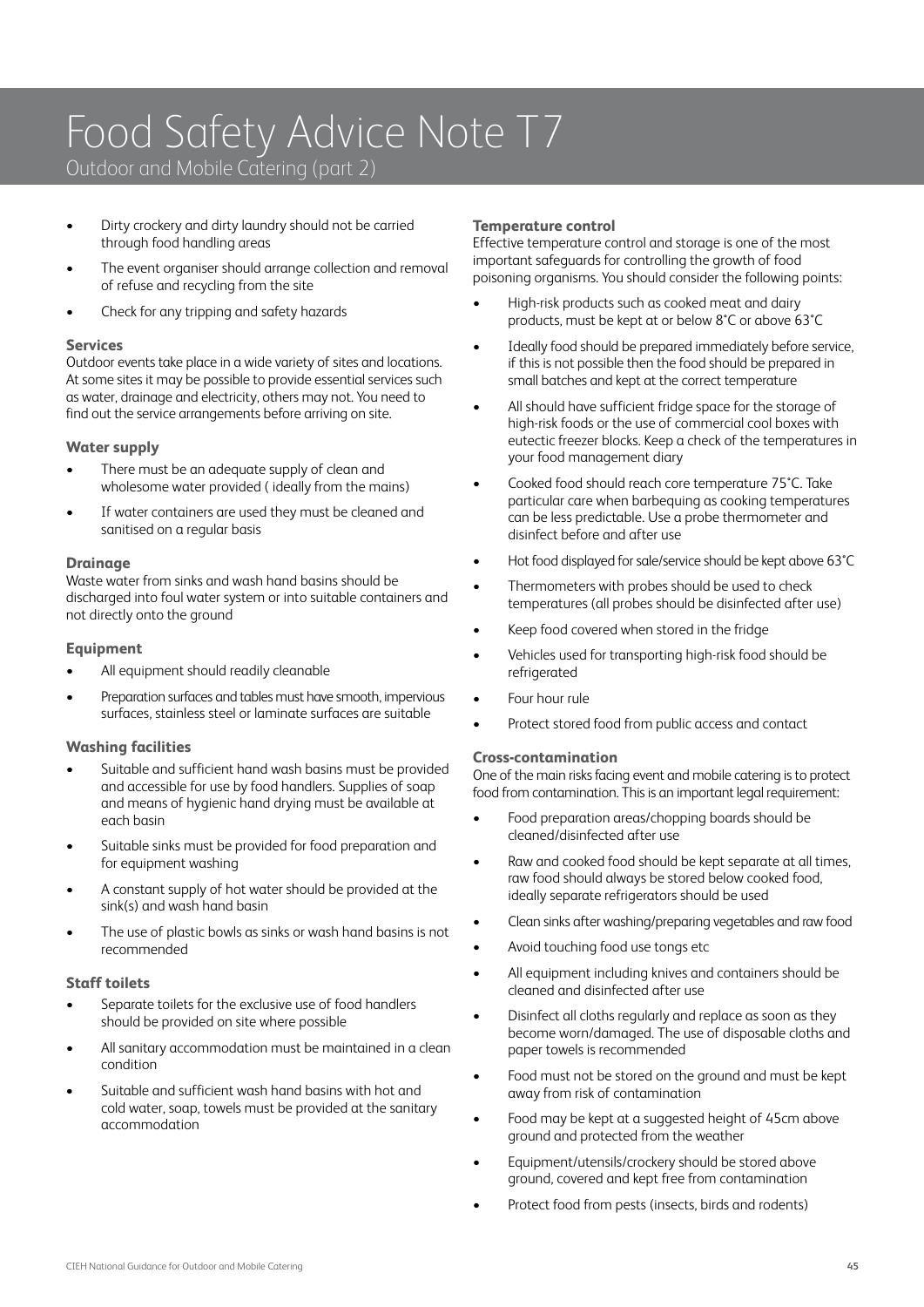## Food Safety Advice Note T7

Outdoor and Mobile Catering (part 3)

## **Cleaning**

- Adequate supplies of suitable food grade disinfectants or sanitising agents should be used for the regular disinfection of equipment and work surfaces
- Hazardous substances such as cleaning materials must be used and stored in a safe manner
- Hot and cold water (or water at a suitably mixed temperature) must be available at sinks and basins and must be available before food preparation begins

## **Transporting food**

- Vehicles and storage areas should be of sound construction, kept in good repair and able to be cleaned
- Ensure that appropriate containers are used
- Recommended use of refrigerated vehicles

## **Personal hygiene**

High standards of personal hygiene are essential and the following rules must be followed:

- • Hand washing must be carried out: Before starting work, after handling any raw foods. After using the toilet, after a break, after sneezing, coughing, etc
- Where possible tongs should be used for handling food
- All cuts or boils should be covered with a waterproof plaster preferably coloured
- Jewellery and nail varnish should not be worn. Hair should be covered and tied back
- Clean, washable, over-clothing must be worn at all times when handling food
- Outdoor clothing must be stored away from any food area
- Any food handler who knows, or suspects, they are suffering from symptoms of food poisoning (particularly diarrhoea and vomiting) must notify their employer or manager and refrain from working with food

## **Food safety training**

- Event catering is a high-risk activity with potential for food poisoning. Food handlers must be trained to a level appropriate to their work
- It is recommended that any person who handles, prepares or cooks high-risk food have a Level 2 Certificate in food hygiene. The courses developed by the Chartered Institute of Environmental Health are suitable

## **First aid**

A first aid-kit including washable (preferably coloured blue) plasters must be provided.

## **Refuse**

- There must be an adequate supply of suitable refuse containers provided
- Plastic sacks must be tied securely and stored to prevent attraction of pests

## **Electrical Supply**

- Permanent mains electricity should be provided for lighting/power where practicable
- Electrical appliances must be protected from weather, physical damage and interference
- Appliances must be protected by residual current circuit breakers
- Cables and flexes must be positioned so as not to cause a tripping hazard
- If generators have to be used, steps should be taken to place them safely, protect from interference and to reduce noise and fume nuisance
- A competent electrician should carry out all electrical work

### **. Liquefied Petroleum Gas (LPG)**

- Gas appliances should be fitted and tested by a competent person and certificate required
- LPG cylinders should be in a fire-resisting lockable compartment (with ½ hour fire resistance). Compartments must have adequate ventilation at high and low levels
- • Cylinders should be fitted with automatic cut-off valves and be protected from tampering
- All cylinders should be kept away from heat and ignition sources
- All pipes and fittings should be as short as possible with appropriate crimp or compression fittings (not slip-on fittings)
- All pipes should be protected from abrasion or mechanical damage (armoured if subject to temperatures over 50°C)
- All pipes should be renewed every two years
- • All gas appliances must be fitted with a flame failure device and adequately ventilated
- All fryers should be fitted with an automatic high temperature-limiting device (operates at a fat temperature of 250°C or lower)
- Suitable signs indicating "Caution LPG" and "Highly Flammable" should be displayed

## **References**

Regulation (EC) 852/2004 on the Hygiene of Foodstuffs The Food Hygiene (England) Regulations 2006 Health and safety references

## **Further information**

www.cieh.org www.foodsafety.gov

## **Now use the checklists to make sure you have covered the key hygiene rules.**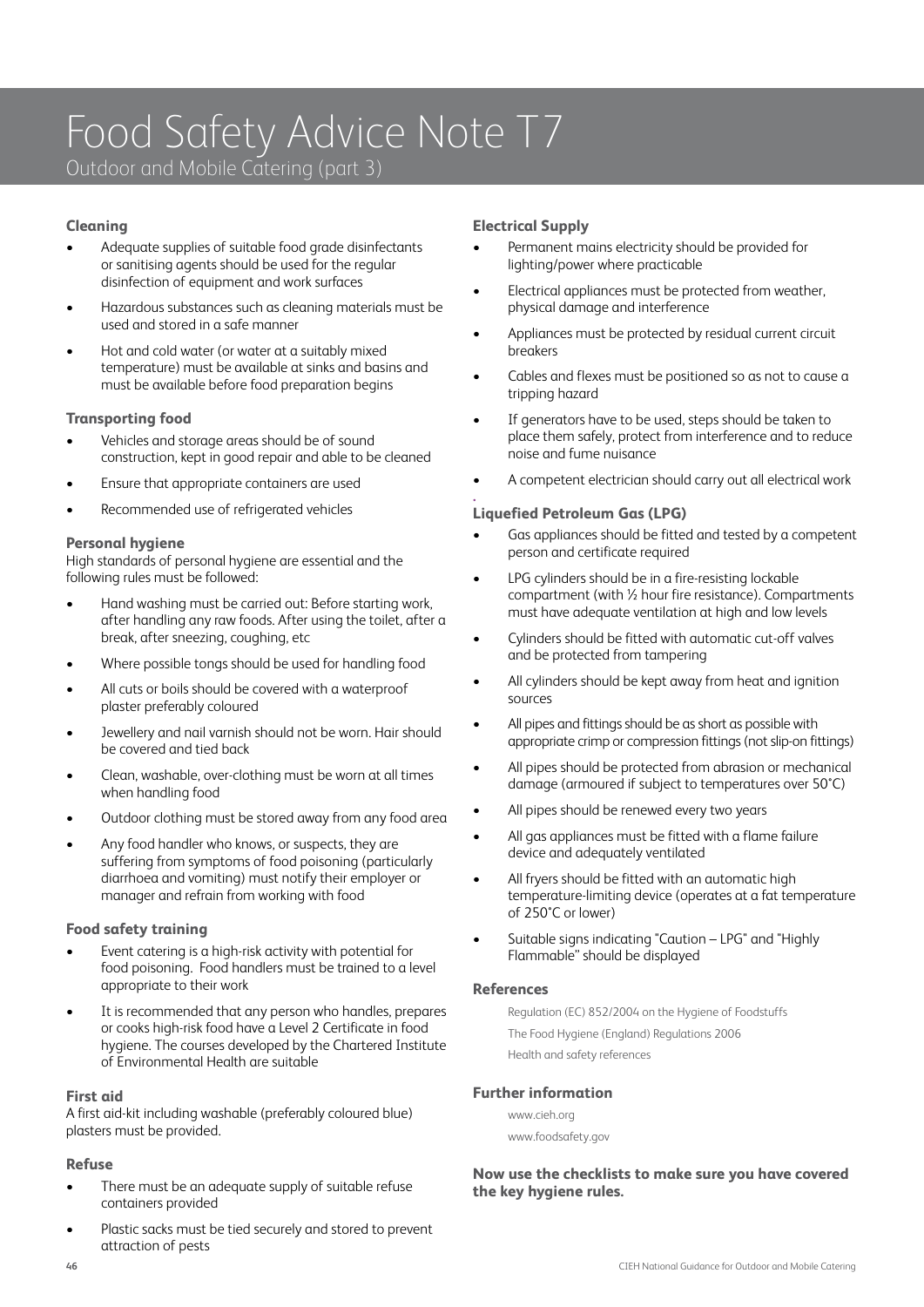## Food Safety Checklist T8 Outdoor and Mobile Catering (part 1)

**We have provided the checklist below to help you identify any hazards and for you to put the necessary controls in place to make sure that the food is safe to eat. This is specifically designed for caterers and food business operators attending outdoor events. Please take your completed checklist with you to the event.**

If you answer 'no' to any of these questions, then there is a potential problem which will increase risks of something going wrong. Most of these are common sense practices, which you have probably been following for years.

## **Setting up your stall**

| <b>Food safety management</b>                                              |           |
|----------------------------------------------------------------------------|-----------|
| Do you have documentation on the food safety controls you adopt            | No        |
| to ensure the food you prepare is safe to eat?                             | Yes       |
| Do you keep monitoring record sheets, training records, etc?               | Yes<br>No |
| Are these available for inspection on your trailer/stall?                  | No<br>Yes |
| <b>Storage</b>                                                             |           |
| Are all food storage areas under cover and protected from                  | Yes       |
| contamination?                                                             | No        |
| Are they clean and free from pests?                                        | No<br>Yes |
| Do you have enough refrigeration? Does it work properly?                   | No<br>Yes |
| <b>Food preparation and service areas</b>                                  |           |
| Have you got enough proper washable floor coverings for the food           | Yes       |
| preparation areas?                                                         | No        |
| Have you got precautions to keep mud out of the stall in wet weather?      | Yes<br>No |
| Are all worktops and tables sealed or covered with an impervious,          | Yes       |
| washable material?                                                         | No        |
| Have you got enough preparation work top space?                            | Yes<br>No |
| Have you got enough wash hand basins? Are they supplied with hot           | Nο        |
| and cold water, soap and paper towels?                                     | Yes       |
| Have you got sinks which are large enough to wash food and equipment       | No        |
| in (including bulky items)? Are they supplied with hot and cold water?     | Yes       |
| If there is no mains drainage have you made hygienic provision for the     | No        |
| disposal of waste water, e.g. waste pipe from sink to waste water carrier? | Yes       |
| Have you got enough fresh water containers? Are they clean and             | No        |
| have they got caps?                                                        | Yes       |
| Have you got a supply of hot water reserved for washing up and             | Yes       |
| hand washing?                                                              | No        |
| Have you got adequate natural/artificial lighting, particularly for food   | Yes       |
| preparation and service at night?                                          | No        |
| Is all your food equipment in good repair? Are any repairs                 | Yes       |
| outstanding since your last event?                                         | No        |
| Can you keep high risk foods stored/displayed at 8C or less?               | Yes<br>No |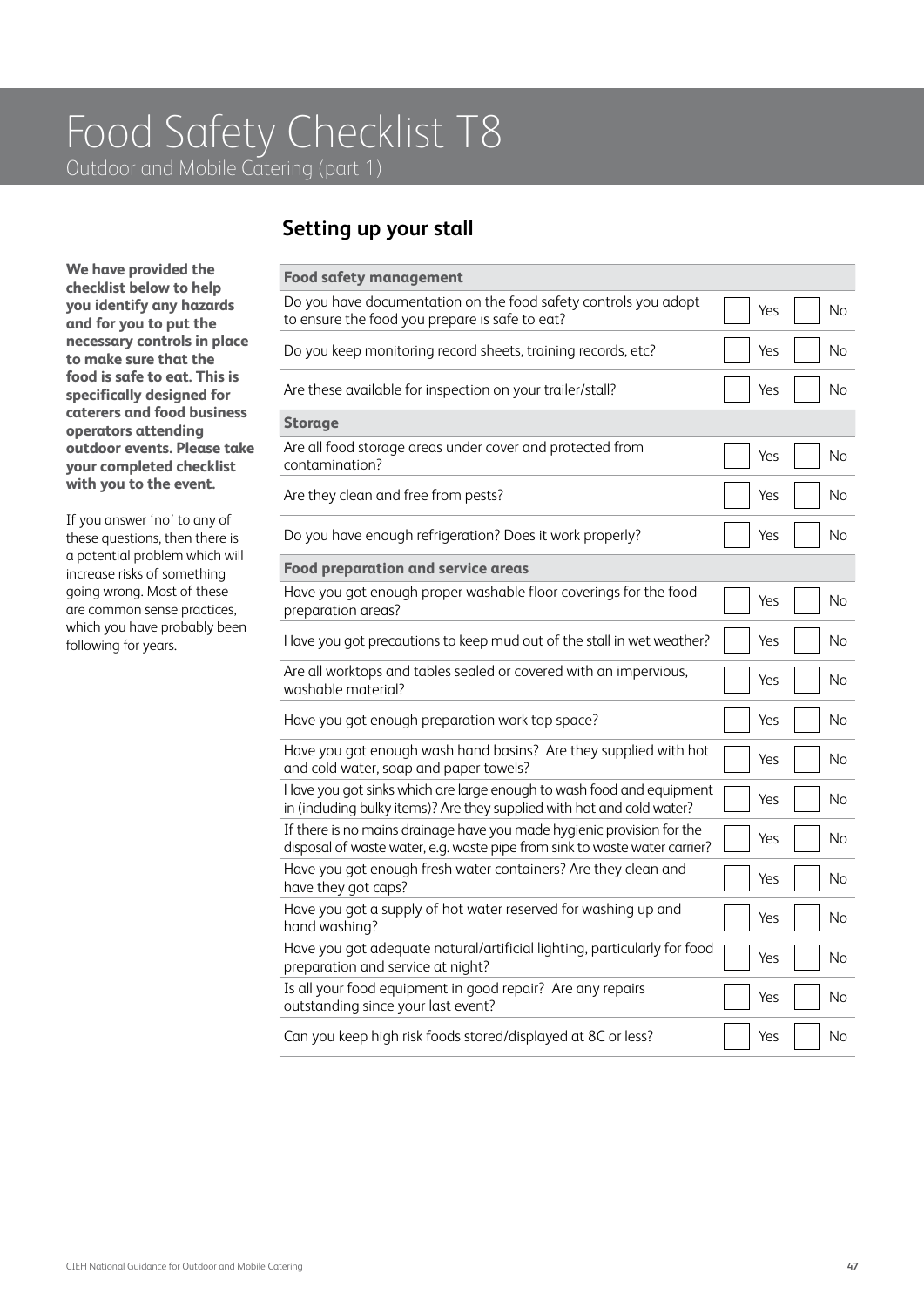## Food Safety Checklist T8 Outdoor and Mobile Catering (part 2)

**Cleaning** Is your stall/vehicle clean? Can it be kept clean? Have you allowed time  $f$  is your stail/vehicle cleari: Carric be kept cleari: Have you dilowed time  $\Box$  Yes  $\Box$  No for thorough cleaning of the vehicle/stall equipment between events? Do you have a written cleaning schedule to ensure all areas are kept clean?  $\Box$  Yes  $\Box$  No Have you an ample supply of clean cloths and a 'food-safe' disinfectant/sanitiser to clean food and hand contact surfaces? Are the cleaning chemicals stored away from food? 
<br>
| | Yes | | No **Contamination** Can food be protected from contamination at all times? Yes No Is the unit free from pests and is open food protected from flying insects?  $\parallel$   $\parallel$  Yes  $\parallel$   $\parallel$  No **Food waste** Have you got proper bins with lids for food and other waste? Yes No Do you have appropriate arrangements for the disposal of food  $\Box$  Yes  $\Box$  No<br>waste and recycling? Do you have arrangements for the collection and disposal of waste oil?  $\parallel \parallel$  Yes  $\parallel \parallel$  No **Staff** Are all your food handlers trained, supervised or given instruction to  $\Box$  Yes  $\Box$  No<br>ensure food safety? Have you any untrained, casual staff carrying out high risk food  $\hfill\text{Yes} \quad \Box$  No Do your staff display a good standard of personal hygiene and wear Do your start display a good startidate or personal riygierie drid wear<br>clean over-clothing? Have you a good supply of clean overalls/aprons? Are your staff aware that they should not handle food if suffering  $\qquad \qquad$  Yes  $\qquad \qquad$  No Have you a first aid box with blue waterproof plasters? Yes No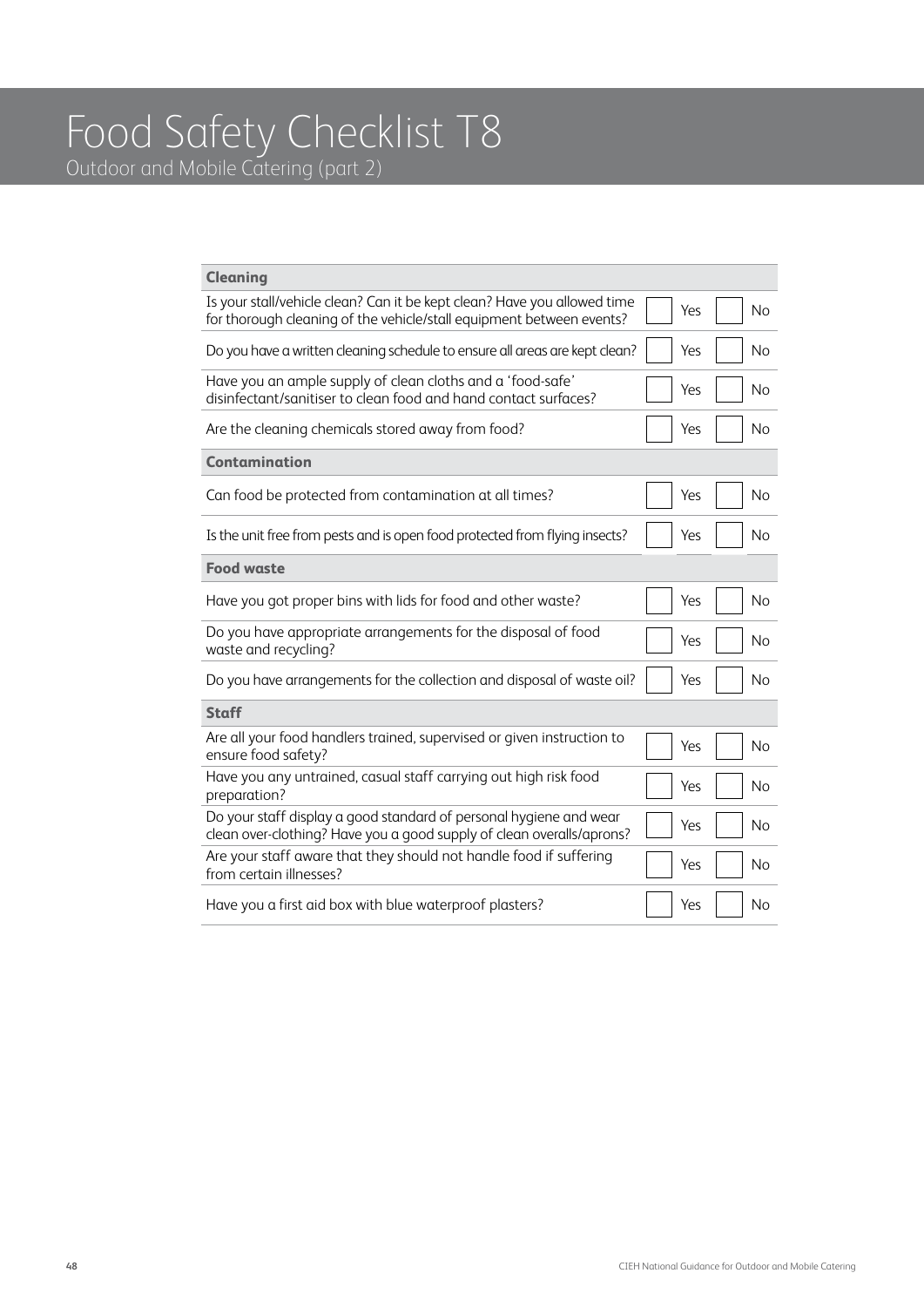## Food Safety Checklist T8 Outdoor and Mobile Catering (part 3)

## **Safe food practices during the event**

## **Remember that food poisoning is preventable – you can help avoid it by carrying out these checks.**

| <b>Storage</b>                                                                                                             |                  |
|----------------------------------------------------------------------------------------------------------------------------|------------------|
| Is good stock rotation carried out, and are stocks within their expiry dates?                                              | No<br>Yes        |
| If you use raw and cooked foods are they adequately separated<br>during storage?                                           | <b>No</b><br>Yes |
| Are high-risk foods (e.g. cooked rice) stored under refrigeration below 8°C?                                               | <b>No</b><br>Yes |
| <b>Purchase</b>                                                                                                            |                  |
| Are you purchasing raw ingredients or food products from a<br>reputable company?                                           | Yes<br><b>No</b> |
| Preparation                                                                                                                |                  |
| Do staff always wash their hands before preparing food, and after<br>handling raw food?                                    | Yes<br><b>No</b> |
| Are separate utensils used for raw and cooked food,<br>e.g. tongs, knives, etc?                                            | <b>No</b><br>Yes |
| Do you use separate chopping boards for raw and cooked food?                                                               | <b>No</b><br>Yes |
| If you answered 'no' to the previous question, are they properly<br>disinfected between contact with raw and cooked foods? | <b>No</b><br>Yes |
| <b>Cooking</b>                                                                                                             |                  |
| Is all frozen meat and poultry thoroughly thawed before cooking?                                                           | No.<br>Yes       |
| Is all meat and poultry cooked until it is piping hot (above 70°C and<br>the juices run clear?                             | <b>No</b><br>Yes |
| Are cooked and part-cooked food separated during cooking?                                                                  | <b>No</b><br>Yes |
| <b>Reheating food</b>                                                                                                      |                  |
| Is all food reheated to above 75°C?                                                                                        | <b>No</b><br>Yes |
| Do you only reheat food once?                                                                                              | <b>No</b><br>Yes |
| <b>After cooking</b>                                                                                                       |                  |
| Is food cooked and served straight away?                                                                                   | Yes<br>No        |
| If 'no' is it hot held at 63°C or above until served?                                                                      | Yes<br><b>No</b> |
| Or is the cooked food cooled to below 5°C?                                                                                 | <b>No</b><br>Yes |
| Once cooked, is food protected from contact with raw food<br>and foreign bodies?                                           | No.<br>Yes       |
| <b>Cleaning</b>                                                                                                            |                  |
| Do you and your staff operate a 'clean-as-you-go' procedure?                                                               | No<br>Yes        |
| Are you using clean cloths and a 'food-safe' disinfectant/sanitiser to<br>clean food contact surfaces?                     | Yes<br>No.       |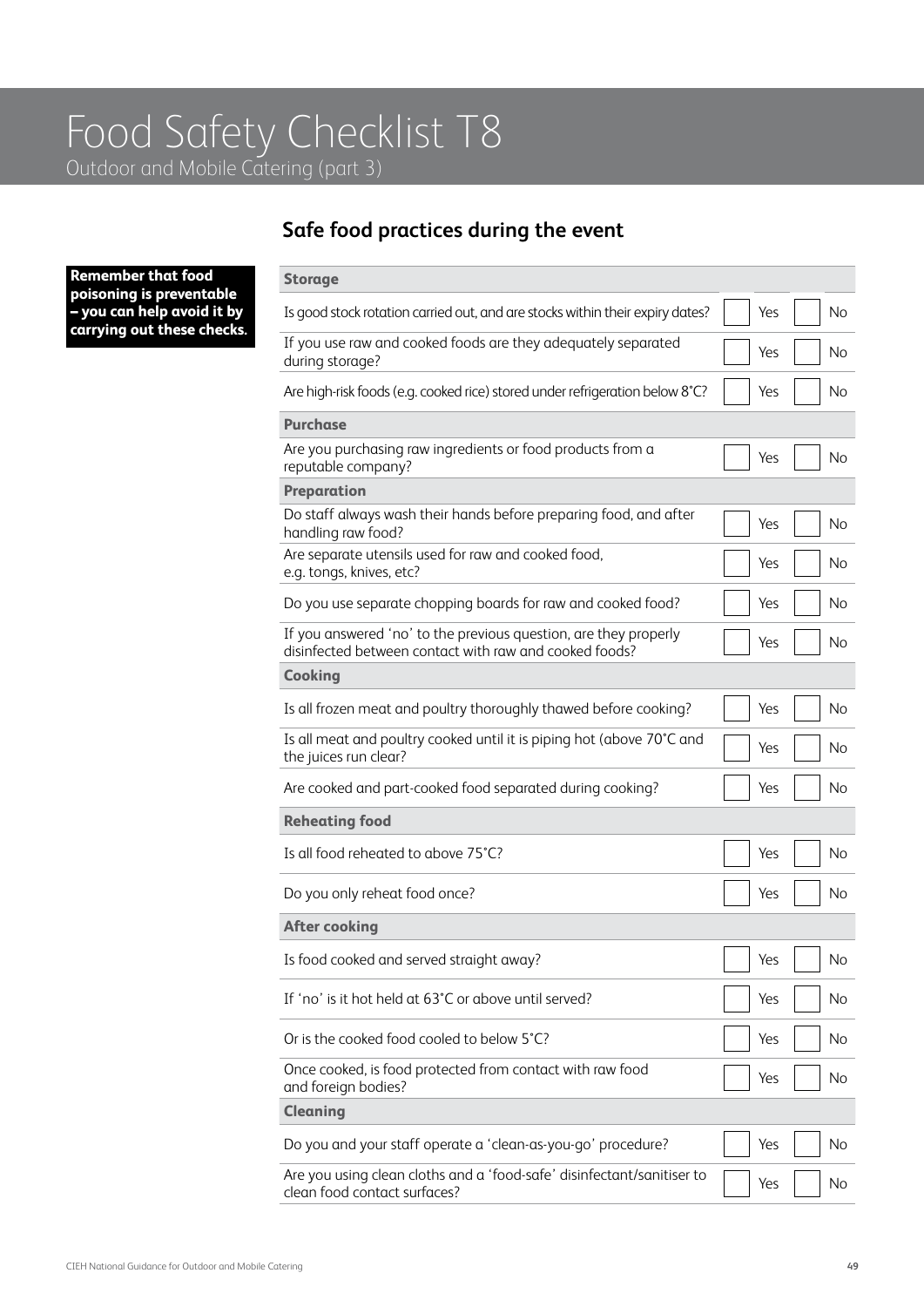# Inspection reports T9 and action sheet T10

Annex 2 Templates

## **T9 – Outdoor catering event inspection report form**

This form is to be left with the food business operator as a record of the audit and can be retained and shown on further inspections/ re-visits.

## **T10 – Outdoor catering action report sheet**

This form gives a summary of action taken to remedy a non compliance or other problem associated with the food business. The form can be left with the food business operator and also can be sent to the Home Authority as a feedback from the event.

**See next pages for printout templates.**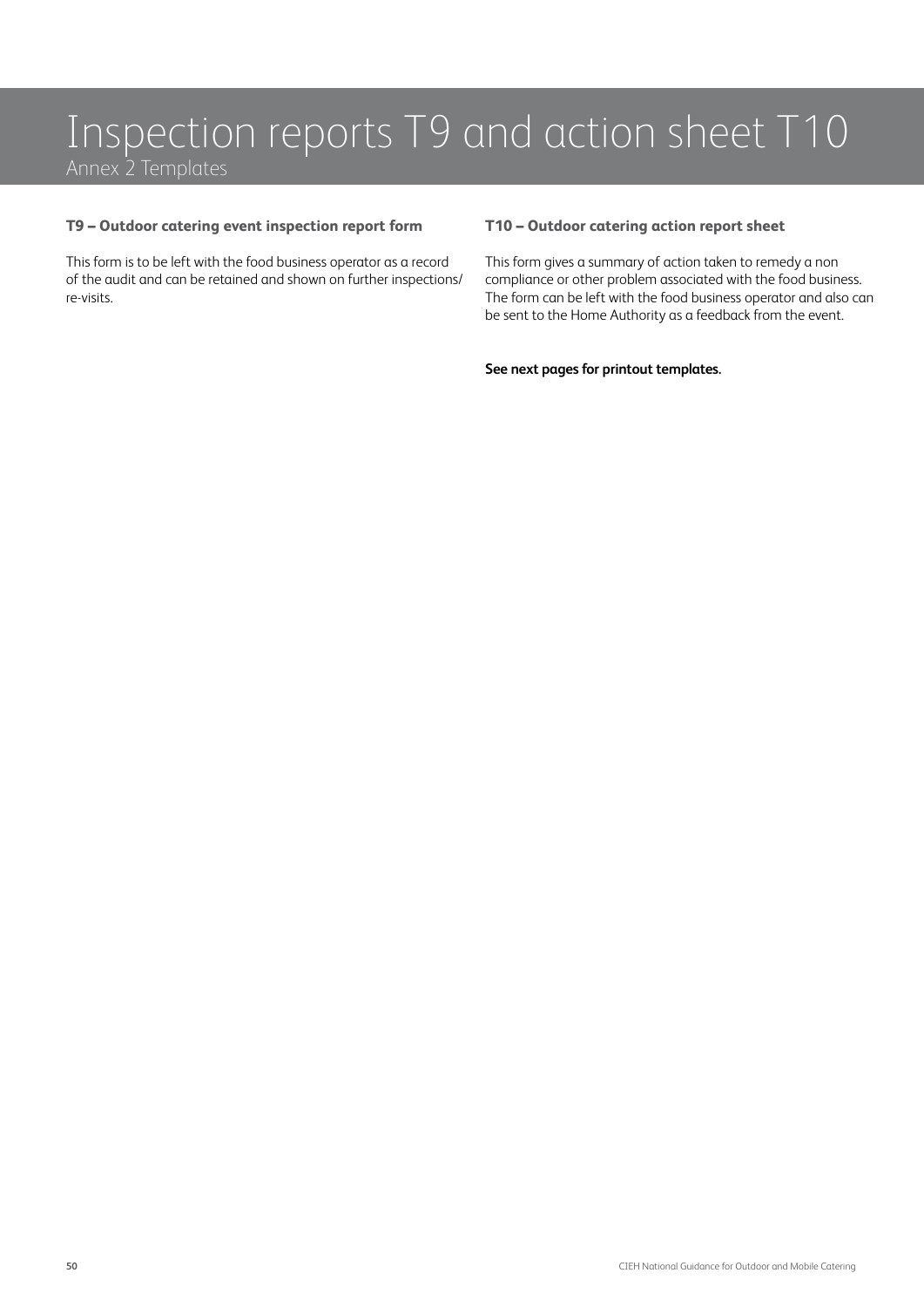## Inspection report form T9

Outdoor and Mobile Catering (part 1)

| Outdoor event inspection report form    |                             |  |                                           |                        |                                                                     |                |               |               |              |
|-----------------------------------------|-----------------------------|--|-------------------------------------------|------------------------|---------------------------------------------------------------------|----------------|---------------|---------------|--------------|
| Date                                    |                             |  |                                           |                        |                                                                     |                |               |               |              |
|                                         |                             |  |                                           |                        |                                                                     |                |               |               |              |
| Pitch No                                |                             |  |                                           |                        |                                                                     |                |               |               |              |
| Reason                                  |                             |  | Sampling                                  | Revisit contraventions | Food safety/Health & safety inspection                              |                | □<br>□<br>П   |               |              |
|                                         |                             |  |                                           |                        |                                                                     |                |               |               |              |
| Business name                           |                             |  |                                           |                        |                                                                     |                |               |               |              |
|                                         |                             |  | Catering $\square$                        |                        |                                                                     | Retail         | $\Box$        |               |              |
|                                         | Proprietor name and address |  |                                           |                        |                                                                     |                |               |               |              |
| Person seen                             |                             |  |                                           |                        |                                                                     |                |               |               |              |
| Position                                |                             |  |                                           |                        |                                                                     |                |               |               |              |
| First aid box                           |                             |  |                                           |                        |                                                                     |                |               |               |              |
| Areas inspected                         |                             |  |                                           |                        |                                                                     |                |               |               |              |
| Food served                             |                             |  |                                           |                        |                                                                     |                |               |               |              |
|                                         |                             |  |                                           |                        |                                                                     |                |               |               |              |
| <b>Staff</b>                            |                             |  |                                           | <b>Food Safety</b>     |                                                                     |                | Comments      |               | Rating       |
| Training                                |                             |  | Criteria                                  |                        |                                                                     |                |               |               |              |
|                                         |                             |  |                                           |                        | <b>Food hygiene and safety</b>                                      |                |               |               |              |
| No. of                                  |                             |  |                                           |                        | Safe handling practices, separate equipment,                        |                |               |               |              |
| catering                                |                             |  |                                           |                        | covered food, separate raw and RTE food,                            |                |               |               |              |
| staff at                                |                             |  |                                           |                        | display/storage of food at correct temp,                            |                |               |               |              |
| event                                   |                             |  | correct use of thermometer & wipes, clean |                        |                                                                     |                |               |               |              |
|                                         |                             |  | washable overalls, use of hand washing    |                        |                                                                     |                |               |               |              |
|                                         |                             |  |                                           |                        | facilities, food allergens & x contamination,                       |                |               |               |              |
|                                         |                             |  | pest management & stock rotation          |                        |                                                                     |                |               |               |              |
| No.                                     |                             |  | <b>Structure</b>                          |                        |                                                                     |                |               |               |              |
| trained                                 |                             |  |                                           |                        | High standard of cleaning, correct use of                           |                |               |               |              |
|                                         |                             |  | chemicals, cloth management, cleanliness  |                        |                                                                     |                |               |               |              |
| οf<br>Type                              |                             |  |                                           |                        | around pitch, hand washing facilities, food                         |                |               |               |              |
| training                                |                             |  |                                           |                        | equip, layout to prevent x contamination,                           |                |               |               |              |
|                                         |                             |  |                                           |                        | Good lighting to operate at night, waste food                       |                |               |               |              |
|                                         |                             |  |                                           | and refuse storage     |                                                                     |                |               |               |              |
| of<br>No.                               |                             |  | <b>Confidence in Management</b>           |                        |                                                                     |                |               |               |              |
| certificates                            |                             |  |                                           |                        | Staff supervision, documented training, proof                       |                |               |               |              |
| seen                                    |                             |  |                                           |                        | of level 2 FH training, documented FSMS ie.                         |                |               |               |              |
| No. after 3                             |                             |  |                                           |                        | SFBB, written records for temp, thermometer                         |                |               |               |              |
| years                                   |                             |  |                                           |                        | calibration, compliance history, customer                           |                |               |               |              |
|                                         |                             |  |                                           | complaint system       |                                                                     |                |               |               |              |
| <b>Health and safety</b>                |                             |  |                                           |                        | <b>Adverse comments</b>                                             |                |               |               |              |
| Electric wiring - layout, condition and |                             |  |                                           |                        |                                                                     |                |               |               |              |
| protection from physical/water damage   |                             |  |                                           |                        |                                                                     |                |               |               |              |
| Manual handling - water, food etc       |                             |  |                                           |                        |                                                                     |                |               |               |              |
| Hazardous work equipment (list)         |                             |  |                                           |                        |                                                                     |                |               |               |              |
| Access/gangways/tripping hazards        |                             |  |                                           |                        |                                                                     |                |               |               |              |
| Welfare arrangements                    |                             |  |                                           |                        |                                                                     |                |               |               |              |
| Fire extinguishers sufficient/dated     |                             |  |                                           |                        |                                                                     |                |               |               |              |
| Fuel stored on site (delete as          |                             |  |                                           | <b>LPG</b>             | <b>BUTANE</b>                                                       | <b>PROPANE</b> | <b>PETROL</b> | <b>DIESEL</b> | <b>OTHER</b> |
| necessary)                              |                             |  |                                           |                        |                                                                     |                |               |               |              |
|                                         |                             |  |                                           |                        | Action required ( $L =$ Legal requirement and $R =$ Recommendation) |                |               |               |              |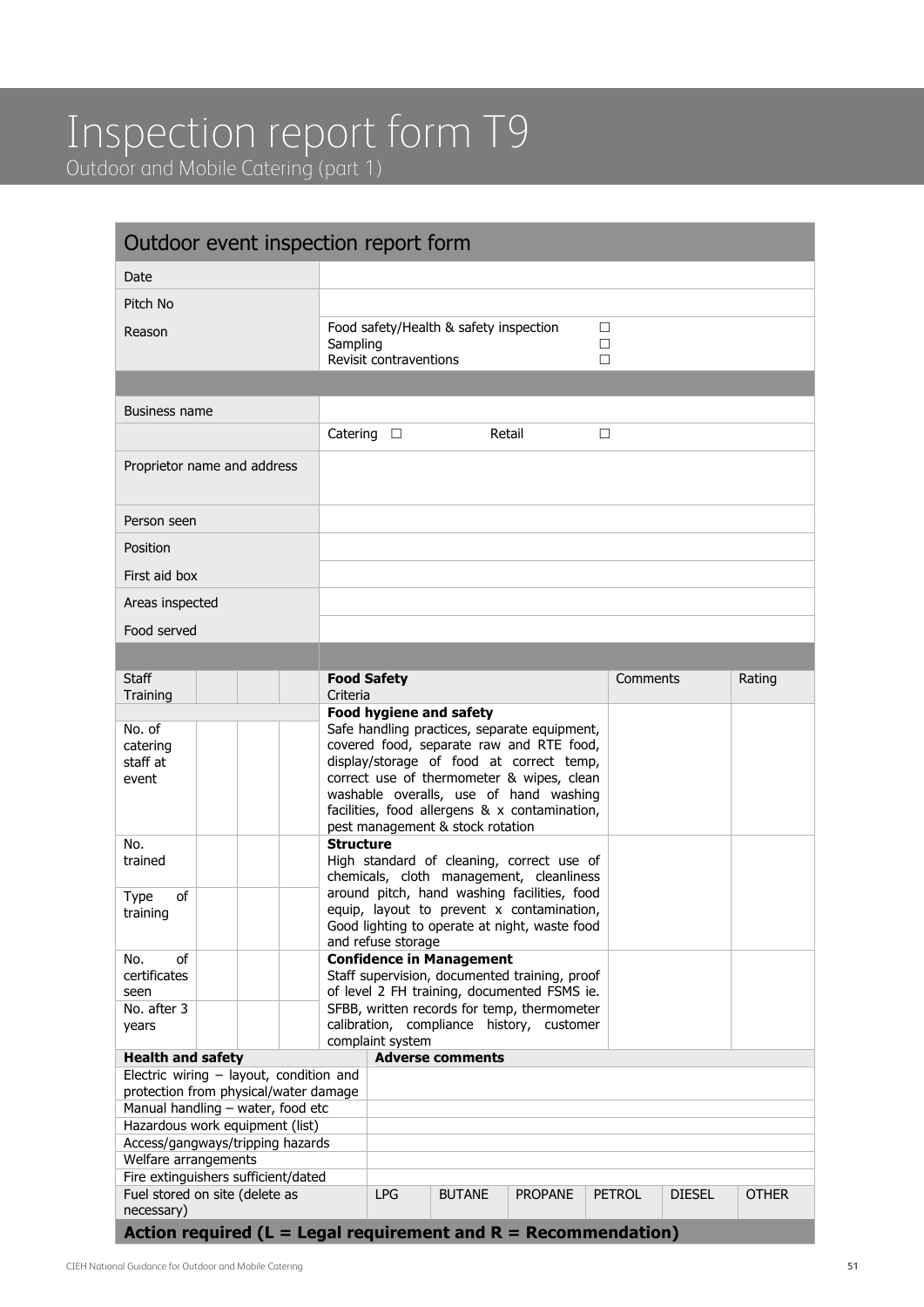# Inspection report form T9

Outdoor and Mobile Catering (part 2)

above or write

| Outdoor event inspection report form |                                                                                                                                                                                                                                                                                                                                                                                                                                                                                                                            |                       |  |  |  |
|--------------------------------------|----------------------------------------------------------------------------------------------------------------------------------------------------------------------------------------------------------------------------------------------------------------------------------------------------------------------------------------------------------------------------------------------------------------------------------------------------------------------------------------------------------------------------|-----------------------|--|--|--|
|                                      |                                                                                                                                                                                                                                                                                                                                                                                                                                                                                                                            |                       |  |  |  |
|                                      |                                                                                                                                                                                                                                                                                                                                                                                                                                                                                                                            |                       |  |  |  |
|                                      |                                                                                                                                                                                                                                                                                                                                                                                                                                                                                                                            |                       |  |  |  |
|                                      |                                                                                                                                                                                                                                                                                                                                                                                                                                                                                                                            |                       |  |  |  |
|                                      |                                                                                                                                                                                                                                                                                                                                                                                                                                                                                                                            |                       |  |  |  |
|                                      |                                                                                                                                                                                                                                                                                                                                                                                                                                                                                                                            |                       |  |  |  |
|                                      |                                                                                                                                                                                                                                                                                                                                                                                                                                                                                                                            |                       |  |  |  |
|                                      |                                                                                                                                                                                                                                                                                                                                                                                                                                                                                                                            |                       |  |  |  |
|                                      |                                                                                                                                                                                                                                                                                                                                                                                                                                                                                                                            |                       |  |  |  |
|                                      |                                                                                                                                                                                                                                                                                                                                                                                                                                                                                                                            |                       |  |  |  |
|                                      |                                                                                                                                                                                                                                                                                                                                                                                                                                                                                                                            |                       |  |  |  |
|                                      |                                                                                                                                                                                                                                                                                                                                                                                                                                                                                                                            |                       |  |  |  |
| Action                               | Advice<br>Revisit (Contraventions)<br>Hygiene Emergency Prohibition Notice                                                                                                                                                                                                                                                                                                                                                                                                                                                 | $\Box$<br>П<br>$\Box$ |  |  |  |
| Officer name                         |                                                                                                                                                                                                                                                                                                                                                                                                                                                                                                                            |                       |  |  |  |
| Signature                            |                                                                                                                                                                                                                                                                                                                                                                                                                                                                                                                            |                       |  |  |  |
| Designation - Authorised officer     |                                                                                                                                                                                                                                                                                                                                                                                                                                                                                                                            |                       |  |  |  |
|                                      | I have taken note and understand all aspects of work discussed with the officer.                                                                                                                                                                                                                                                                                                                                                                                                                                           |                       |  |  |  |
| Date/time                            |                                                                                                                                                                                                                                                                                                                                                                                                                                                                                                                            |                       |  |  |  |
| Signed                               |                                                                                                                                                                                                                                                                                                                                                                                                                                                                                                                            |                       |  |  |  |
| Position                             |                                                                                                                                                                                                                                                                                                                                                                                                                                                                                                                            |                       |  |  |  |
|                                      | NOTE: This report only covers the area inspected at the time of the inspection. It does not indicate compliance with any<br>provision of Food Safety Act 1990 (as amended), Food Hygiene (England) Regulations 2006, EU Regulation 852/2004 Hygiene<br>of Foodstuffs, or Health and Safety at Work etc Act 1974 or any of the regulations made under them. It is an informal indication<br>of the areas of business requiring attention. If you have any queries regarding this report, please telephone the officer named |                       |  |  |  |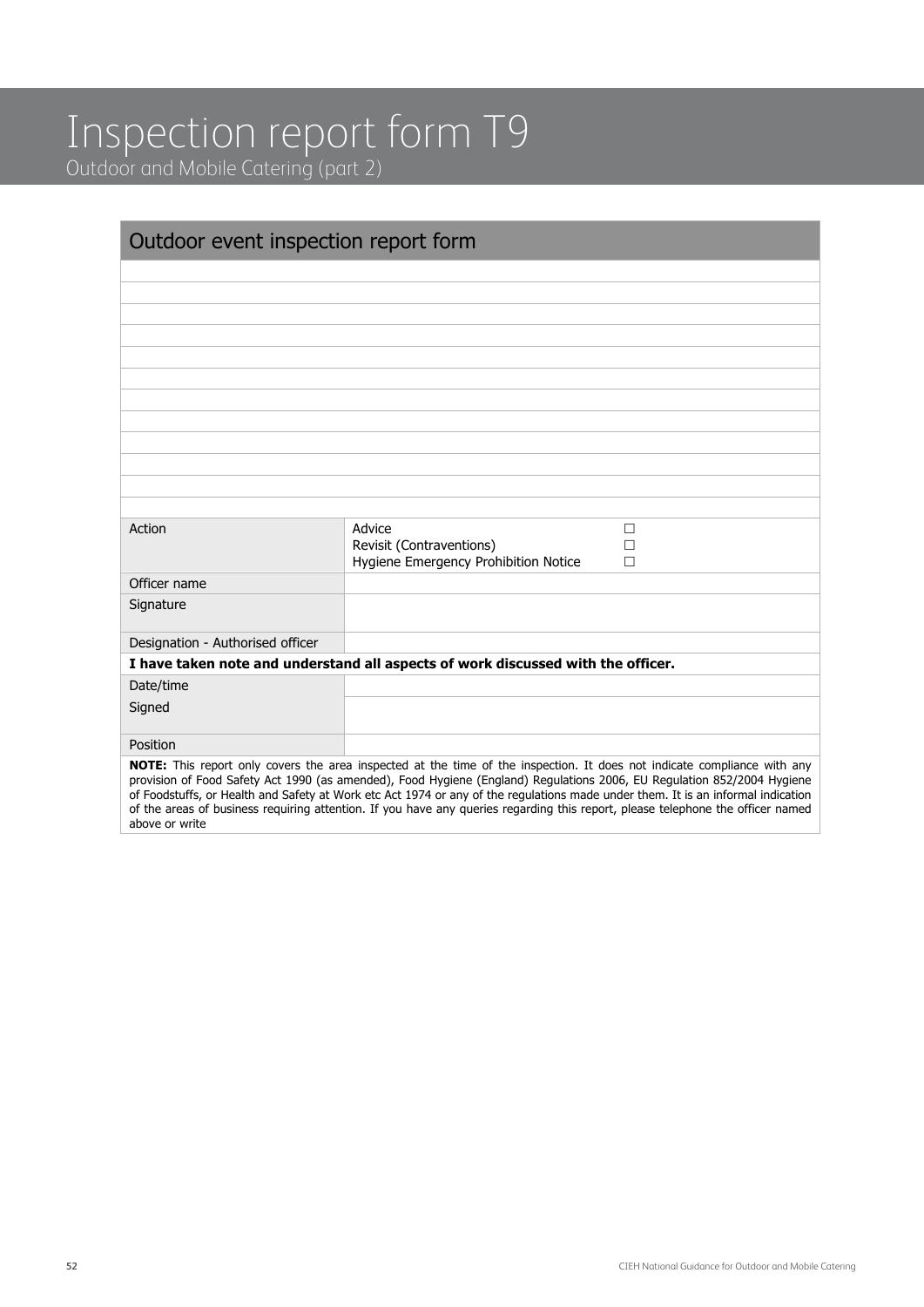## Action report sheet T10

Outdoor and Mobile Catering

| Action report sheet                             |                                                        |                       |  |
|-------------------------------------------------|--------------------------------------------------------|-----------------------|--|
| Date                                            |                                                        |                       |  |
| Details of food business<br>operator            |                                                        |                       |  |
| Event                                           | Festival<br>Community/Carnival<br>Other (please state) | $\Box$<br>□<br>$\Box$ |  |
| <b>Nature of problem</b>                        |                                                        |                       |  |
|                                                 |                                                        |                       |  |
|                                                 |                                                        |                       |  |
|                                                 |                                                        |                       |  |
|                                                 |                                                        |                       |  |
| Location                                        |                                                        |                       |  |
| <b>Action required</b>                          |                                                        |                       |  |
|                                                 |                                                        |                       |  |
|                                                 |                                                        |                       |  |
|                                                 |                                                        |                       |  |
|                                                 |                                                        |                       |  |
|                                                 |                                                        |                       |  |
|                                                 |                                                        |                       |  |
| Inspecting officer<br>(print full name)         |                                                        |                       |  |
| Signature                                       |                                                        |                       |  |
| Passed to<br>(print full name and organisation) |                                                        |                       |  |
| Signed                                          |                                                        |                       |  |
| Time                                            |                                                        | Date                  |  |
| <b>Action taken by organisation</b>             |                                                        |                       |  |
|                                                 |                                                        |                       |  |
|                                                 |                                                        |                       |  |
|                                                 |                                                        |                       |  |
| Action completed by                             |                                                        |                       |  |
| (print full name)                               |                                                        |                       |  |
| Organisation<br>Time                            |                                                        | Date                  |  |
|                                                 | Problem resolved<br>Unresolved                         | $\Box$<br>$\Box$      |  |
| If unresolved or ongoing, please state reasons  | Ongoing                                                | □                     |  |
|                                                 |                                                        |                       |  |
|                                                 |                                                        |                       |  |
|                                                 |                                                        |                       |  |
| Action signed off by<br>(print full name)       |                                                        |                       |  |
| Signed                                          |                                                        |                       |  |
| Time                                            |                                                        | Date                  |  |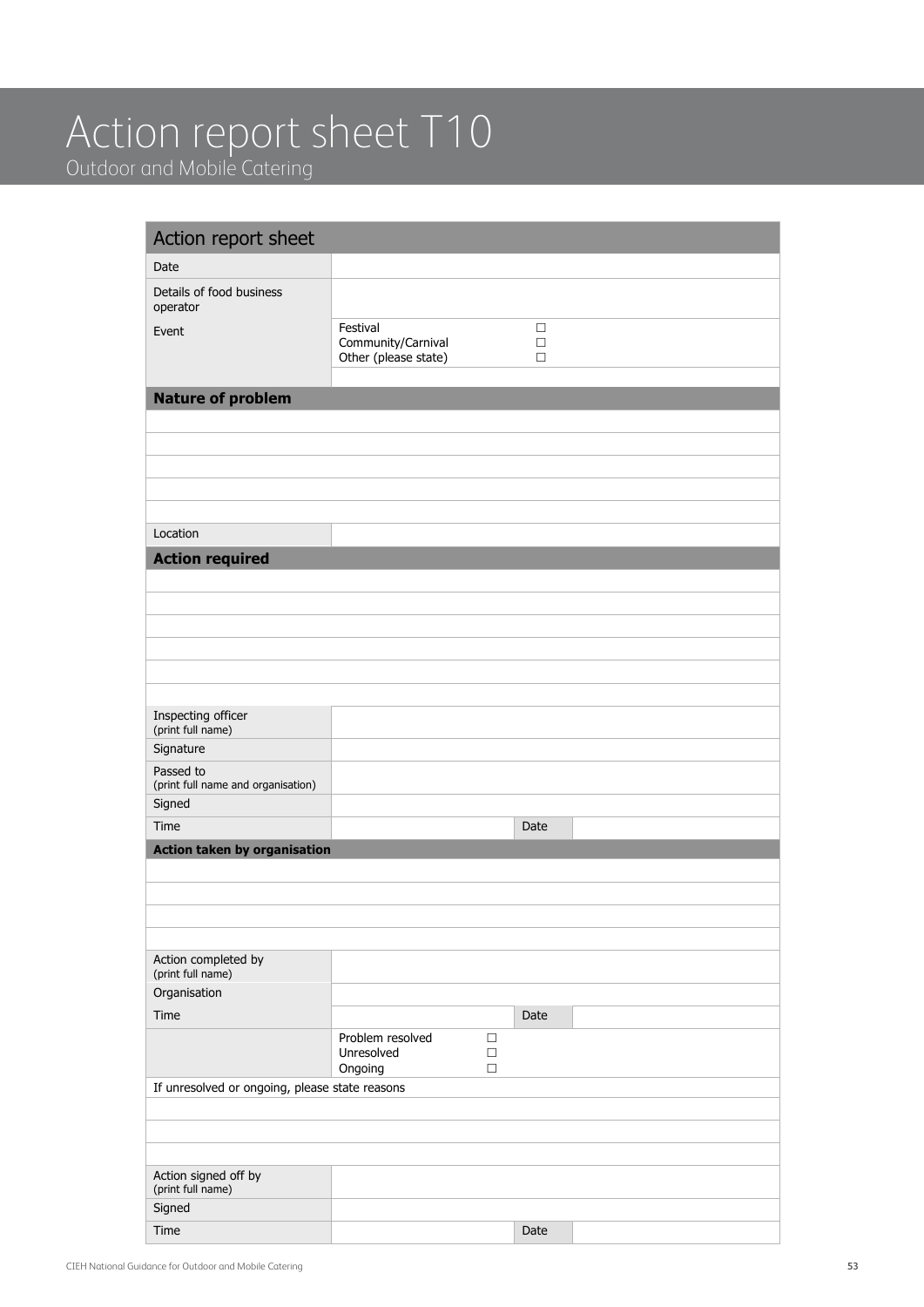## List of contacts T11 Annex 2 Templates

## **T11 – Suggested list of contacts for effective event liaison.**

The list below is not exhaustive but serves to provide a framework for a principle contact list. This may save time during the planning stages but also if an emergency situation arises. Many of the professions and services listed would form an event safety advisory group or an event co-ordinating committee.

| <b>Organisation/</b><br>service | <b>Contact name</b><br>and address | <b>Telephone</b><br>number | <b>Email</b><br>address |
|---------------------------------|------------------------------------|----------------------------|-------------------------|
| Police                          |                                    |                            |                         |
| Fire service                    |                                    |                            |                         |
| Ambulance                       |                                    |                            |                         |
| St Johns                        |                                    |                            |                         |
| Water authority                 |                                    |                            |                         |
| Waste disposal                  |                                    |                            |                         |
| Site drainage<br>services       |                                    |                            |                         |
| Licensing<br>authority          |                                    |                            |                         |
| Building control                |                                    |                            |                         |
| Health and<br>Safety Executive  |                                    |                            |                         |
| Highways                        |                                    |                            |                         |
| Environment<br>Agency           |                                    |                            |                         |
| Event/site<br>promoter          |                                    |                            |                         |
| Event/site<br>manager           |                                    |                            |                         |
| Event/site<br>electrician       |                                    |                            |                         |
| Event/site<br>plumber           |                                    |                            |                         |
|                                 |                                    |                            |                         |
|                                 |                                    |                            |                         |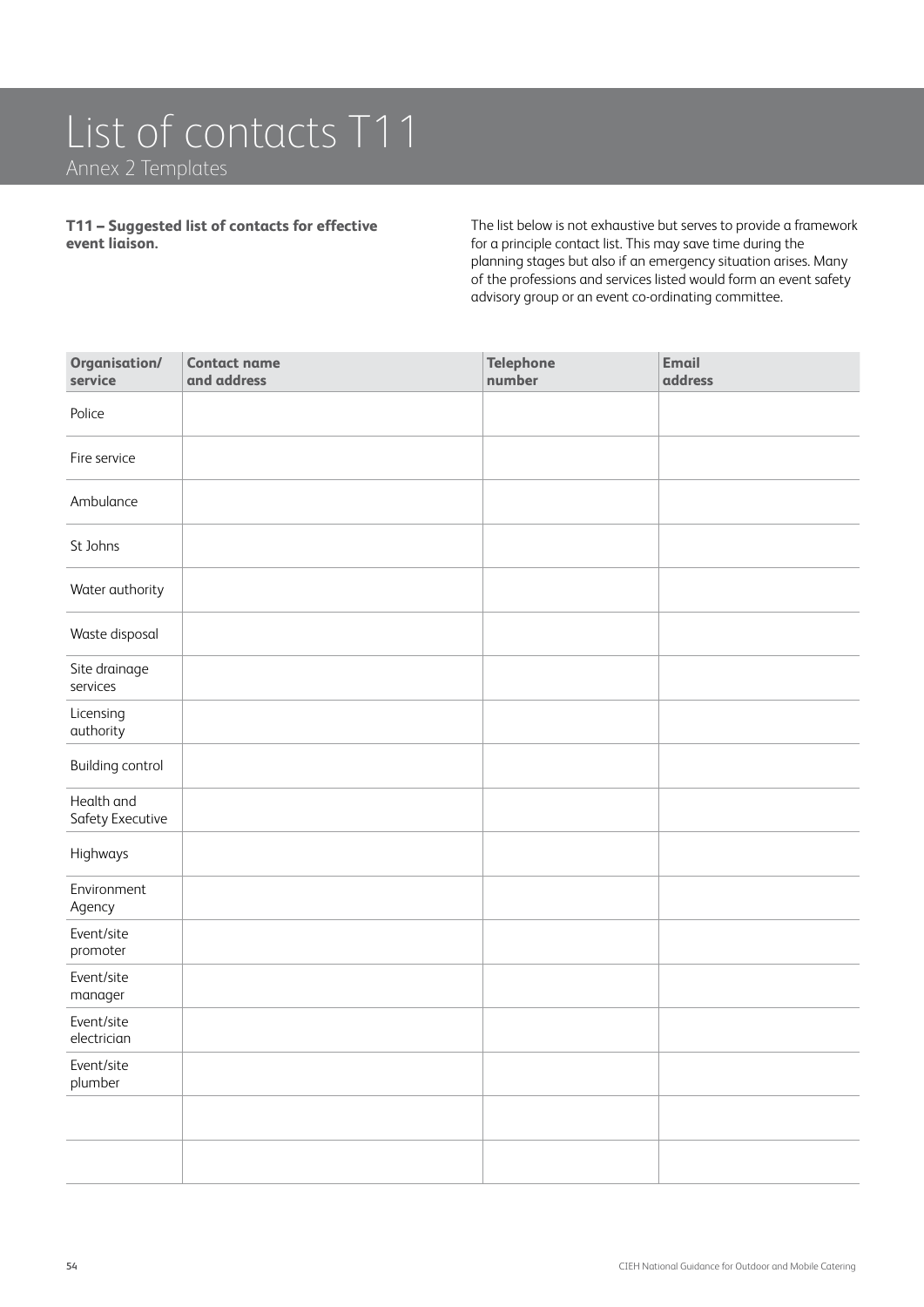## Annex 3 Case study

## **Introduction**

**The case studies below outline examples of a range of different outdoor catering events and how the food safety enforcement has been managed. The case studies are a way of sharing experience and practice to support the practical advice given in this guidance document. The examples show how particular challenges have been overcome and learning outcomes from the events. Officers are encouraged to contact the local authority concerned for more information.**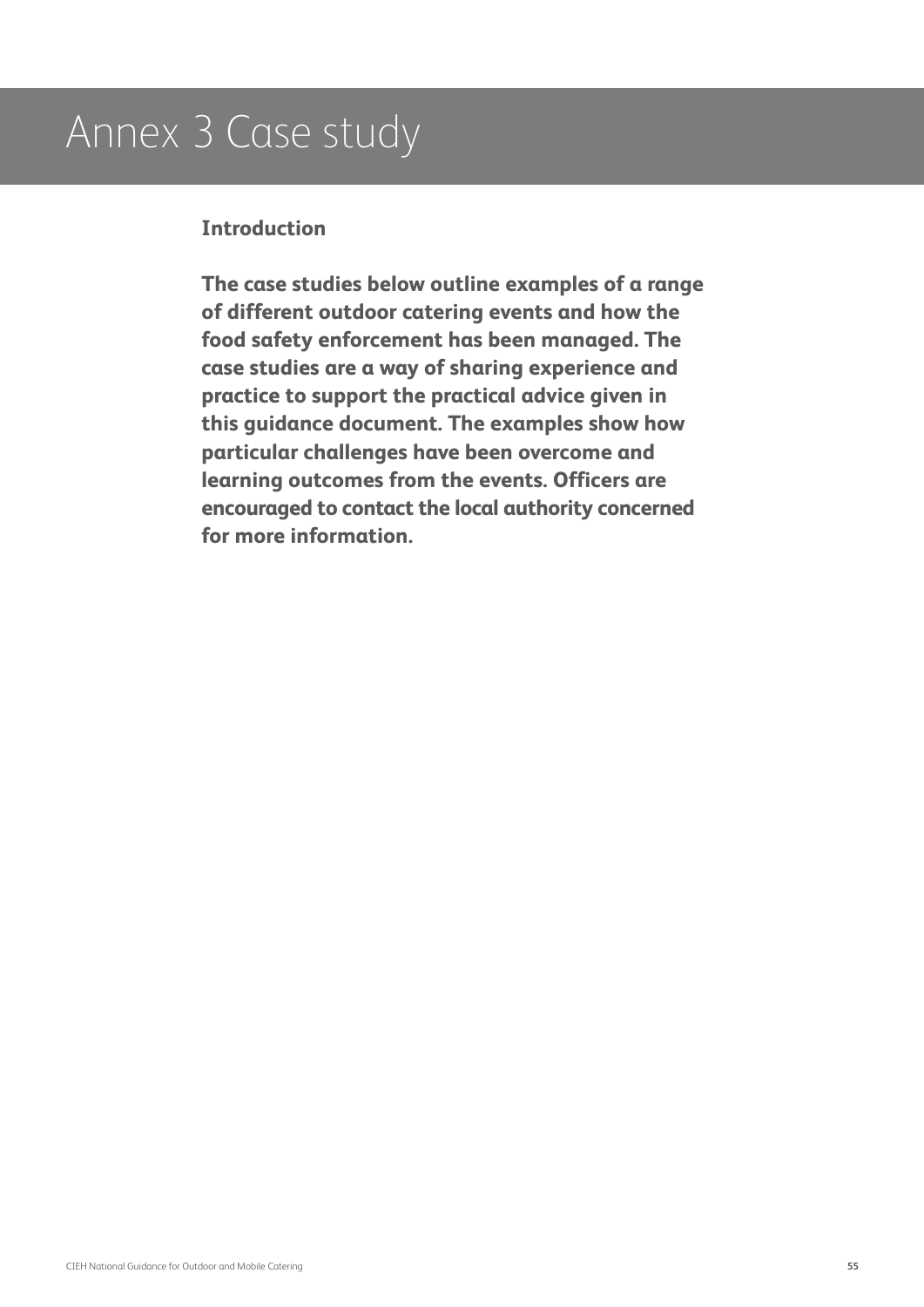# A Reading festival

Annex 3 Case study

## **1. Reading Festival**

## **2. Local authority:**

Reading Borough Council. Email address: consumerprotection@reading.gov.uk

## **3. Time of year of event:**

August Bank Holiday Weekend.

## **4. Brief description of event:**

Three day Outdoor Music Festival.

## **5. Size of event (catering concessions and public attendance):**

Approx 100 catering units. Site licensed for 79,000 people. 80% of festival goers are under 24 years old.

## **6. Type of location (Greenfield/ sports arena etc):**

Farmland with walking access to the town centre.

## **7. Particular issues/challenges posed by the event (including water supply/drainage):**

Part public, part tanked/stored water supply – low pressure issues particularly if considerable quantity of flushing toilets. Drainage: Part tanked and part piped.

## **8. Guidance given to overcome challenges:**

Ensure you and festival organisers have good communication (including at weekend where necessary) and access to appropriate officers from Environment Agency, Water Authority for emergencies.

## **9. Pre-event planning considerations:**

Festival organisers produce for LA.

List of food traders including crew catering, their LA and type of food produced and their location plan especially traders positioned in isolation in campsite

LA to produce:

- Trader info pack
- Telephone home authority for high risk traders to check for previous problems. Standard letters to LAs to check for food registration are not worthwhile

Existing food traders in the town will also alter the items for sale to ensure that they can take advance of the influx of potential customers.

## **10. Inspection/audit issues:**

- Desktop and shadowed consistency exercise with all inspecting officers
- All traders inspected and rated according to hygiene, structure, confidence in management. Any traders with poor scores are re-inspected
- Percentage of traders with a high score is re-inspected to check the rating has been maintained
- Traders will generally try to comply with the law and will be more motivated if they expect to receive an inspection from the LA. Ensure all traders are numbered by festival organisers for easy identification

## **11. Contraventions and action taken:**

Whilst we always reserve the right to serve a HEPN where needed, it is generally more effective to work with the organisers to ensure the trader is closed and only reopened when the Environmental Health staff feel the imminent risk to health has been removed. It is unlikely that EH staff will be available at all times and will need to rely on festival organisers and their security to ensure the units stay closed. Agree a protocol with the organisers beforehand as to how traders who prove a risk to health should be dealt with.

## **12. Successful initiatives:**

Scores on the Doors sticker rating scheme.

## **13. Diversity/cultural issues:**

The age group and type of festival means we have additional non food issues such as tattooists/skin piercers and crowd surfing. Also firework and laser displays.

## **14. Learning outcomes for future events:**

Regular minuted pre-meetings where possible from as soon as possible i.e. from 12 months in advance. Develop a relationship with the organisers that they are less likely to spring issues at you at short notice.

Use event debrief system to highlight general good and poor practice found.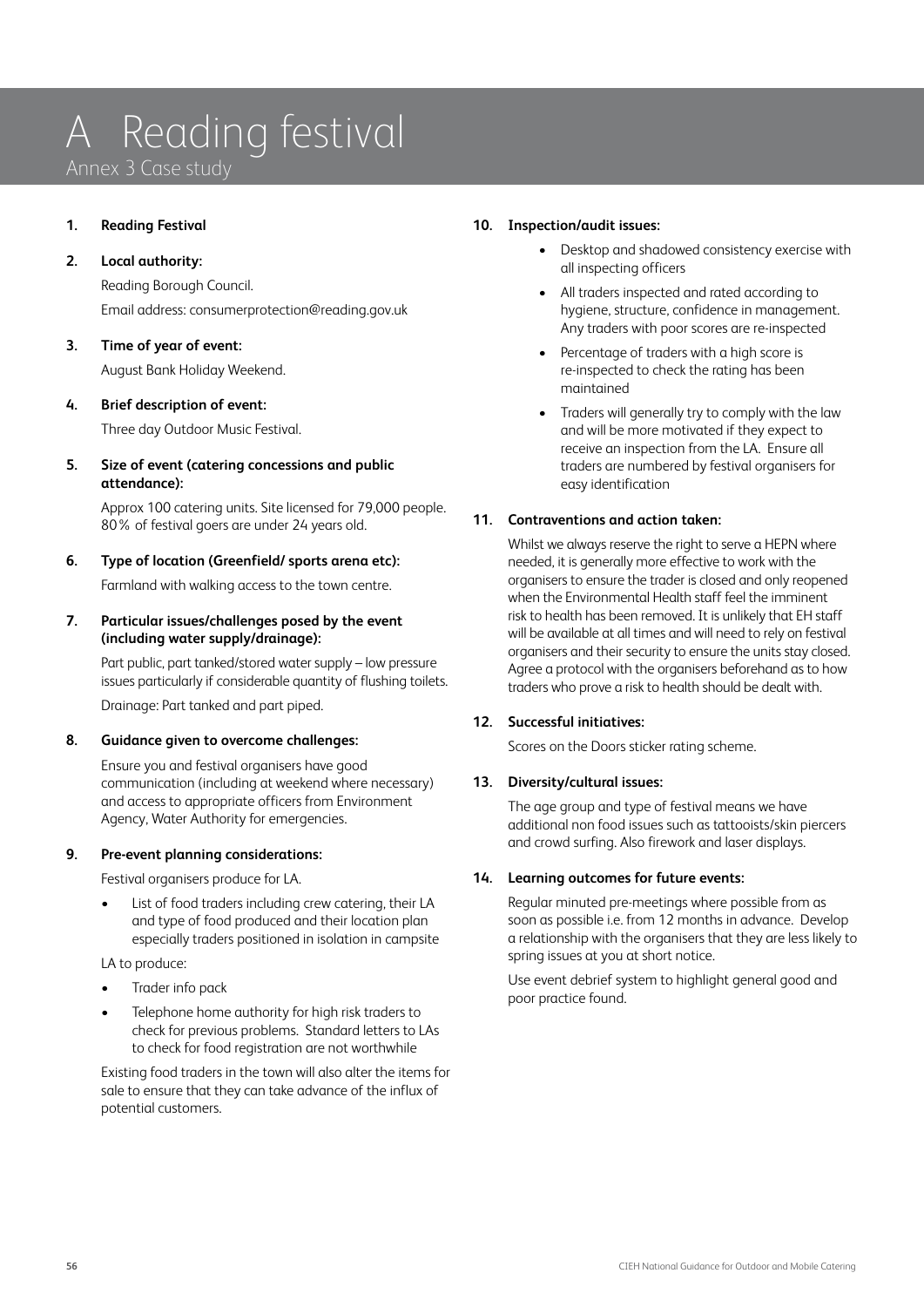# B Notting Hill Carnival

Annex 3 Case study

## **1. Case study name:**

Notting Hill Carnival.

## **2. Local authority:**

Royal Borough of Kensington & Chelsea. Westminster City Council. Email address: environmental\_health@rbkc.gov.uk

## **3. Time of year of event:**

August Bank Holiday.

## **4. Brief description of event:**

Europe's largest community street festival over two days: Sunday – Children's day and Monday – the main event consisting of static and mobile sound systems, steel bands, masquerade costume bands and a calypso live stage.

## **5. Size of event (catering concessions and public attendance):**

- 1 million attendees over 2 days
- 60 Masquerade Bands
- 60 Mobile Socca sound systems
- 40 Static Sound Systems
- 359 Street traders
- 318 Chemical toilets
- 200 tonnes of refuse collected
- 469 casualties treated
- 787 crimes recorded
- 265 arrests
- 317 Local authority staff

## **6. Type of location (Greenfield/ sports arena etc):**

Streets of Notting Hill and three local parks.

## **7. Particular issues/challenges posed by the event (including water supply/drainage):**

Coordinating the deployment of resources with the organisers and planning agencies to provide the infrastructure to ensure the event is as safe and successful as reasonably practicable. Tanked water supplies, oil drum BBQ's, generators/fuel and LPG.

## **8. Guidance given to overcome challenges:**

All participants and street traders must attend safety briefings with the organisers, local authority, Police and Fire Authority prior to their permits and trading licences being issued.

## **9. Pre-event planning considerations:**

The planning agencies meet monthly as the Operational & Safety Planning Group which consists of:

Organisers, local authority, Greater London Authority, Transport for London, Met. Police, Transport Police, London Buses, London Underground, London Ambulance, St. John, London Fire & Emergency Planning Authority and the Health Protection Agency.

With the sole aim of ensuring the consistency of planning in the deployment of resources.

## **10. Inspection/audit issues:**

All static sound systems and street traders are inspected by EH professionals and fire officers on both days of the event.

## **11. Contraventions and action taken:**

Most contraventions are dealt with under licensing conditions with recourse to remove the licence and cease playing/trading where imminent risks are present. Procedures are in place to seize dangerous/Illegal equipment or food if necessary.

## **12. Successful initiatives:**

The introduction of risk assessment and risk management procedures to the static sound systems and street traders to improve safety and hygiene standards.

## **13. Diversity/cultural issues:**

Working knowledge of West Indian cuisine and music.

## **14. Learning outcomes for future events:**

Thorough debrief cycle following the event to produce an action plan to be built into the planning process supported by table top exercises to test the planning before a comprehensive briefing program prior to the event.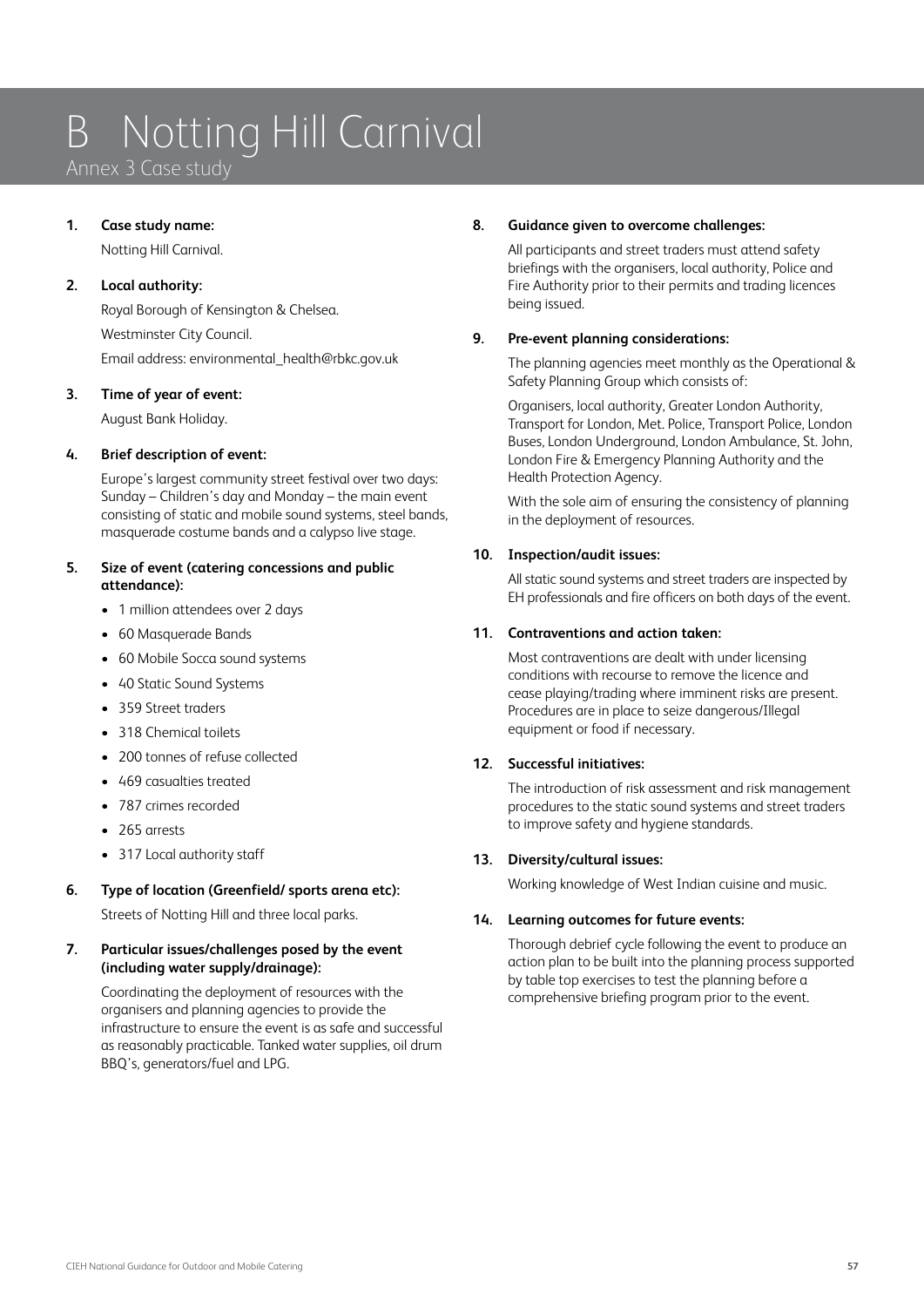# C Annual Muslim Convention East Hampshire

Annex 3 Case study

## **1. Case study name:**

Health and Safety at Public Events.

## **2. Local authority:**

East Hampshire District Council. Email address: ehealth@easthants.gov.uk

## **3. Time of year of event:**

25 – 27 July 2008.

## **4. Brief description of event:**

Annual Muslem Convention (Jalsa Salana)

The convention runs on three days but takes 28 days including the construction phases to put together.

There are two main marquees which hold in the region of 6,000 people and require cranes to build and take down. The event involves both praying and lecturing to the gathered masses with bazaars for both men and women which are only open outside preaching hours. All food is provided free apart form that in the bazaar areas. Tea is provided free 24 hours a day. No hot food is sold or served after 23:00 (but not confirmed) so on the surface this is an unlicensable event. Event also involves large television coverage.

## **5. Size of event (catering concessions and public attendance):**

40,000 people attend on each of the three days. There are a number of food concessions providing food in both men's and women's bazaar areas. Plus food is provided free for all attendees and cooked at two sites one on site which is a large kitchen in a barn. The other is at another site a few miles away where curry is produced and shipped in piping hot for direct service three times a day (further details on food can be obtained from the food safety officer however brief issue are listed below).

## **6. Type of location (Greenfield/ sports arena etc):**

The event occurs on farmland brought especially for the event by the Muslim Association. The site is used purely for the one event each year. The rest of the year it is just grazed by sheep and mowed for forage.

## **7. Particular issues/challenges posed by the event (including water supply/ drainage):**

There is an hierarchy within the AMA which appears not to respond directly to our enforcement or guidance although the reason for this is till being explored.

Site is built on a farm which the land is clay based and when there has been a long period of rain it takes some time to drain and dry out. This has required the event organisers to provide five miles of metal tracking to stop vehicles from churning up the area.

Volunteers seen riding on mobile equipment in an unsafe manner, despite intervention this still continued.

The only employees are the contractors who are supplied for erection and breakdown phases. This makes enforcement tricky in certain areas and we are still trying to establish this.

Food issues; lack of flooring in bazaar areas, flooring tends to be made up of sheets of plywood which do not cover the entire food prep area, gas pipes, trapped under flooring and people sleeping in side tents were food is prepped.

Lack of hand washing facilities: despite intervention on three previous occasions and a caution.

Responsible person could not easily be identified from the organisers.

Fire issues: barbeques being used inside tents lack of awareness regarding the fire issues, smoking in areas close to large scale LPG storage, fire exit routes in marquees obstructed, signage lacking in some areas.

Boiling oil/fat at floor level in unstable circumstances.

## **8. Guidance given to overcome challenges:**

Scaffolding guidance provided to all contractors on site during the event but little effect on operators. Guidance and other information also provided to organisers on several occasions.

## **9. Pre-event planning considerations:**

SAGs set up and attended but attempts to get more regular meetings failed.

## **10. Inspection/audit issues:**

Premises is 'A' risk rated due to the large numbers of people attending.

## **11. Contraventions and action taken:**

PNs issued for two separate activities and contractor prosecuted last year for work at height offences.

This year 2008:

- Poor site control
- • Poor traffic management including speed controls and access/egress
- • Unlicensed operators using mobile work equipment operating stopped
- • Passengers carried on workplace transport in unsuitable manner - operating stopped
- Poor use of scaffold towers activity stopped until rebuilt and used in safe manner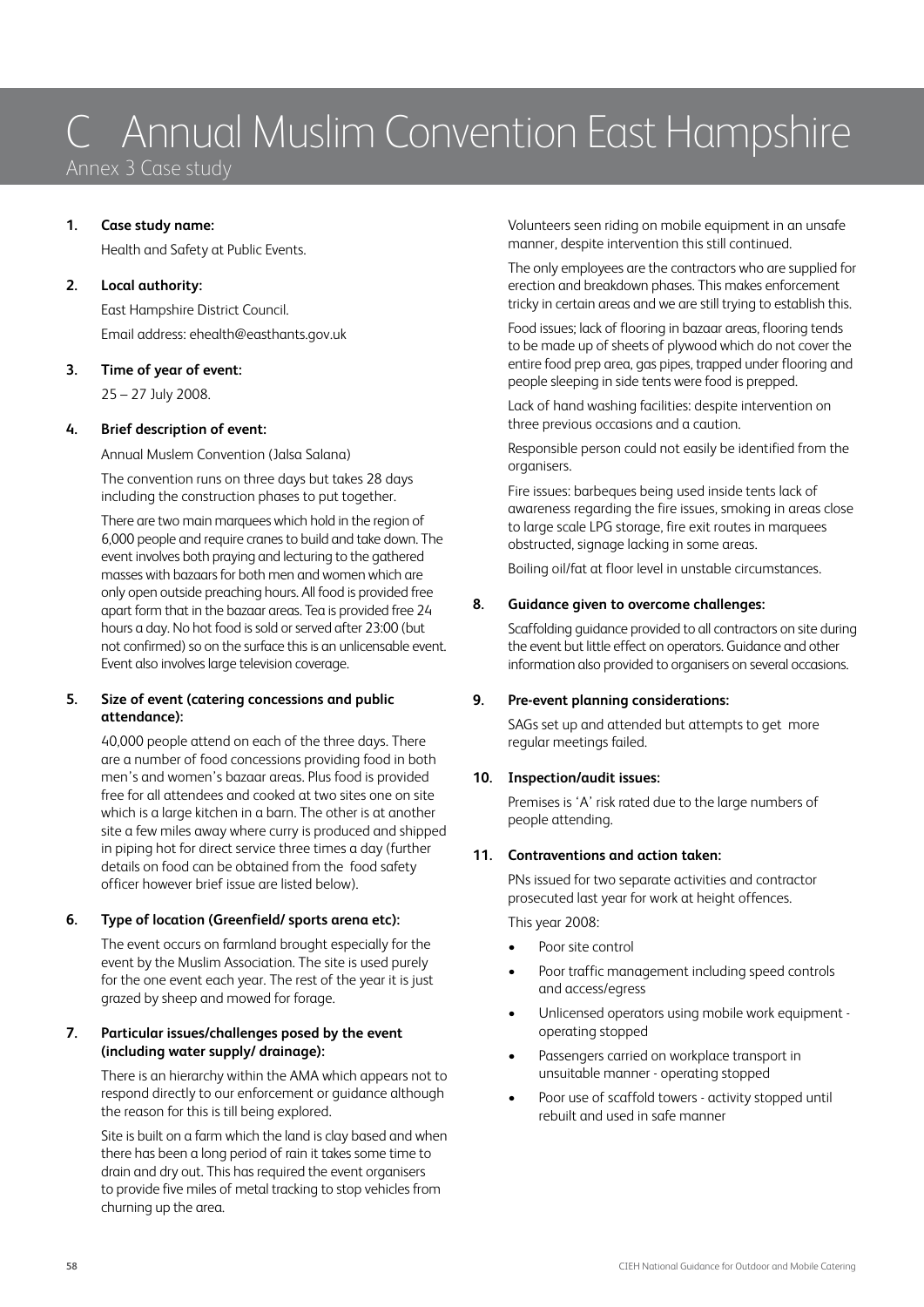## **12. Successful initiatives:**

We will be setting up more regular meetings to ensure that the 2009 event is better controlled.

This has resulted in us looking more closely at how this event and others are organised and run in the district and resulted in a Working Group being set up in Hampshire to resolve the issues we face to establish a county protocol.

Within the district we have reviewed our SAG procedure and are re-establishing a SAG panel firstly to get a number of organisers in and to encourage dialogue with each enforcement agency to reduce problems when the events occur.

## **13. Diversity/cultural issues:**

The event is a Muslim convention run by volunteers.

## **14. Learning outcomes for future events:**

How often do we need to be on site for set up and breakdown phases.

Public event working group set up in Hampshire to discuss future enforcement approach and hopefully pass on what was learnt/experienced and the way forward.

Earlier intervention with the organisers to ensure safety procedures in place and that they understand their duties towards themselves and the public.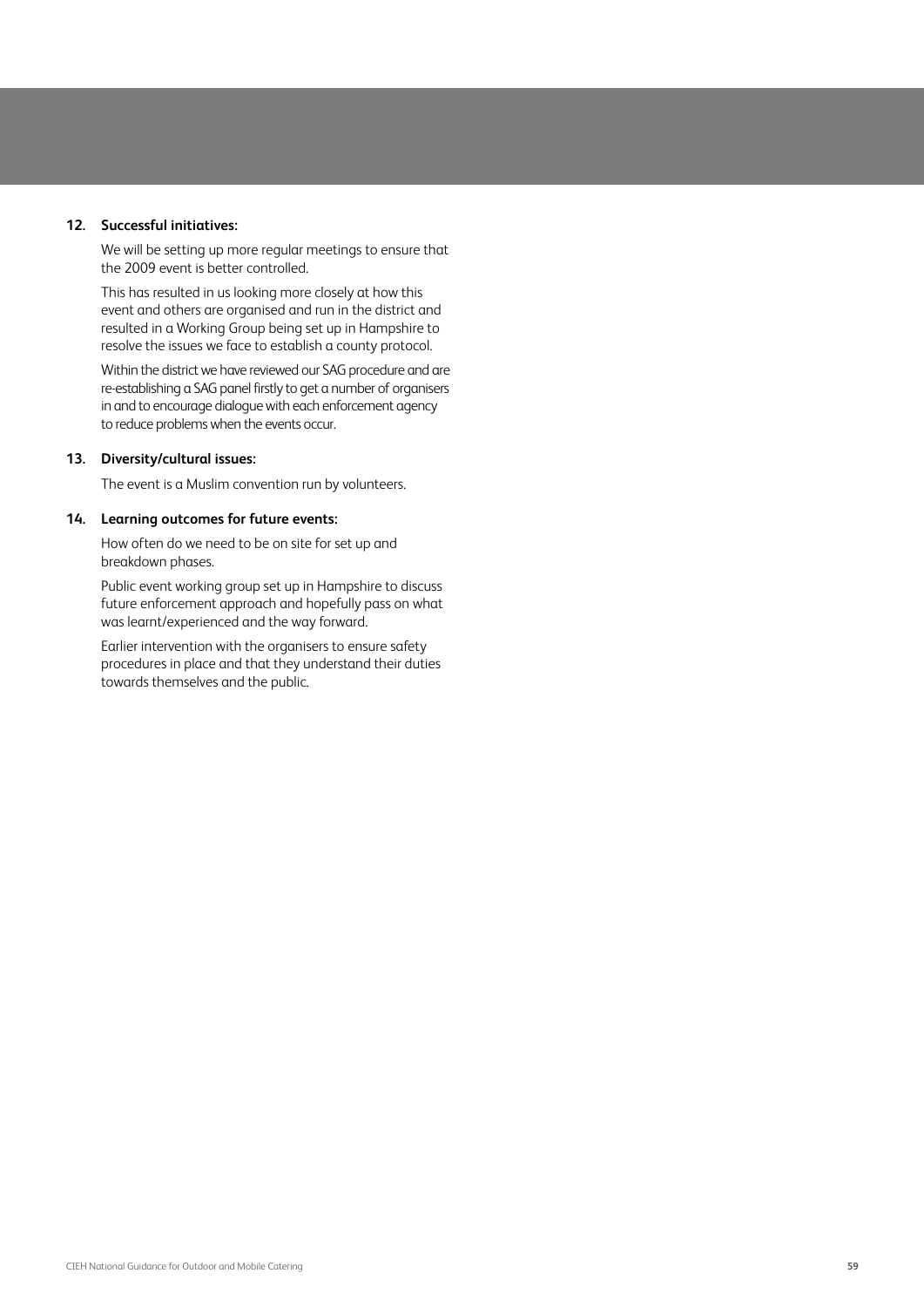# D Glastonbury Festival

Annex 3 Case study

## **1. Case study name:**

Glastonbury Festival.

## **2. Local authority:**

Mendip District Council. Email address: customerservices@mendip.gov.uk

## **3. Time of year of event:**

Last weekend in June.

## **4. Brief description of event:**

Five day Outdoor Music Festival (music licensed over three days).

## **5. Size of event (catering concessions and public attendance):**

Approx 600 stalls of which 440 are food traders. Site licensed for 177,500 people with camping. Majority of food stalls secured in markets, some isolated. Catering for public from Weds to following Monday plus crew catering in build up and break down of event.

## **6. Type of location (Greenfield/sports arena etc):**

Farmland enclosed by a five mile, 12 foot high, solid metal fence, egress limited.

## **7. Particular issues/challenges posed by the event (including water supply/drainage):**

Part public, part tanked/stored water supply – low pressure issues due to size of event. Waste water collected in waste water cubes. Wet weather causes flooding and extreme mud conditions. Power supplied by diesel generators. Interruptions to power and water supplies can arise.

## **8. Guidance given to overcome challenges:**

Extensive guidance given to traders by organisers in form of trader's conditions & advice on site conditions. Festival catering survival guide available from LA. Numerous meetings with organisers. Multi-agency meetings work well.

## **9. Pre-event planning considerations**

Organisers provide traders with detailed information and guidance, food, health & safety, gas and fire checklists. All traders have to be food registered. LA is provided with list of traders, market maps, food inspection plan, event management plan, meetings with organisers to discuss any previous issues or new ones. Multi agency meetings take place regularly in the months leading up to the festival.

## **10. Inspection/audit issues:**

Organisers employ own EHO's to do food inspections - this is a new responsibility placed on the organisers. LA audits this operation. A traffic light system of hygiene rating is used which seems to be supported by the traders.

LA audits competencies, the food inspection plan and a sample of stalls with poor hygiene ratings. LA also inspects own food registered businesses during the festival.

Most of the food stalls are built up on site; traders have to bring to site all equipment, marquees, tents, flooring etc, as well as food stocks. They are unable to leave site for the duration of the festival. Wholesale market supplies traders with basics, all traffic movement restricted to curfew times.

## **11. Contraventions and action taken:**

The organiser's EHOs have a protocol and traders who receive a red card will be stopped trading until unsatisfactory matters resolved. If LA find an unsatisfactory food trader then an on-site meeting takes place with organiser's EHOs to determine action required. Formal enforcement is not normally undertaken. The organisers will stop traders trading and if necessary remove them from site. LA's own registered food businesses will be dealt with as any other food business. Traders who are unable to comply with the law are not invited back by the organisers.

## **12. Successful initiatives:**

Festival employing own EHOs. Traffic light system used by the organiser's EHOs.

## **13. Diversity/cultural issues:**

Multi-cultural festival for contemporary performing arts – includes diverse range of food, music, stalls. All age groups attend – very family friendly. Alternative lifestyle areas well established and very interesting.

## **14. Learning outcomes for future events:**

Continuation of good working relationships between all multi-agencies and organisers. Desk top emergency planning exercises very beneficial. Mapping and risk assessments of all possible types of incidents that could affect the festival. A fire at a nearby scrap yard during 2008 impacted on the festival – toxic plume and water course contamination.